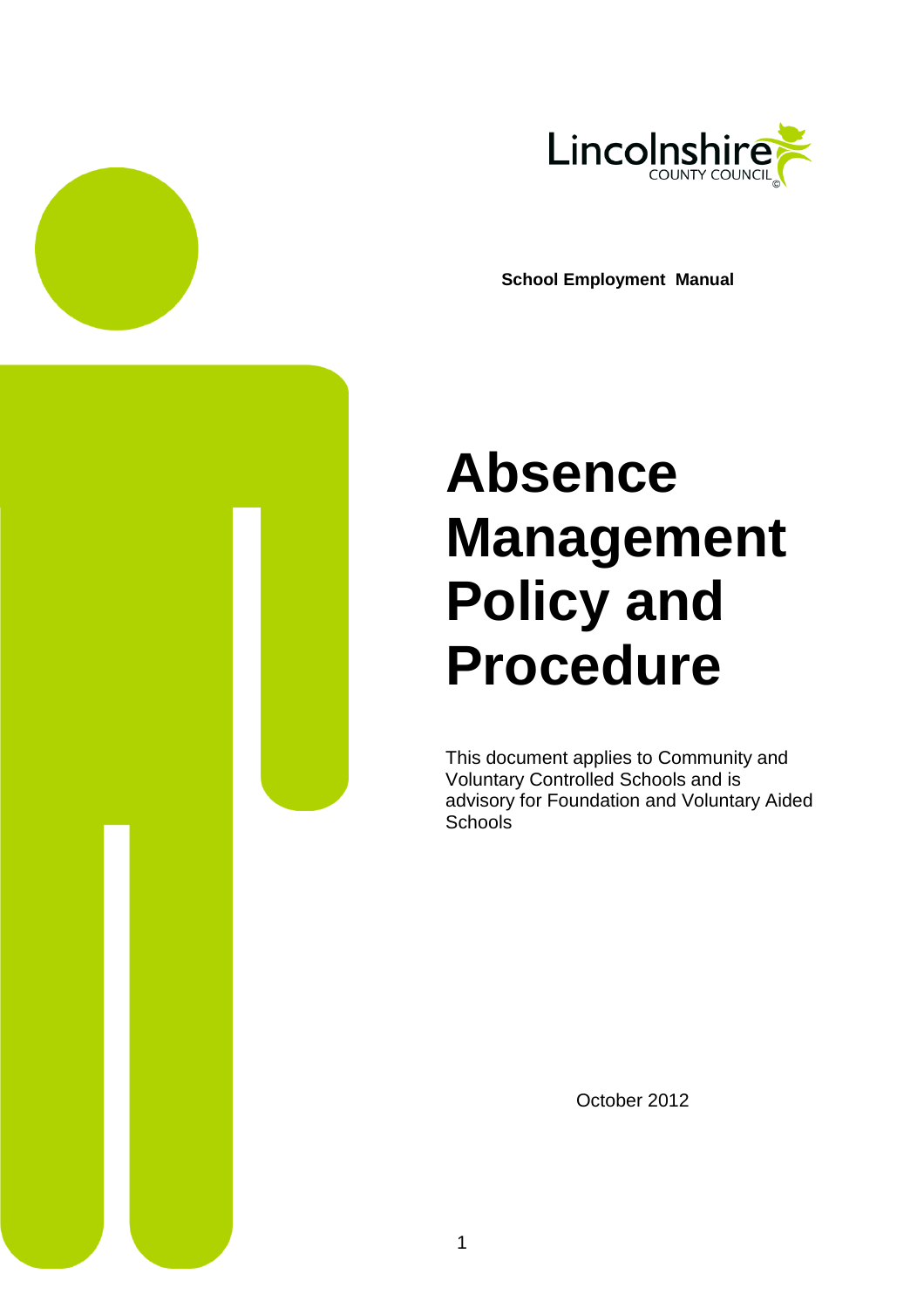## **ABSENCE MANAGEMENT CONTENTS TABLE**

| Guidance to Head teachers of Community, Voluntary Controlled and Special          |
|-----------------------------------------------------------------------------------|
|                                                                                   |
| Annual Leave Entitlement in Relation to Sickness Absence - Support Staff 8        |
|                                                                                   |
|                                                                                   |
|                                                                                   |
| Occupational Health Appointments - when employee is absent 10                     |
|                                                                                   |
|                                                                                   |
|                                                                                   |
|                                                                                   |
|                                                                                   |
|                                                                                   |
|                                                                                   |
|                                                                                   |
|                                                                                   |
|                                                                                   |
|                                                                                   |
|                                                                                   |
|                                                                                   |
|                                                                                   |
|                                                                                   |
|                                                                                   |
|                                                                                   |
| Short Term Stage 1 Absence Management Meeting Outcome Letter  22                  |
| Short Term Stage 2 Absence Management Meeting Invite Letter  24                   |
|                                                                                   |
| Short Term Stage 3 Absence Management Hearing Outcome Letter  27                  |
|                                                                                   |
| Long Term Stage 1 Absence Management Meeting Invite Letter 30                     |
| Long Term Stage 1 Absence Management Meeting Outcome Letter 31                    |
|                                                                                   |
| Long Term Stage 2 Absence Management Meeting Invite Letter 33                     |
| Long Term Stage 2 Absence Management Meeting Outcome 34                           |
| Long Term Stage 3 Absence Management Hearing Invite Letter 36                     |
| Long Term Stage 3 Absence Management Hearing Outcome Letter 37                    |
| Letter for Manager to Send to Employee re Non Receipt of GP/Consultant Report. 39 |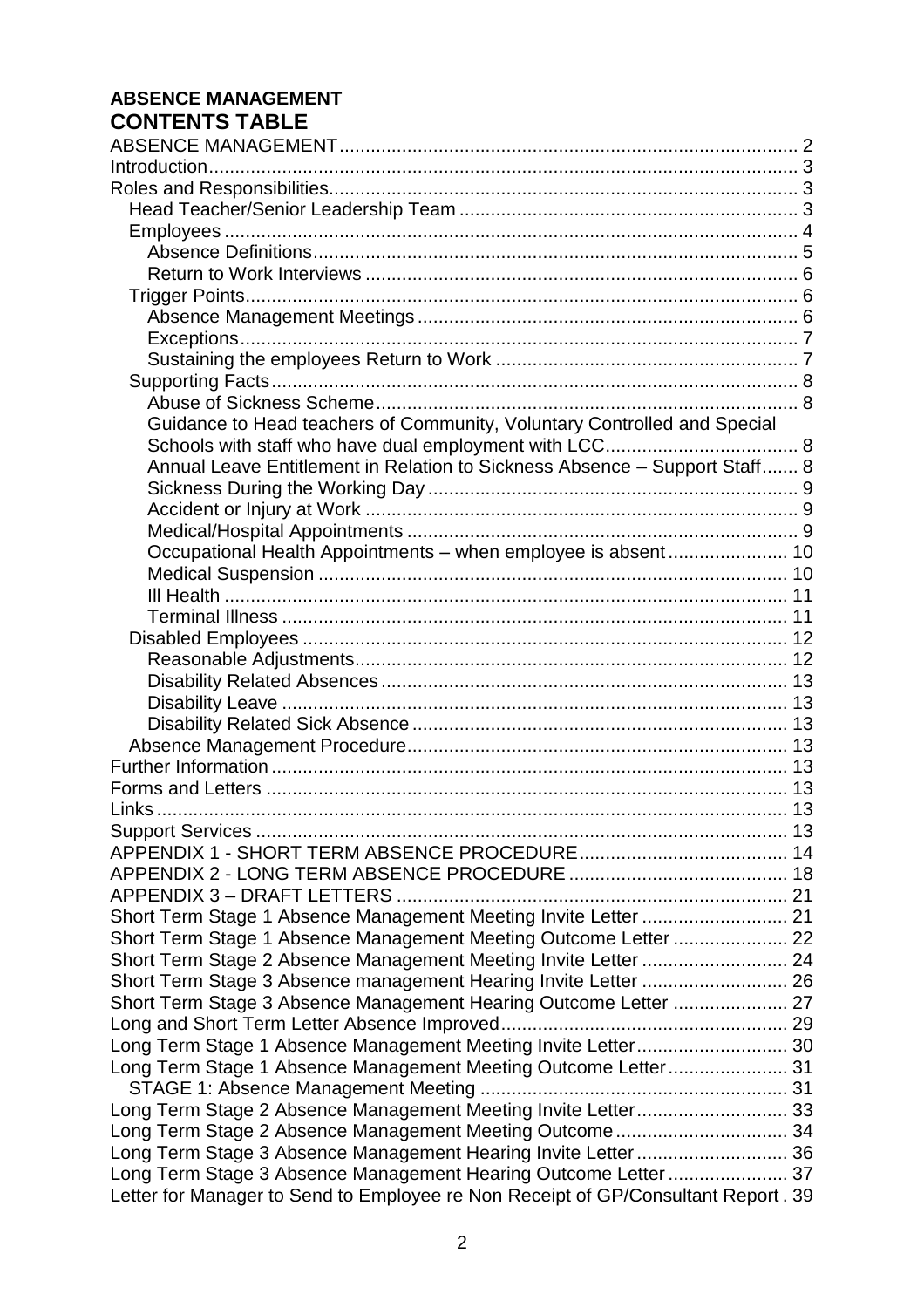## <span id="page-2-0"></span>**Introduction**

The School is committed to maintaining and promoting the health and well being of all its employees. This policy provides a fair and consistent framework for supporting staff that are absent due to sickness.

The aim of the Absence Management policy and procedure is to ensure:

- all employees are treated fairly, consistently and sensitively during times of illness and are made aware of any support mechanisms that may be available to them
- all employees understand their responsibilities and follow sickness reporting arrangements
- Head Teachers and Governing Bodies have a structured framework to assist them in managing sickness absence within their School
- 'reasonable adjustments' are considered for employees where applicable
- absence records are monitored and action taken at the specific trigger points
- there is an agreed procedure for managing sickness absence that must be followed. Where procedures are followed it is legitimate to dismiss on the grounds of "some other substantial reason" (where no underlying medical condition is identified) or "capability" where an underlying medical condition is identified.
- the highest levels of quality and service can be maintained to allow the School to fulfil its obligations to all staff, parents and children.

The Absence Management Policy is designed to provide guidance on management of both long term and short term sickness absence. The School will take a supportive approach, whilst aiming to achieve a balance between the needs of the individual and the needs of the School.

## <span id="page-2-1"></span>**Roles and Responsibilities**

# <span id="page-2-2"></span>**Head Teacher/Senior Leadership Team**

Head Teachers are responsible for managing day to day absence management issues and ensuring they manage their employee"s attendance in accordance with the procedure contained in this policy and associated documents, this includes:

- Completing the electronic sickness form (E-Forms) to inform People Services (or an SSP form) when an employee reports in sick..
- Head Teachers should not record absences for dental and medical appointments, maternity leave or parental leave using the sickness absence procedure. Where the absence has resulted from a work related accident or disease the absence should be recorded as such. Head Teachers should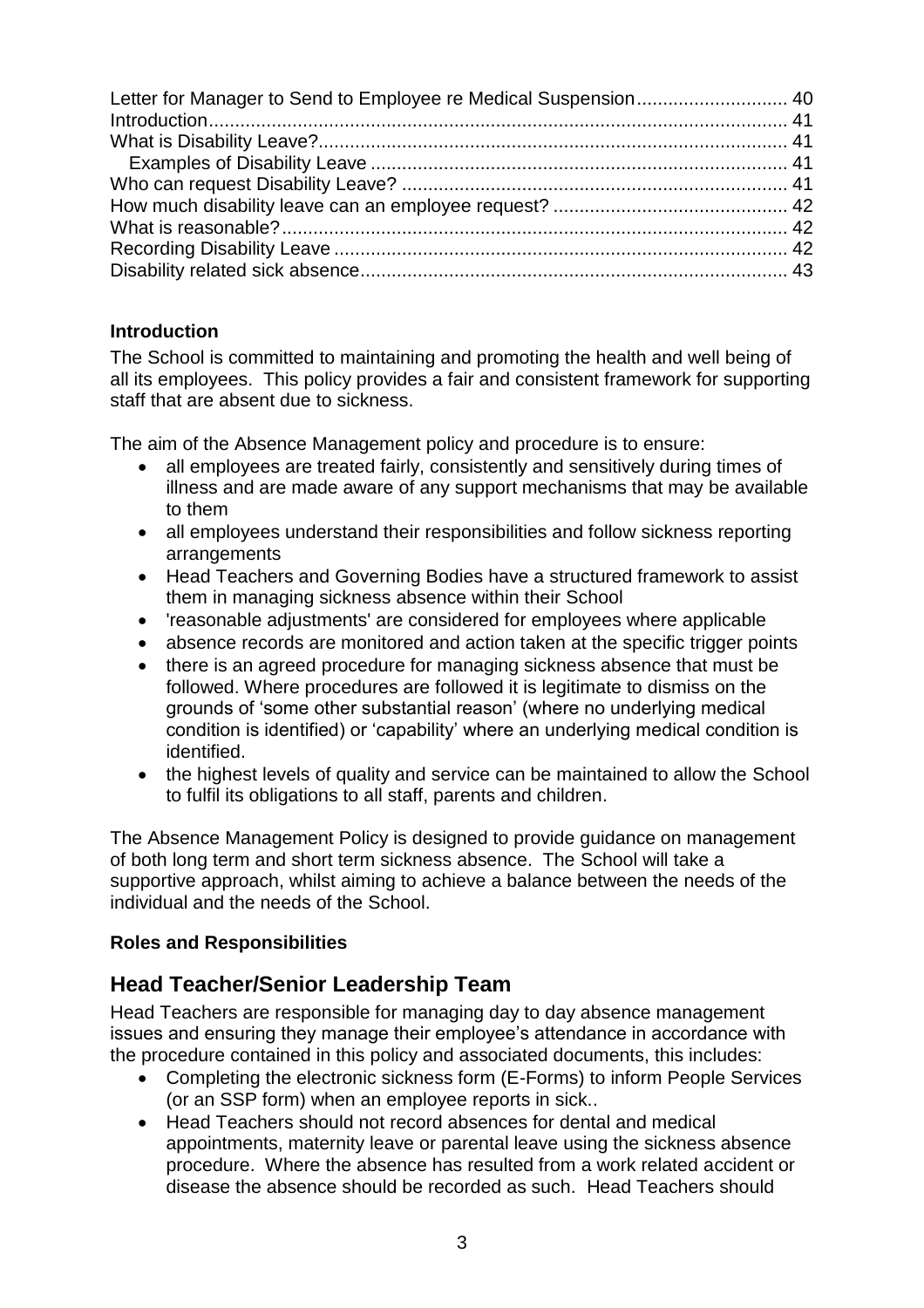notify People Services of such circumstances by e-mailing: lcc\_payroll\_support@mouchel-lincoln.com

- Conducting return to work discussions with employees after every episode of absence. The return to work discussion should be recorded on the Return to Work Form. See [guidance on conducting return to work discussions.](http://www.lincolnshire.gov.uk/jobs/manuals/employment-manual/absence-management/managers-guidance-on-conducting-a-return-to-work-interview/101283.article?tab=downloads)
- Monitor absence levels and whether an employee"s absence reaches the trigger points for either short term or long term sickness as defined within this policy.
- Maintain contact with the employee during their sickness absence. If an employee is absent long term it is expected that contact will be at least twice every half term and on each occasion when contact is made, the two parties will agree on the date and next form of contact and contacts recorded.
- Consider reasonable adjustments for employees (where applicable), including discussing with the employee advice given on a Fit Note. Following the introduction of the Equality Act 2010, Head Teachers need to ensure that they investigate any possible reasonable adjustments and ensure a risk assessment is undertaken, if appropriate. Further advice on reasonable adjustments is covered under the Supporting Facts section of this policy.
- Head Teachers should ensure that employees are aware of other supporting policies such as special leave, disability leave and possible flexible working arrangements and therefore record the absence under the correct policy as appropriate.
- NB In some Schools these duties and responsibilities may be delegated to another employee, such as a Deputy Head or Bursar. In terms of this policy the Head Teacher may refer to this employee where they have been given the authority to act on behalf of the Head Teacher. However any decision on termination of employment should be made by the Head Teacher or Governing Body only

# <span id="page-3-0"></span>**Employees**

Employees have a duty under their terms and conditions of employment to be at work and must ensure they adhere to their responsibilities, this includes:

- On the first day of absence, you must report sickness absence as early as possible to your Head Teacher, preferably before but no later than, one hour of normal starting time. Unless other arrangements have been agreed, this should be personally by telephone not by text, e-mail or ansaphone and provide the following information:
- when you became ill
- the broad nature of your illness (e.g. migraine, chest infection)
- whether the illness is due to an accident or injury at work
- whether you will be seeking medical attention
- the likely date of return (if known)
- Where an absence lasts 4 days or more or your absence is going to be longer than you originally envisaged, you must make contact with your Head Teacher to update them and thereafter maintain contact on at least a fortnightly basis, even when you are subject to regular reviews by Occupational Health.
- On the eighth day of absence you must obtain a fit note and submit this to your Head Teacher. If the absence is long term you must send in regular Fit Notes and keep your Head Teacher advised of your health and progress towards returning to work.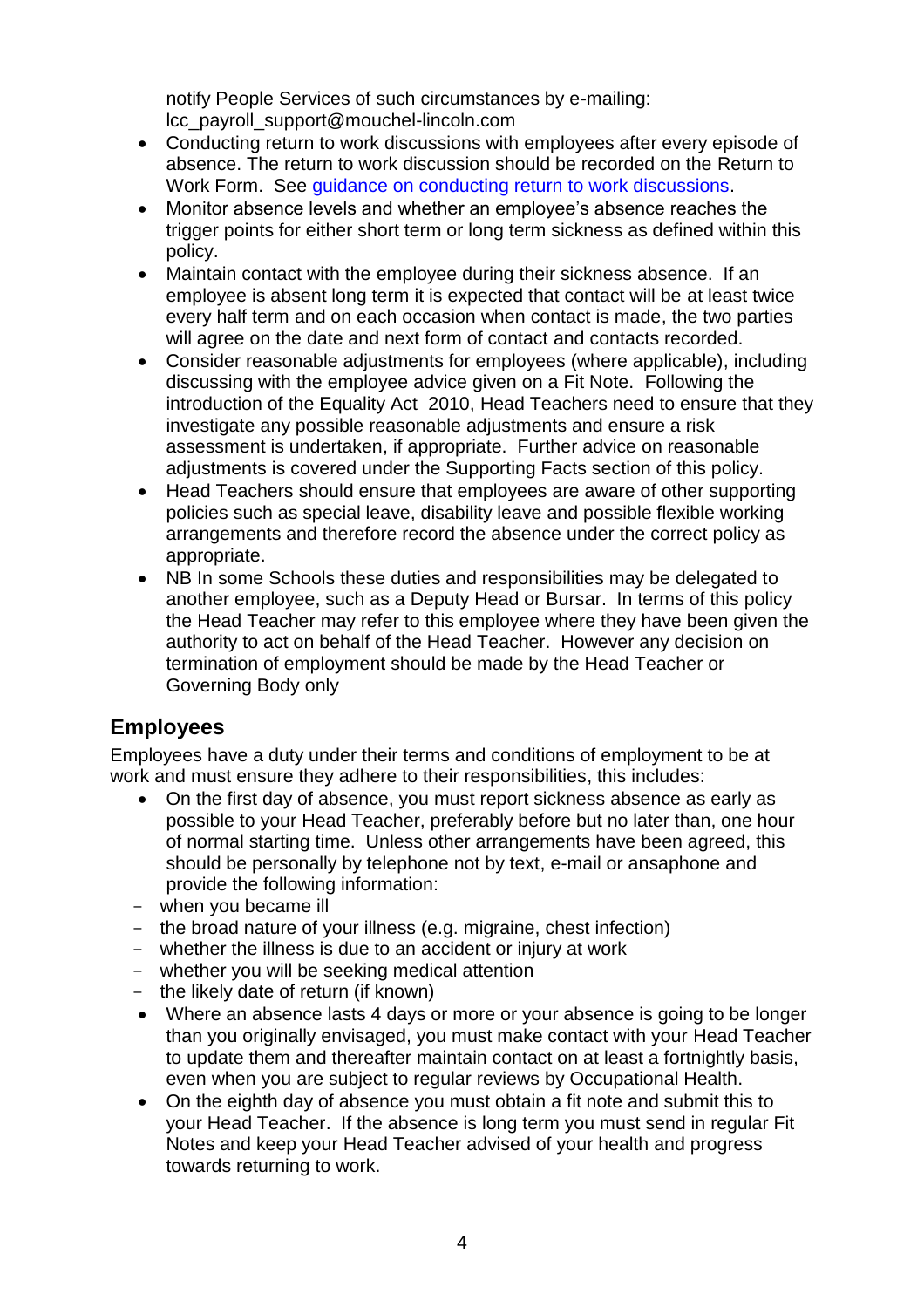- You must ensure that medical advice and treatment is received as quickly as possible and that you follow all recommended medical advice or treatment in order to facilitate a prompt return to work.
- You must attend any appointments made for you with Occupational Health
- You must respond in a timely manner to any communications from the School and attend management meetings as required.
- You must raise with your Head Teacher any concerns with your job which you feel are making you ill or contributing to your illness/absence.
- When employees are not sick they should take annual or special leave or other approved leave.
- You are not expected to go on holiday when absent due to sickness unless this has been recommended by your GP. In such circumstances you will be expected to inform your Head Teacher and to take the period of leave from your annual holiday entitlement where this exists.
- It is expected that when you are absent from work due to sickness and use social networking sites you will be sensible about the postings you place and any inference that you are acting in a way which hinders you recovery will be treated as a potential disciplinary matter.
- You should take advantage of School initiatives to promote good health where appropriate.

# <span id="page-4-0"></span>**Absence Definitions**

**Short term absence** is normally identified as absence that has no underlying long term medical condition and is attributable to minor ailments. Often the employee will only be absent for a few days. Short term absence is the most disruptive for the School.

**Trigger Points** - For managing short term absence the School considers the following absences as a cause for concern, these are referred to as trigger points:

- 4 or more episodes of sickness absence in a rolling 12 month period and/or
- 12 working days of sickness absence in a rolling 12 month period and/or
- Where the number of absences in a short period warrants immediate action, e.g. 3 episodes or 9 days in 6 months
- A pattern of absence which is causing concern, for example regular Friday or Monday absences or absences regularly occurring on a particular day/week, pre or post annual leave, school holidays, public holidays, pay day.

The trigger points for part time employees will be pro rata to the number of days worked, but not the number of occasions. For example if the employee works 18.5 hours per week over two and a half days (half the "standard" week) the trigger point would be 6 working days in a 12 month period or 4.5 days in 6 months (this could be within one episode). If however, the employee works 25 hours per week over 5 days (5 hours per day) the trigger point will remain at 12 working days.

Please be aware that in some cases a short term absence pattern could be related to a disability, a long term condition or become a disability in the long term. However, absences that are medically certified or attributable to a disability or long-term medical condition can still be regarded as short term absences and managed under this part of the policy. However this should be in conjunction with using the guidance on Disabled Employees within the Supporting Facts section below.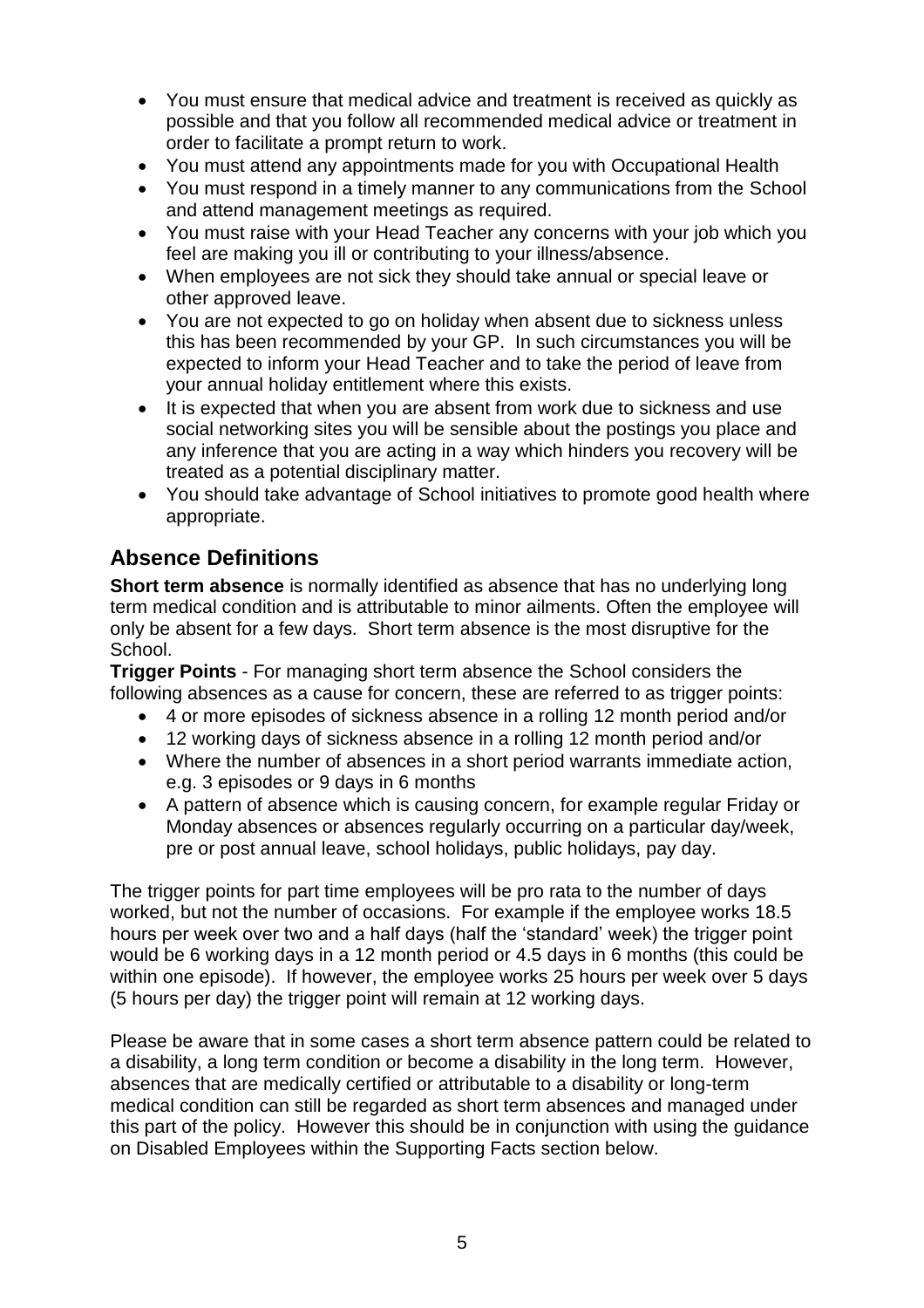**Long term absence** is normally identified as an absence from work for one month (or more) with an underlying medical condition and/or where there is no prospect of a return to work in the near future.

**Trigger Points** - For long term absence, the trigger point for action is an absence from work for one month (or more) and/or where there is no prospect of a return to work in the near future.

# <span id="page-5-0"></span>**Return to Work Interviews**

Return to work interviews must be conducted after every period of absence and are an important part of absence management. It can help identify short and long term absence problems at an early stage; they also provide the Head Teacher with an opportunity to start a dialogue with staff about underlying issues which may be causing the absence and allow them to make changes which will support the employee.

# <span id="page-5-1"></span>**Trigger Points**

When an employee's absence reaches the triggers points for either short term or long term sickness as defined above, the Head Teacher will review the attendance record with the employee using an absence management meeting, where review periods and targets for improvement will be set.

For reasonable adjustments on trigger points for employees with a disability please see the guidance on Disabled Employees within the Supporting Facts section below.

# <span id="page-5-2"></span>**Absence Management Meetings**

The purpose of the absence management meeting is to provide assistance and support to the employee to improve his/her attendance to a satisfactory level. Absence review meetings are not disciplinary meetings. The aims of the absence review meeting are to:

- Establish the reasons for the absence; is it medical or non medical?
- Explain to the employee the impact the absence is having on the School.
- Discuss possible ways of reducing absence in the future.
- Investigate any reasonable adjustments.
- Discuss the possibility of requiring additional information from Occupational Health and what this entails.
- Inform the employee of possible actions if the level of absence is not improved.
- Set a review period and targets for improvement to reduce absences.

Head Teachers should treat individuals in a sensitive manner. Discussions between an employee and the Head Teacher will be kept confidential so far as reasonably possible. The meetings will be arranged at a suitable venue. However, in some circumstances (depending on the employee"s health and well-being) this may be held at the employee"s home with their consent.

At all stages of the Absence Management Procedure employees may, if they wish, be accompanied by a trade union representative, trade union official or fellow employee of their choice, who must not be a potential witness. If the chosen colleague/trade union official cannot attend on the date proposed for any meetings, the employee can offer an alternative time and date. This must be reasonable, and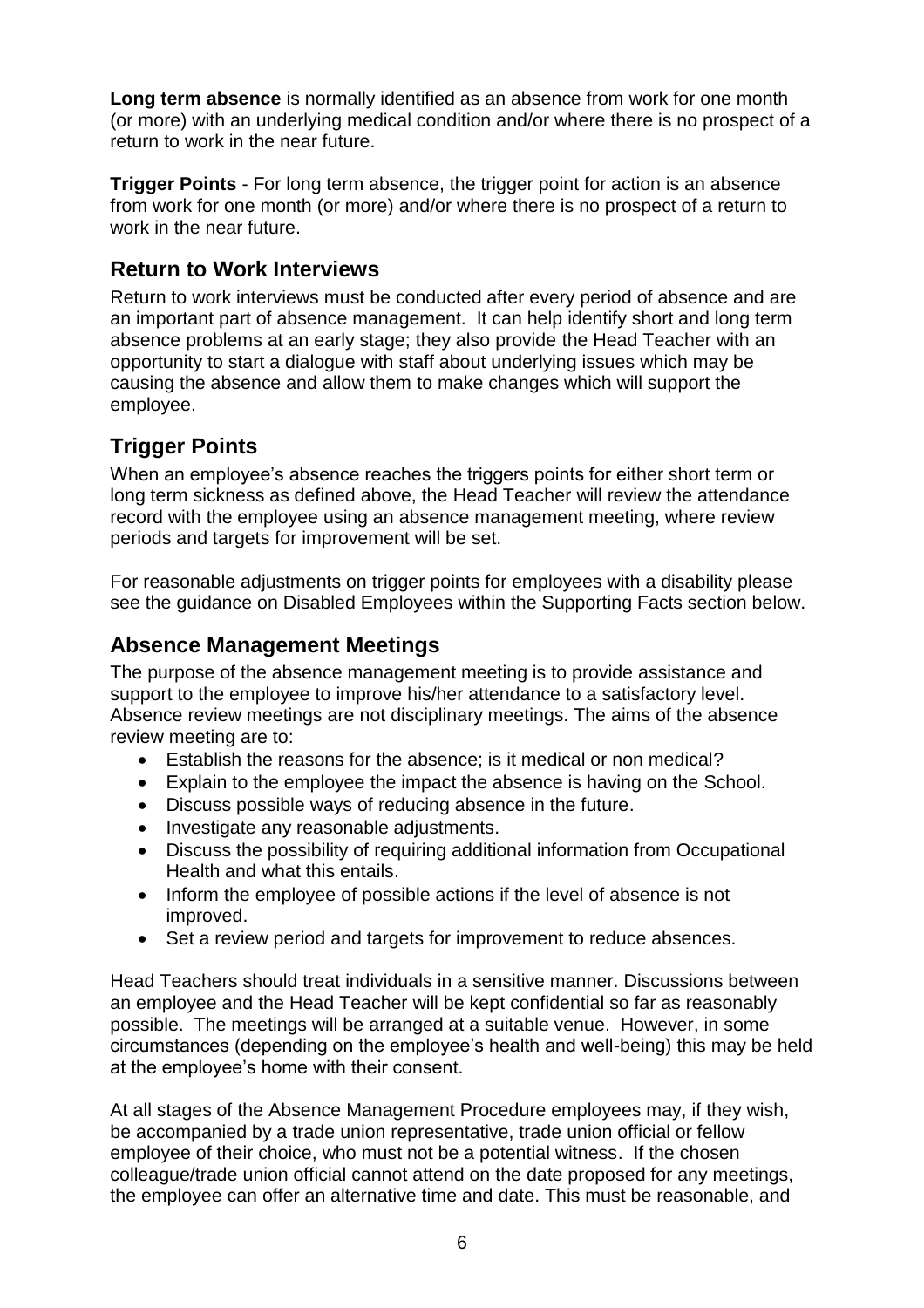no later than five working days after the date originally proposed. In proposing an alternative date, the employee will need to take into consideration the availability of the Head Teacher. Only one such re-arrangement will be made

Further details of the Absence Management meetings are in the absence management procedures, [Appendix 1](#page-13-0) (short term) and [Appendix 2](#page-16-0) (long term) attached to this policy.

**Review Periods** – One of the outcomes of the Absence Management meetings will be to set a relevant period of time for the Head Teacher to review the employee"s attendance. The review periods should be set for a 2, 3, or 4 month period.

If the employee"s absences do not improve during the review period the Head Teacher will need to decide whether another absence management meeting is needed.

**Target setting** – Targets will also be set as an outcome of the Absence Management Meeting. The purpose of the target is to set a clear expectation of the level of attendance and improvement required from the employee. The target set will need to be below the school"s trigger points outlined above for short term and long term absence and will be reviewed within the 2, 3, or 4 month period. For example if the review period set is 2 months it may be legitimate to issue a target of "no absences".

# <span id="page-6-0"></span>**Exceptions**

When setting review periods or targets it may be necessary for Head Teachers to use their discretion on what they are. If you wish to apply your discretion and grant an extended review period (i.e. more than 4 months) or increase what the target should be (i.e. above the School"s trigger points) then this should only be applied in exceptional circumstances after discussion with their HR provider.

Examples where this might apply:

- Where absences can be linked, e.g. when an employee returns to work too soon from a period of illness and has to immediately go off sick again with the same illness or where the employee has surgery following time off for a biopsy.
- In some circumstances an individual target may be appropriate, for instance, if it is established that the employee has a potentially short term condition which might be fully resolved after say, 3 months (with a strong possibility of frequent intermittent absences/hospital treatments which are likely to exceed the normal target figure during the recovery period), it might be more reasonable to set a further date for review rather than set a target that you know is probably unachievable.

# <span id="page-6-1"></span>**Sustaining the employees Return to Work**

When the employee returns to work they are expected to achieve and maintain a level of absence which does not exceed the School"s trigger point or the agreed target set by the Head Teacher. The point where the Head Teacher got to in the absence management procedure will remain "live" for one year. The employee"s absences will be reviewed throughout this time and if the satisfactory improvement proves only to be of a temporary nature then the Head Teacher has the option of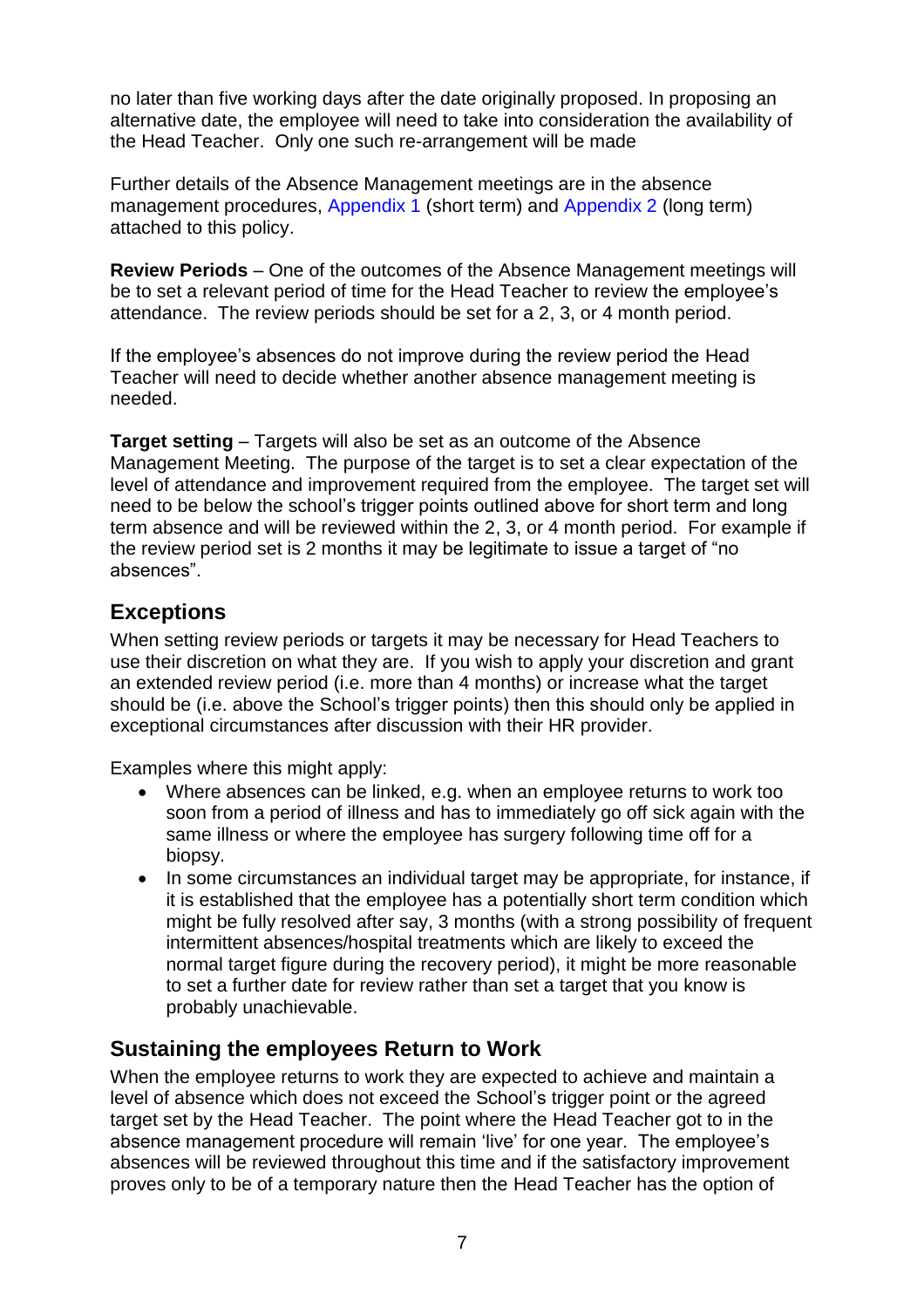returning immediately to the point in the procedure the employee had reached when they returned to work.

Where an employee returns to work following a period of long-term absence (i.e. over 1 month) they will have also exceeded the trigger points under the Short Term Absence Management Procedure and further short term absence will be managed under this procedure.

If the employee had previously been managed under the Short Term Absence procedure prior to being absent on long term sickness they will return to the point in the procedure they had previously reached.

# <span id="page-7-0"></span>**Supporting Facts**

# <span id="page-7-1"></span>**Abuse of Sickness Scheme**

In cases where abuse of the sickness policy is suspected, which may include failure to report sickness absence at the appropriate time; non-attendance at an Occupational Health appointment without reasonable cause; failure to submit a Doctor's fit note at the appropriate time; submission of forged or false fit notes; deliberate conduct prejudicial to the employee"s own recovery; or due to the employee"s misconduct or neglect, sick pay may be suspended and consideration may be given to disciplinary action. Advice from your HR provider must be sought in these cases.

## <span id="page-7-2"></span>**Guidance to Head teachers of Community, Voluntary Controlled and Special Schools with staff who have dual employment with LCC**

Employees should make their Head Teacher aware if they have an additional job with the Local Authority or another School so that the Head Teacher can liaise with the other Head Teacher/Manager and determine the best course of action when making a referral to Occupational Health. It is important to recognise that jobs may have different responsibilities and therefore different impacts on an employee"s health, and any reasonable adjustments which may be required.

For example if the employee is being referred to Occupational Health it may be beneficial describing both roles so that Occupational Health can provide advice regarding both jobs. If a description of both jobs has not been given to Occupational Health and the two jobs have significantly different responsibilities then the referral can not be used to manage the absence for the role that the description has not been given.

The absence management meetings need to be held separately for each role, although communication between the Head Teachers/Managers should take place.

# <span id="page-7-3"></span>**Annual Leave Entitlement in Relation to Sickness Absence – Support Staff**

Employees who are absent due to long term sickness accrue their annual leave entitlement and may request to take annual leave during a period of long term absence ( this does not apply to staff on equated pay). Any employee wishing to take leave during long term absence should request this in writing via their Head Teacher.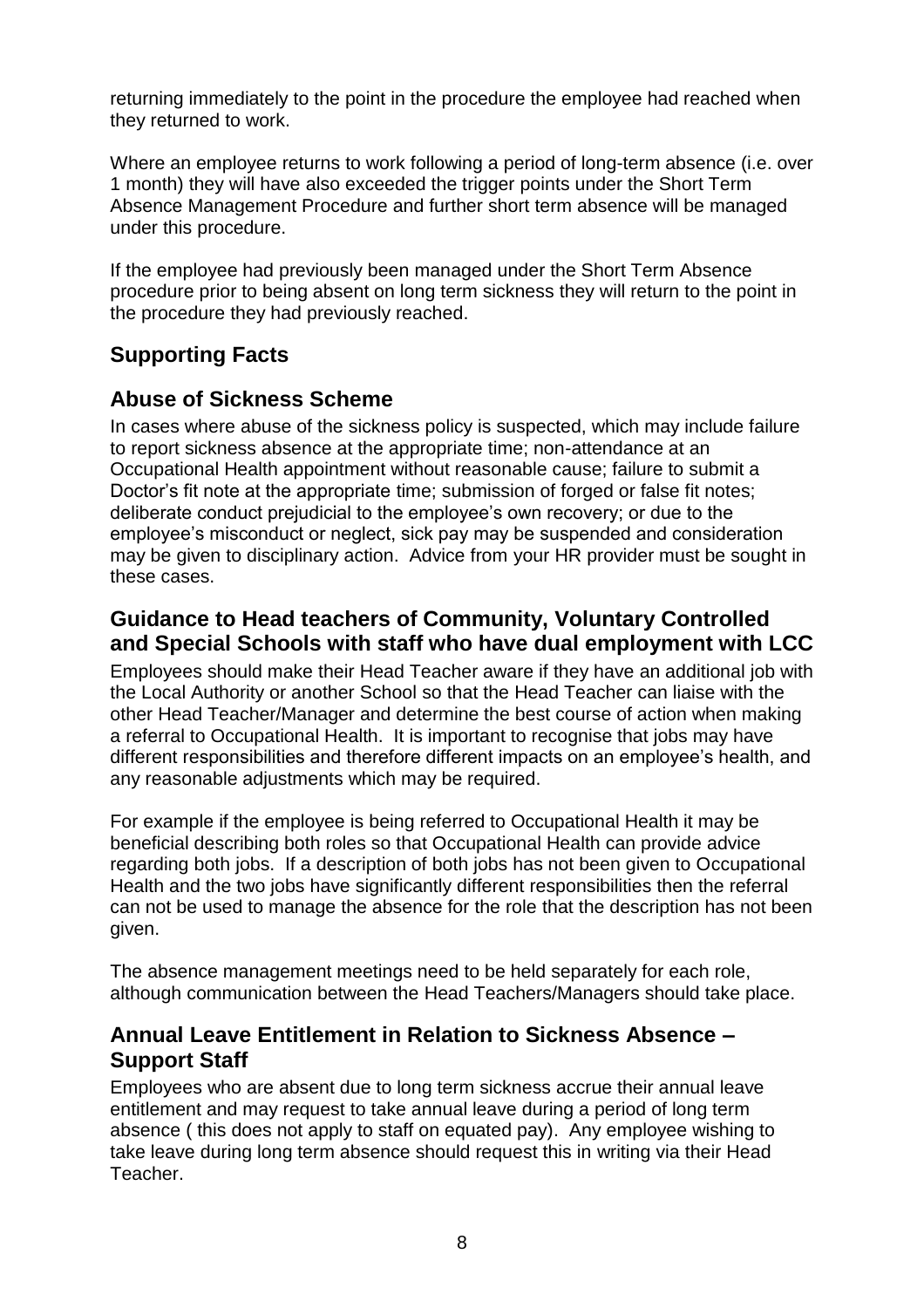Where an employee returns to work in the current leave year, every effort should be made to encourage them to take their remaining contractual annual leave entitlement to assist with their rehabilitation back to work. Should they be unable to take all of the leave, they are allowed to carry it forward into the new leave year.

Where an employee returns to work in a new leave year, they still have the right to the contractual annual leave they accrued whilst off sick during the previous leave year, which they should be allowed to carry forward into the new leave year. However, it is recommended that the employee be encouraged to take most or all of this leave in a block in the first month after their official return to work date or to assist with extending a phased return to work.

Any employee who falls sick immediately prior to commencing pre-booked annual leave or who returns from leave wishing to reclaim a proportion of that leave due to having been sick during their annual leave period will be required to comply with sickness reporting procedures (where practical) and provide a Fit Note to cover the period they wish to reclaim. If the employee becomes fit for work whilst still on leave, they should also confirm the date on which they would have been fit to work on their return from leave.

# <span id="page-8-0"></span>**Sickness During the Working Day**

Employees who leave work during the working day due to illness (with their Head Teacher"s permission) will be classed as absent on that day for sick pay and recording purposes and will be required to self certify and attend a return to work interview. Such absences of  $\frac{1}{2}$  a day or more will count towards trigger points.

# <span id="page-8-1"></span>**Accident or Injury at Work**

If an employee considers their illness arises from an accident at work they must notify their Head Teacher immediately so that the Accident Reporting Form PO3 can be completed. An employee who is absent from work due to an accident or injury at work should be treated in the same way as if their absence was due to sickness and therefore the Absence Management Procedure should be followed.

In accordance with the Local Scheme of Conditions of Service an employee who is absent from work as a result of an accident is not entitled to a sick pay allowance if damages may be receivable from a third party. The School may at its discretion advance the allowance provided the employee agrees to refund the amount from any damages awarded.

# <span id="page-8-2"></span>**Medical/Hospital Appointments**

Wherever possible, employees should make medical/dental appointments outside of their normal working hours. However, where this is not practical, appointments must be made, wherever possible, to cause minimal disruption to the working day, i.e. lunchtime, early, late appointments and they may be required to make up the time.

Hospital appointments are considered authorised absence and time off will be paid. However, where possible employees should try and make appointments outside of core hours or where minimal disruption to the working day is caused. Head Teachers will use their discretion to decide how much time is allowed and if unsure seek advice from their HR provider. Employees should provide their Head Teacher with proof of their appointment (e.g. an appointment card or copy of the appointment letter) when requesting time off to attend hospital appointments.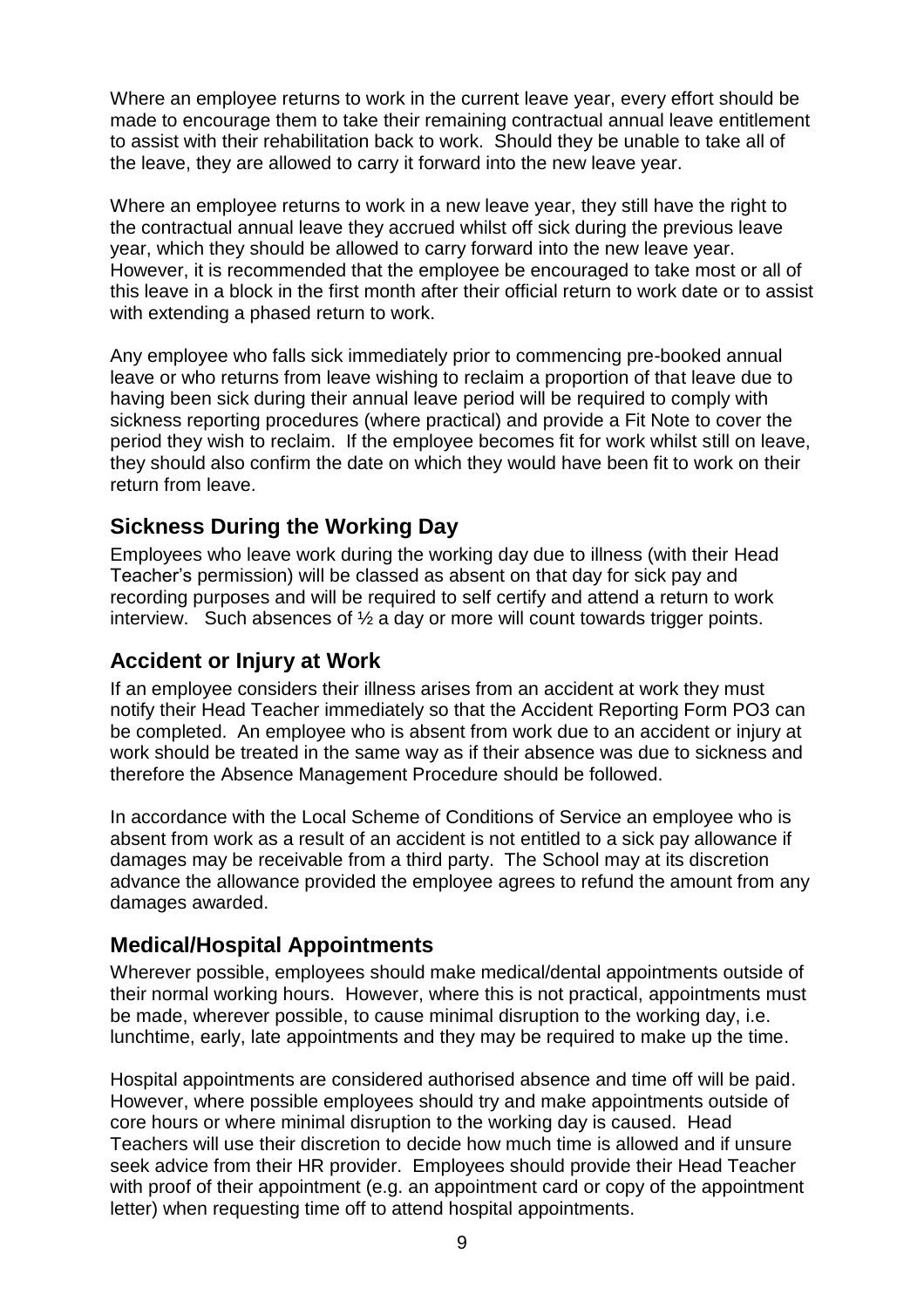Time off to accompany dependants is not sickness absence and should normally be taken as annual leave where this is available unless there are exceptional circumstances where paid time off is appropriate.

Time off for cosmetic surgery should be taken from employees own leave entitlement unless the GP states that an employee is unfit and should refrain from work.

Leave to undertake IVF treatment would be expected to be taken as Special Leave for Family or Personal Reasons.

# <span id="page-9-0"></span>**Occupational Health Appointments – when employee is absent**

It is expected that employees who are absent from work due to sickness are available to attend any Occupational Health appointments made for them as required. Where the employee declines to attend an Occupational Health appointment, the referring Head Teacher needs to explain that without such a report management decisions will be made using the information available to them.

# <span id="page-9-1"></span>**Medical Suspension**

In certain circumstances it may be appropriate to medically suspend an employee, for example:

- where the employee and their GP consider they are fit to return to work, without any adjustments/modifications and the Head Teacher, in conjunction with the HR provider, believe they are not and therefore would like further clarification from Occupational Health, before allowing the employee to return to work.
- If the GP recommends any adjustments which, having undertaken the necessary risk assessment, the Head Teacher cannot accommodate, employees will remain off sick for the period specified on the Fit Note.
- Medical suspension could also apply where the Head Teacher believes the employee is not fit to attend work but the employee refuses to go on sick leave, and therefore the Head Teacher may medically suspend the employee until Occupational Health advice is received.

Wherever possible, prior to initiating medical suspension, alternatives such as temporarily adjusting the employee"s substantive duties or temporary redeployment to another role should be carefully considered using any advice from the GP contained on the Fit Note where appropriate. In such circumstances it would be appropriate to undertake a risk assessment, Workplace Assessment and/or Display Screen Equipment (DSE) Assessment.

Any decisions to medically suspend need to be based on sound justification and the Head Teacher should be able to demonstrate this through a risk assessment. Having considered the views of the employee the Head Teacher should be able to clearly explain the reasons for their decision.

If it is considered that there are sufficient grounds to suspend, Head Teachers should seek approval from the Governors. The Head Teacher should convene a suspension interview as soon as possible after the decision has been made, which should be followed up in writing using the suggested template letter. The employee has a right of representation at the suspension interview. However, the unavailability of a representative must not delay convening the suspension interview or the suspension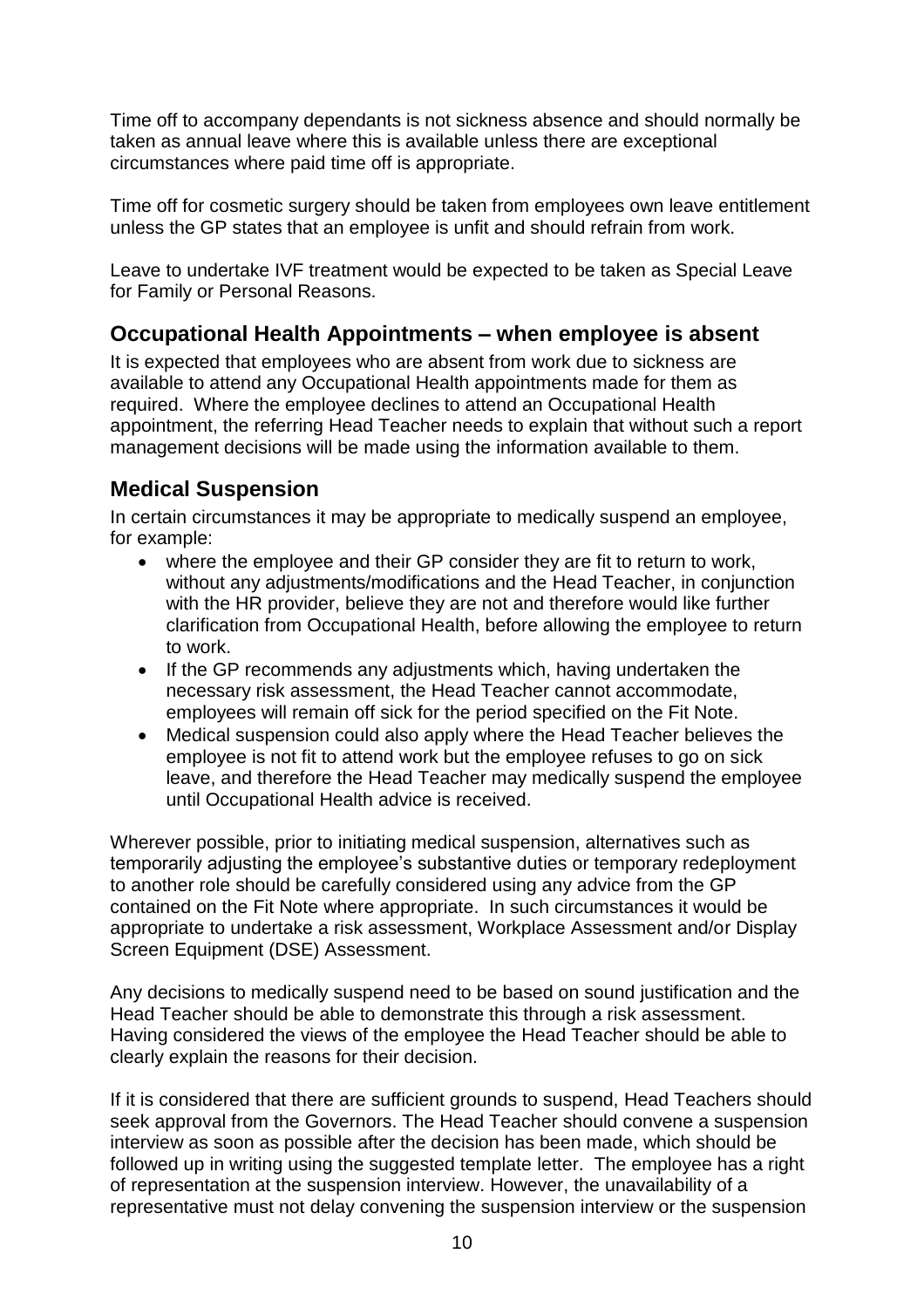itself. If the need to medically suspend the individual is urgent and it is not possible to convene a face to face meeting the Head Teacher may telephone the employee to inform them of the medical suspension and follow up the discussion in writing.

Medical suspension will be on contractual pay and does not impact on sick pay.

Review of medical suspension should take place once the required medical information is provided by Occupational Health. If the required information is received is that the employee is able to return to work, the medical suspension will be lifted. If the employee is still unable to perform their duties the Head Teacher may decide to invoke the capability procedure. HR provider advice should be sought in these cases.

# <span id="page-10-0"></span>**Ill Health**

Below is a guide to Head Teachers when terminating an employee"s contract on the grounds of "capability" where an underlying medical condition is identified. Where possible a Head Teacher should be able to answer "yes" to each question, if not, they should seek advice from their HR provider.

- Has advice been sought from Occupational Health about the employee's condition/prognosis?
- Does the advice indicate, at least, that the employee is unlikely to return for a prolonged period?
- Are we satisfied or have we checked that given the contents of the report, no "reasonable adjustments" of the employees post are possible to allow the employee to remain in post?
- Do we genuinely believe that the School can wait no longer for the employee's attendance to improve, bearing in mind the length of absence, interests of the School and the position the employee holds?
- Does the medical report mention suitability for alternative employment, if no, have we considered/offered/discussed the option of alternative employment with the employee?

# <span id="page-10-1"></span>**Terminal Illness**

There are occasions where an employee with a terminal illness wishes to be dismissed and may be eligible for early release of pension benefits and therefore there maybe some discretion on application of the procedure. Factors to take into consideration are:

- The medical condition.
- How long the employee is expected to live, as this may be critical in establishing the most beneficial course of action.
- In extreme cases, the employee will be kept on the payroll, even though they have exhausted their entitlement to sick pay. This removes the need to add further distress by formally dismissing someone who is dying where it is to the employee"s advantage to remain in service due to their entitlement to benefits such as death in service.

Head Teachers should deal with such situations compassionately taking into account the wishes of the employee and their financial situation as well as the needs of the School. Each case will be considered on its own circumstances and advice must be sought from Pensions, Occupational Health and HR provider.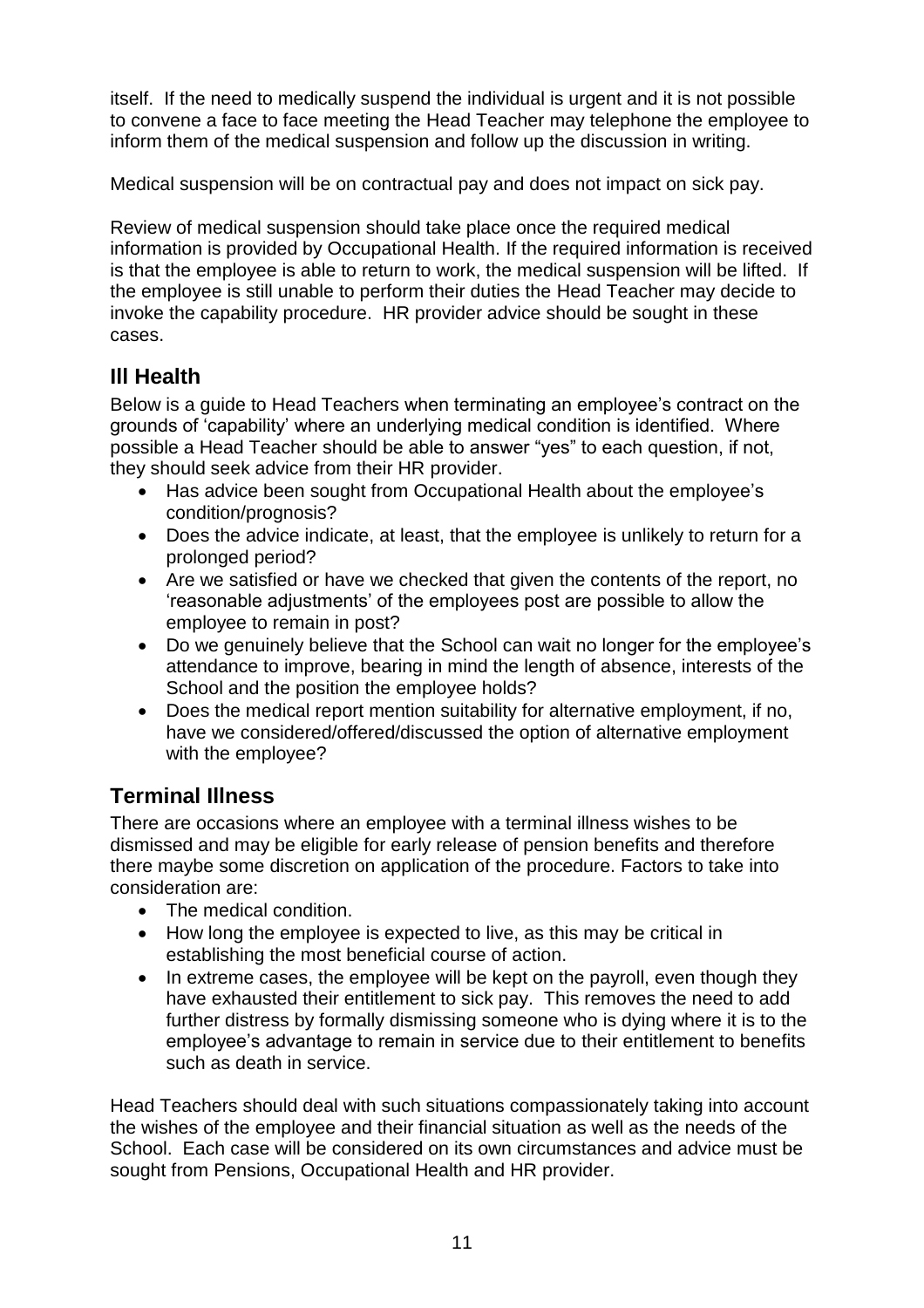# <span id="page-11-0"></span>**Disabled Employees**

The Equality Act 2010 prohibits discrimination because of disability and places a duty on employers to make reasonable adjustments to working practices and premises in order to accommodate the needs of individual employees and job applicants who have a disability. This means that an employee with a disability must not be treated less favourably than any other employee without justification.

The Equality Act 2010 defines the protected characteristic of disability as applying to a person who has a physical or mental impairment that has a substantial and longterm adverse effect on their ability to carry out normal day-to-day activities.

Head Teachers must have an open discussion with the employee. If there are problems with an employee"s attendance and an underlying medical condition or disability is identified, advice should be sought from Occupational Health. Occupational Health may be able to suggest reasonable adjustments that could be made to either the physical place of work, or the work itself.

# <span id="page-11-1"></span>**Reasonable Adjustments**

Under the Equality Act, employers must consider and make reasonable adjustments or changes where appropriate to ensure that a person with a disability is not at a substantial disadvantage. A number of factors influence whether it is reasonable for an employer to make changes, including:

- How much the alteration will improve the situation for the disabled person.
- How easy it is to make the change.
- The cost of the change, financially and practically.
- Health and Safety implications.
- The impact of the change on the rest of the team, and
- The resources of the employer.

Examples of reasonable adjustments may include:

- Allocating alternative duties
- Altering hours of work.
- Assigning a different place of work.
- Allocating a 'buddy' to support the employee.
- Providing specialist equipment.
- Adjustment may be made to the number of days absence that trigger unsatisfactory attendance procedures (Occupational Health advice must be sought in this instance).
- Allowing a longer period of time for reviewing reasonable adjustment or seeking redeployment.
- Allowing the employee to take Disability Leave. Further details are contained within the Model Leave of Absence Policy
- Extension to sickness entitlement.

It is difficult to specify the amount of variation required for reasonable adjustments as each individual"s disability is different. Making the same adjustment for all may not remove the disadvantage. Where adjustments are made, the employee should be given time to readjust (usually 3 months). However if after this period they are unable to meet the levels of attendance expected and further adjustments are deemed unreasonable, refer to the Redeployment Scheme for School Based Staff.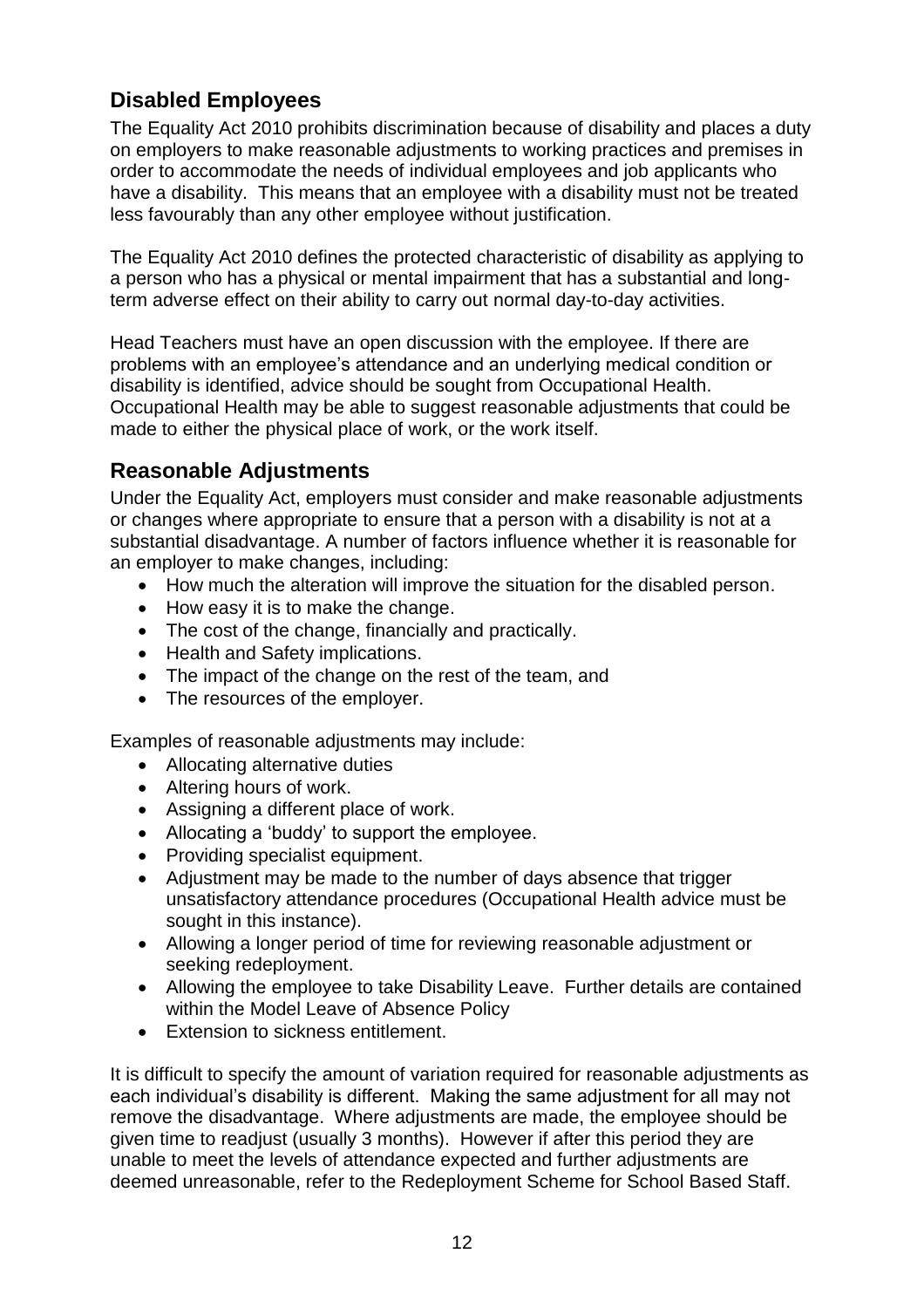# <span id="page-12-0"></span>**Disability Related Absences**

The Equality Act does not require disability-related absence to be automatically discounted; nor does it require an employer to retain someone indefinitely if they are frequently absent due to a disability. However, when counting disability-related absences towards trigger points for unacceptable attendance procedures, Head Teachers must be able to demonstrate that all reasonable adjustments have been considered to the number of days absence which trigger a review under the procedure.

Where the combination of both disability-related and general sickness absence exceed the trigger points, the Head Teacher should seek advice from Occupational Health on any reasonable adjustments that should be considered.

# <span id="page-12-1"></span>**Disability Leave**

It is recognised that some disabled employees may need time off for a reason relating to their disability to attend appointments or undergo treatment or rehabilitation. The Disability Leave is intended to provide disabled employees with reasonable paid time off work for these reasons. For further details see Appendix 4 Disability Leave Scheme.

## <span id="page-12-2"></span>**Disability Related Sick Absence**

Disability related sickness absence should be recorded by Head Teachers using the same method they use to record other types of sickness i.e. the electronic absence recording system available on George under Corporate and E-Forms using the appropriate Disability Related illness absence fields. Disability related sickness absence arises where the employee"s sickness absence is related to their disability.

## <span id="page-12-3"></span>**Absence Management Procedure**

See [Appendix 1 –](#page-13-0) Short Term Absence Procedure See [Appendix 2](#page-16-0) – Long Term Absence Procedure

#### <span id="page-12-4"></span>**Further Information**

Redeployment Scheme for School Based Staff

#### <span id="page-12-5"></span>**Forms and Letters**

Draft Letters

#### <span id="page-12-6"></span>**Links** Redeployment for School Based Staff Schools Employment Manual

#### <span id="page-12-7"></span>**Support Services**

#### [Employee Support and Counselling](http://www.lincolnshire.gov.uk/jobs/manuals/employment-manual/employee-support/employee-support-and-counselling-leaflet/58508.article)

[Support Organisations](http://www.lincolnshire.gov.uk/jobs/manuals/employment-manual/absence-management/support-organisations/101286.article) (this document outlines various organisations that maybe able to provide additional support to employees).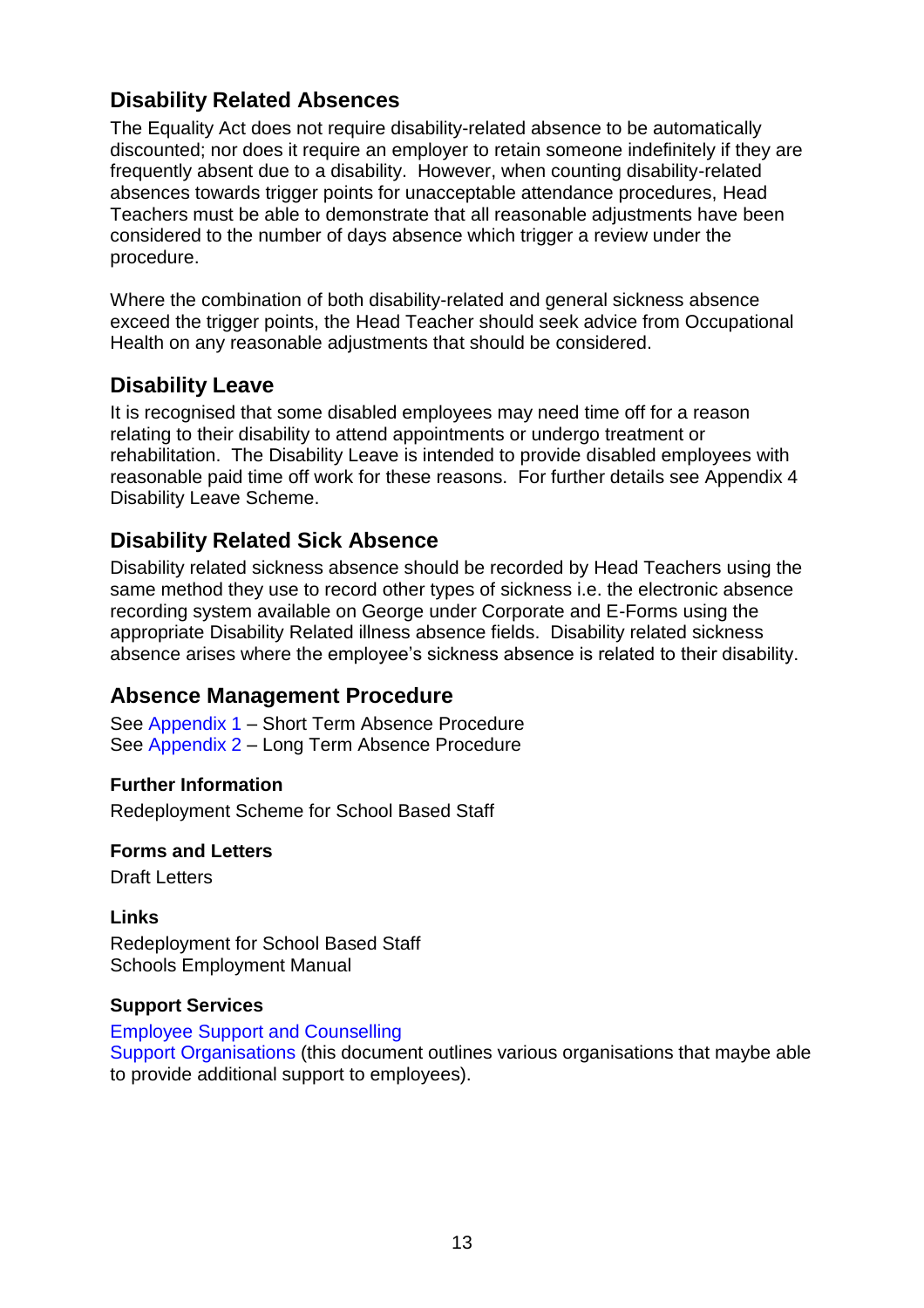## <span id="page-13-0"></span>**APPENDIX 1 - SHORT TERM ABSENCE PROCEDURE**

Definition: Short term absence is normally identified as absence that has no underlying long term medical condition and is attributable to minor ailments. Often the employee will only be absent for a few days. Short term absence is the most disruptive in terms of service delivery.

For all formal meetings the employee will have the right to be accompanied by a trade union representative, trade union official or fellow employee of their choice, who must not be a potential witness.

| Informal<br>Actions                             | • Return to work discussions after every absence<br>Discuss absences and identify any underlying reasons<br>See if any assistance can be offered<br>$\bullet$<br>Advise employee of consequences of hitting trigger points<br>$\bullet$<br>Maintain records of all discussions<br>$\bullet$                                                                                                                                                                                                                                                                                                                                                                                                                                                                |
|-------------------------------------------------|------------------------------------------------------------------------------------------------------------------------------------------------------------------------------------------------------------------------------------------------------------------------------------------------------------------------------------------------------------------------------------------------------------------------------------------------------------------------------------------------------------------------------------------------------------------------------------------------------------------------------------------------------------------------------------------------------------------------------------------------------------|
| Stage 1<br>Absence<br>Management<br>Meeting     | In cases where an employee's attendance meets the School Trigger Points, or<br>there is a pattern of absence which is causing concern, the employee will be<br>invited to attend Stage 1 Absence Management Meeting with the Head Teacher.                                                                                                                                                                                                                                                                                                                                                                                                                                                                                                                 |
|                                                 | Employees returning to work from long term sickness will have reached the<br>trigger points for short term absence monitoring and should be invited to a Stage<br>1 Absence Management Meeting.                                                                                                                                                                                                                                                                                                                                                                                                                                                                                                                                                            |
| When<br>Short term<br>trigger points<br>reached | Preparation before the meeting:<br>Head Teacher invites employee to the meeting to discuss their absences and<br>issues an invite letter (see draft letters).<br>The Head Teacher gathers any necessary information, including: absence<br>management policy, dates and reasons of absences and any other previous<br>return to work interview notes.<br>NB: Referral to Occupational Health (OH) will not normally take place until after<br>this meeting.                                                                                                                                                                                                                                                                                                |
|                                                 | <b>During the Meeting:</b><br>The Head Teacher will provide the employee with a list of their absences, with<br>reasons and advise that their level of attendance has reached a trigger point<br>within the Absence Management Policy.<br>Discuss the level of absences and explore other areas possibly associated with<br>$\bullet$<br>the absences e.g. are the absences caused by a disability or personal, family<br>or work related problems. Where appropriate reference should be made to<br>other supporting policies such as Disability Leave and Special Leave.<br>Once a full discussion has taken place about possible reasons why the<br>$\bullet$<br>employee has reached the trigger points, decide if a referral to OH is<br>appropriate. |
|                                                 | <b>Outcomes of meeting:</b><br>If the Head Teacher has identified that there is a short term absence problem<br>(i.e. no underlying medical condition or disability), then set a monitoring period                                                                                                                                                                                                                                                                                                                                                                                                                                                                                                                                                         |

- of 2-4 months for the employee to achieve a sustained improvement in their attendance. The sustained improvement required is for the employee to reduce their current level of sickness to below the School"s trigger point (i.e. 4 occasions or 12 days pro-rata to the monitoring period). The monitoring period may be brought to an end earlier if the employee fails to meet the level of attendance required.
- If the Head Teacher needs to establish if the employee has an underlying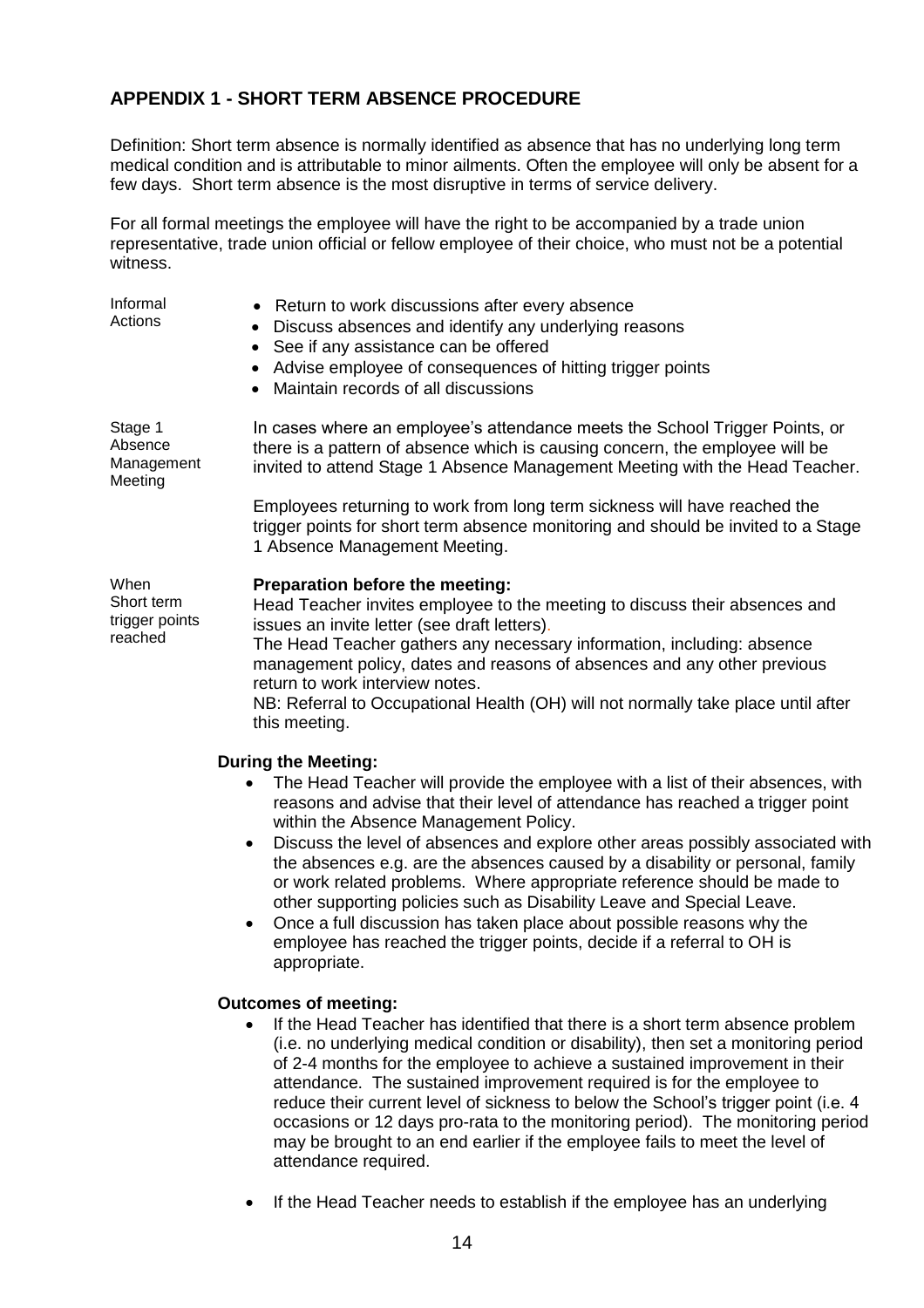health problem, then refer to OH - the aim of the referral will be for OH to advise on possible reasonable adjustments. At the same time as completing the OH referral, set a monitoring period of 2, 3, or 4 months for the employee to achieve a sustained improvement in their attendance as detailed above. Once the medical report is received from OH invite the employee to meet with the Head Teacher to discuss the outcome of the referral. If an underlying medical condition is confirmed, support the employee but continue to manage through the short term absence procedure, with appropriate "reasonable adjustments".

- Agree on any reasonable adjustments or forms of support that might be put in place to reduce absences, e.g. change of hours, adjustments to working environment.
- Advise the employee that should their attendance not significantly improve during the monitoring period set, then they will be subject to a Stage 2 Absence Management meeting and thereafter should their attendance still not improve, they could be dismissed.
- The outcome of the Stage 1 Absence Management meeting will be confirmed in writing to the employee (see draft letters).

#### **Follow Up Action:**

At the end of the monitoring period meet with the employee to review their absence and decide whether:

- Attendance has reached the level required. In such cases they are required to maintain this level of attendance for one year; if the satisfactory improvement proves to be only temporary you have the option of returning immediately to this point in the procedure.
- The monitoring period should be extended.
- The level of attendance has not reached the required level and the employee will be subject to Stage 2.

Notes of the review should be made and a copy given to the employee.

Stage 2 Absence Management Meeting

If following the 2, 3, or 4 month review period following the Stage 1 Absence Management Meeting, the employee fails to provide an immediate and sustained improvement in their attendance, they will be invited, in writing, to attend a Stage 2 Absence Management Meeting with the Head Teacher to discuss the way forward.

#### **Preparation before the meeting:**

- The Head Teacher invites employee to the meeting to discuss their absence and issues invite letter (see draft letters).
- Prior to meeting, give the employee a full list of their absences, copies of any return to work discussions since the Stage 1 meeting, and any advice from OH where this has been requested.
- If a referral to OH has not taken place then you are advised to complete a management referral in order to seek advice regarding the employee absences.

#### **During the Meeting:**

- The employee will be required to give an explanation as to why their attendance has not improved and the Head Teacher will be required to demonstrate what action and discussion has taken place with the employee.
- During this meeting, the Head Teacher can suggest other options or reasonable adjustments to try and improve the employee"s attendance,

When Required improvement not achieved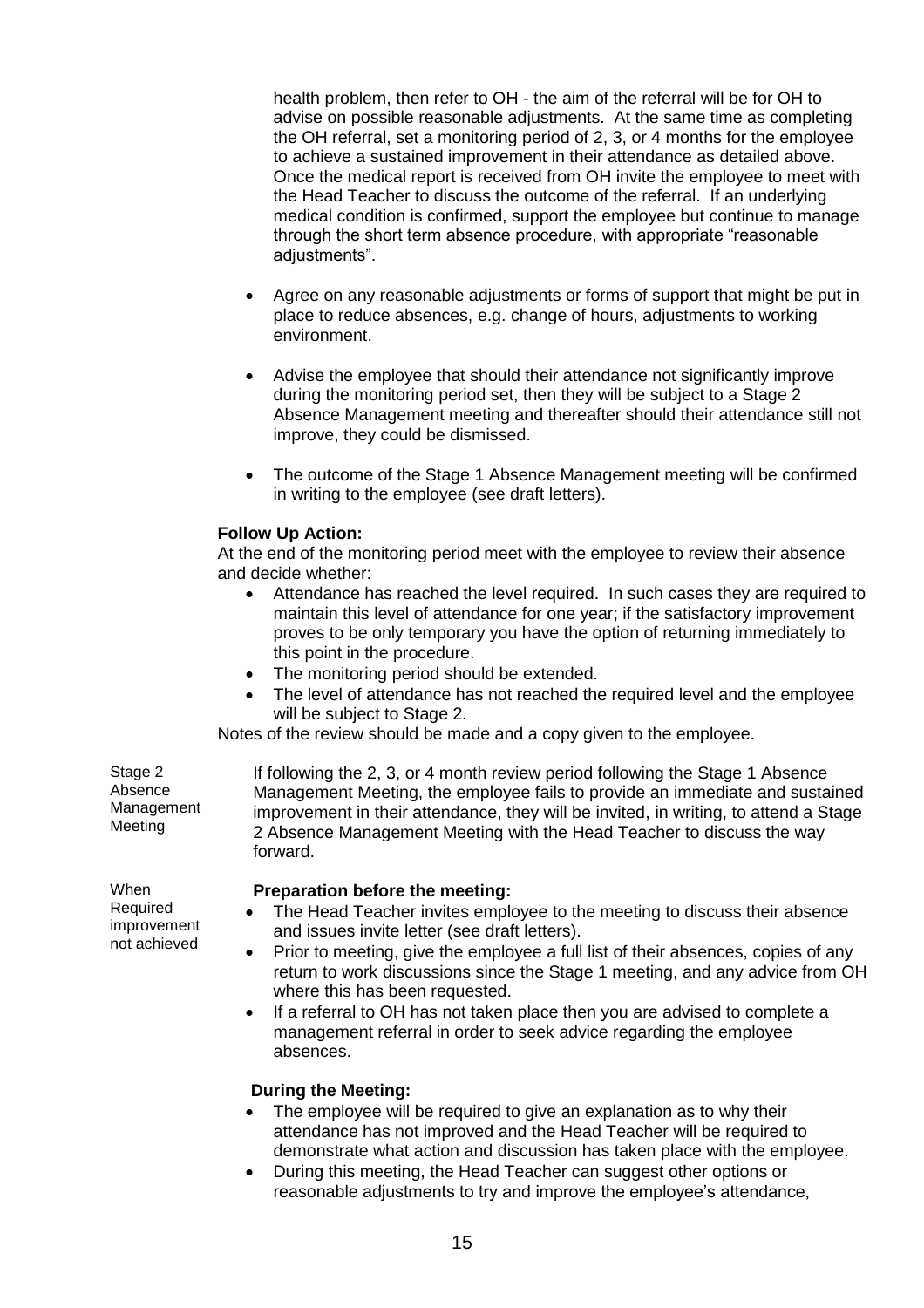including the need for further involvement of OH or further extend the review period and agree to meet again should there not be a significant improvement.

#### **Outcomes of meeting:**

- Set a monitoring period of 2, 3, or 4 months for the employee to achieve a sustained improvement in their attendance. The sustained improvement required is for the employee to reduce their current level of sickness to below the Schools trigger point (i.e. 4 occasions or 12 days pro-rata to the monitoring period).
- Agree on any further reasonable adjustments or forms of support that might be put in place to reduce absences, e.g. change of hours, adjustments to working environment.
- Decide whether to utilise the option of requesting the employee to produce a GP"s Fit Note from the first day of each period of sickness absence, during the monitoring period (any cost incurred will be reimbursed in full by the school).
- Advise the employee that if there is no improvement within the next 2, 3, or 4 months, the employee will be required to attend an Absence Management Hearing with a possible outcome being that they may be dismissed.
- The outcome of the Stage 2 Absence Management meeting will be confirmed in writing to the employee (see draft letter**)**.

#### **Follow Up Action:**

At the end of the monitoring period the Head Teacher will meet with the employee to review their absence and decide whether:

- the employee's attendance has reached the level required, in such cases they are required to maintain this level of attendance for one year; if the satisfactory improvement proves to be only temporary the head has the option of returning immediately to this point in the procedure.
- the monitoring period should be extended (in exceptional circumstances)
- attendance has not reached the required level and the employee will be subject to Stage 3 Absence Management Hearing.

Notes of the follow up meeting should be made and a copy given to the employee.

Stage 3 Absence Management **Hearing** 

If following the review of Stage 2, the employee still fails to provide a sustained improvement in their attendance, they will be invited in writing to attend a Stage 3 Absence Management Hearing with the Head Teacher to discuss the way forward, the outcome of which may be dismissal.

#### **Preparation before the meeting:**

- The Head Teacher invites employee to a meeting to discuss their absence and issues invite letter (see draft letter).
- Prior to the hearing, provide the employee with a copy of the written outcome of the previous meetings, full list of absences, records of return to work discussions since the Stage 2 meeting, and advice from OH.
- The employee will be advised that a possible outcome of the hearing is dismissal on the grounds of "Some Other Substantial Reason" or "Capability" (if underlying medical condition).

NB: HR provider will also be in attendance

#### **During the Meeting:**

 The employee will be required to give an explanation as to why their attendance has not improved and the Head Teacher will demonstrate what action, adjustments and discussion have taken place with the employee at Stage 1 and Stage 2 management of the employee's absence.

#### **Outcome of meeting:**

When Employee has failed to maintain a satisfactory level of attendance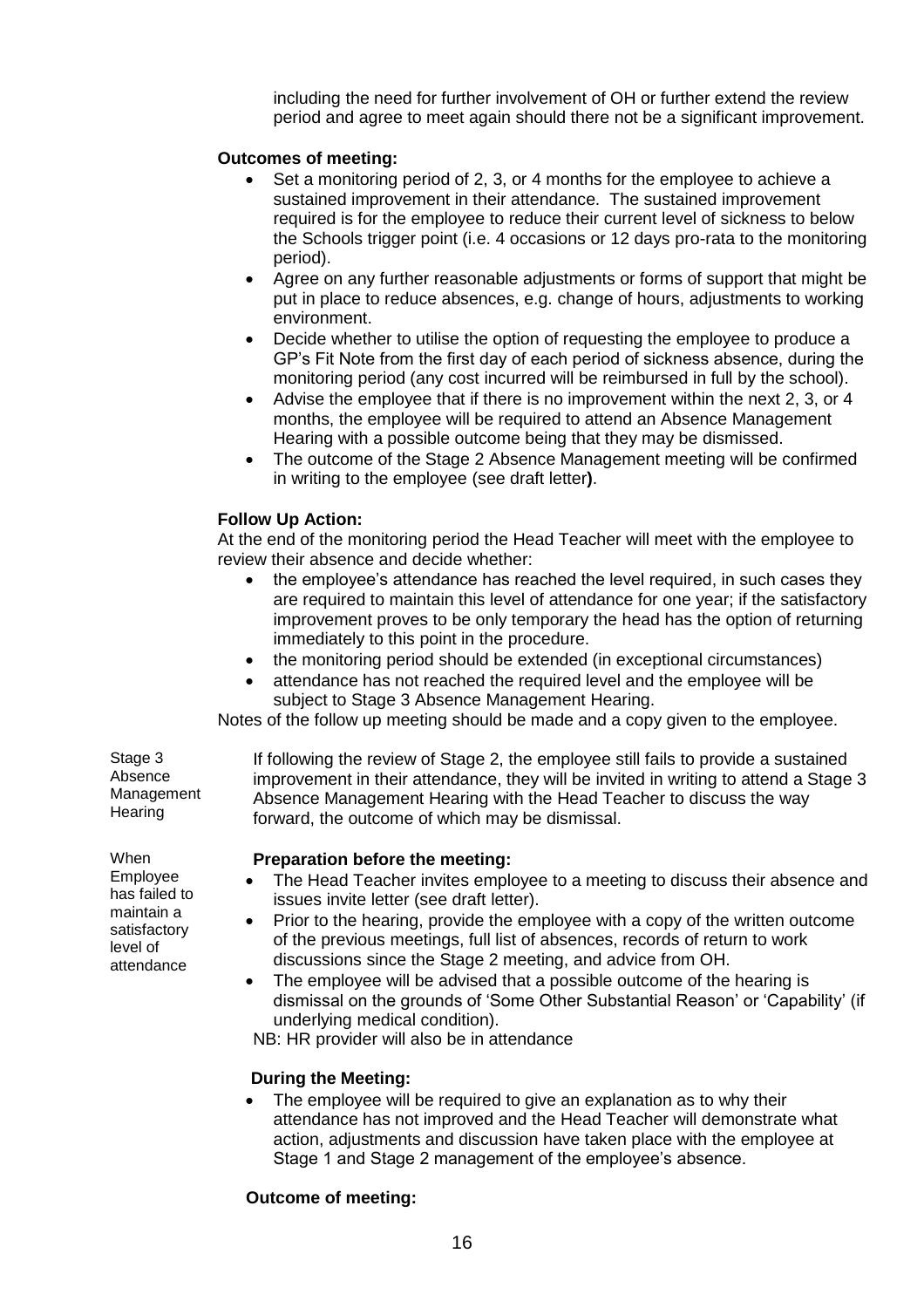- If the Head Teacher is satisfied that the absences are attributable to short term sickness only, and everything has been reasonably undertaken to assist the employee, he/she will be able to dismiss the employee with notice on the grounds of "some other substantial reason" (where no underlying medical condition is identified) or "capability" where an underlying medical condition is identified.
- If the Head Teacher is not satisfied that the absences are attributable to short term sickness and/or that satisfactory action has not been taken, he/she can consider the options of further involvement of OH, or to extend the review period and agree to meet again with the employee The employee needs to be notified of the possibility of dismissal should there not be any significant improvement.
- If the employee has reached the required level of attendance and no further action is required then they are required to maintain this level of attendance for one year. If the satisfactory improvement proves to be only temporary the Head Teacher has the option of returning immediately to this point in the procedure.

#### **Follow Up Action:**

• The outcome of the Absence Management Hearing will be confirmed in writing to the employee (see draft letter).

Stage 4 Appeal An employee has the right to appeal against their dismissal under this procedure and the School"s Appeal Policy will apply. If the employee wishes to appeal they must do so in writing within 10 working days of the date on which the decision is confirmed in writing.

<span id="page-16-0"></span>When - **Following** dismissal. Once the decision to dismiss has been made and notice has been issued, the Head Teacher may advertise to recruit to the post, once it has been confirmed by the Clerk to the Governors that the employee has not submitted a written notification of an appeal against the decision.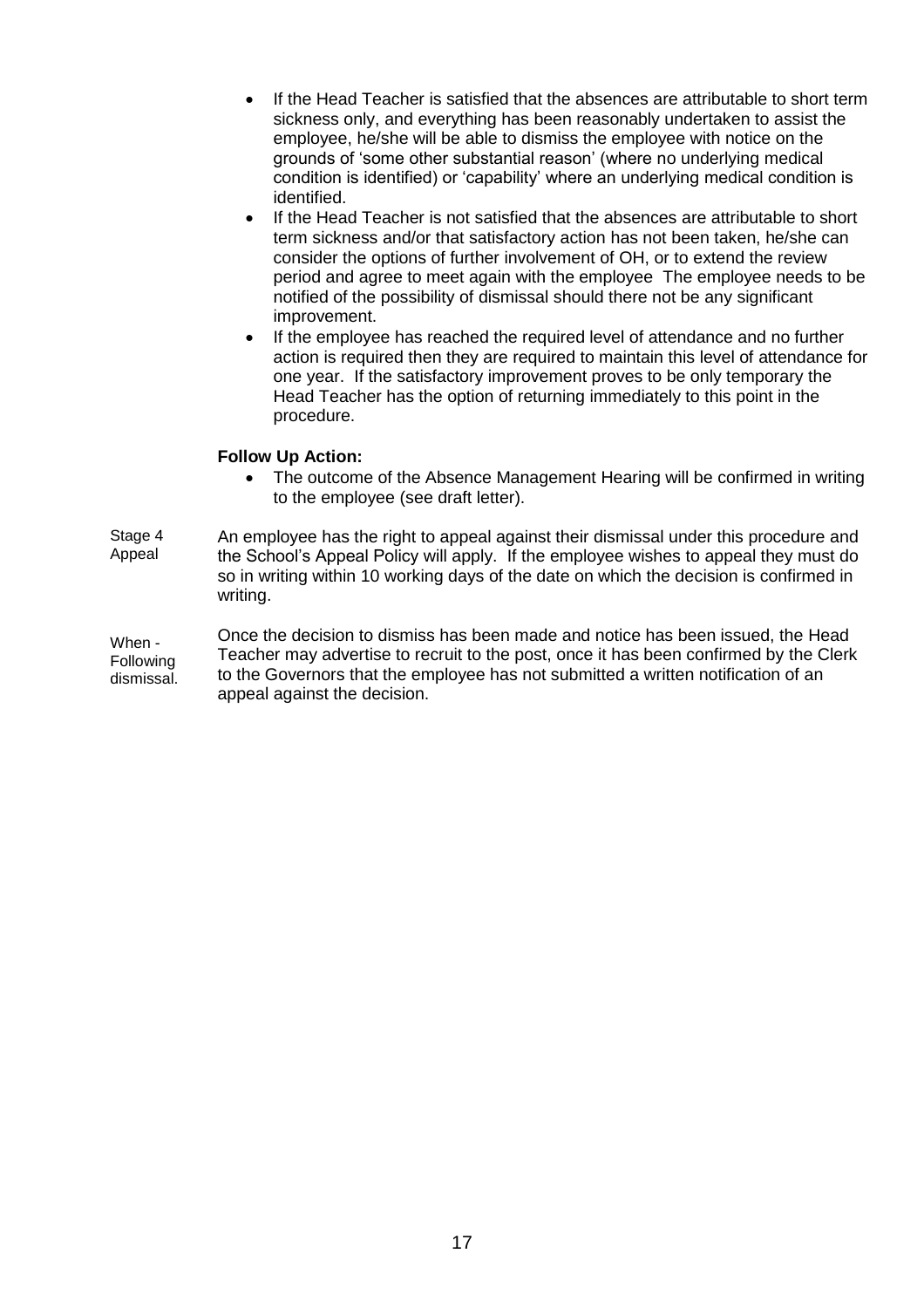## <span id="page-17-0"></span>**APPENDIX 2 - LONG TERM ABSENCE PROCEDURE**

Definition: an absence from work for one month (or more) with an underlying medical condition and/or where there is no prospect of a return to work in the near future.

For long term absence cases, progression to formal action may not be necessary if the return to work is imminent or if the Head Teacher feels that progress is being made and an early return to work/improvement is likely. No further action is required except, where the Head Teacher considers it appropriate to make a referral to OH to confirm fitness to return to duty.

For all formal meetings the employee will have the right to be accompanied by a trade union representative, trade union official or fellow employee of their choice, who must not be a potential witness.

Informal **Actions** 

#### **Keeping in touch with the employee:**

- Ensure this is done in a non-intrusive way
- Send copies of any communications that are generally sent to staff, e.g. school newsletters (unless the employee has requested they do not want to receive such items).
- Any changes in sick pay entitlement should be communicated to the employee, e.g. full pay reduces to half pay.
- Ensure employees are aware that they can access the Employee Support and Counselling Service (where this is available to the school) on 01522 836198.

Stage 1 Absence Management Meeting

When Employee has been absent for one month or more

In cases where an employee"s attendance meets the School"s Trigger Points for long term sickness, the employee will be invited to attend Stage 1 Absence Management Meeting with the Head Teacher.

#### **Preparation before the meeting:**

Head Teacher invites employee to the meeting to discuss their absences and issues an invite (see draft letter).

The Head Teacher gathers any necessary information, including: absence management policy, dates and reasons of absences and OH consultation report (if already referred).

#### **During the Meeting:**

- Discuss the nature of employee's ill health and likely return to work date
- Suggest any support to assist the return to work (link to Support Organisations)
- Consider their return to work in a different capacity until fully fit to resume normal duties (likely to form part of GPs advice on the Fit Note)
- Discuss any reasonable adjustments for employees with disabilities (refer to supporting facts section of policy)
- Refer to OH if appropriate for advice on fitness to resume duties, any reasonable adjustments or advice on ongoing health. Where applicable, arrange follow up meeting on receipt of OH advice
- Pay status, i.e. when reducing to half/nil sick pay
- Explain the Absence Management Policy and the formal monitoring process during long term absence, which can lead to dismissal
- Set a monitoring period of 2, 3, or 4 months to review the employee's absence

#### **Follow up action**

- The outcome of the Stage 1 Absence Management meeting will be confirmed in writing to the employee (see draft letter).
- Stay in touch with the employee and review absence at the end of the review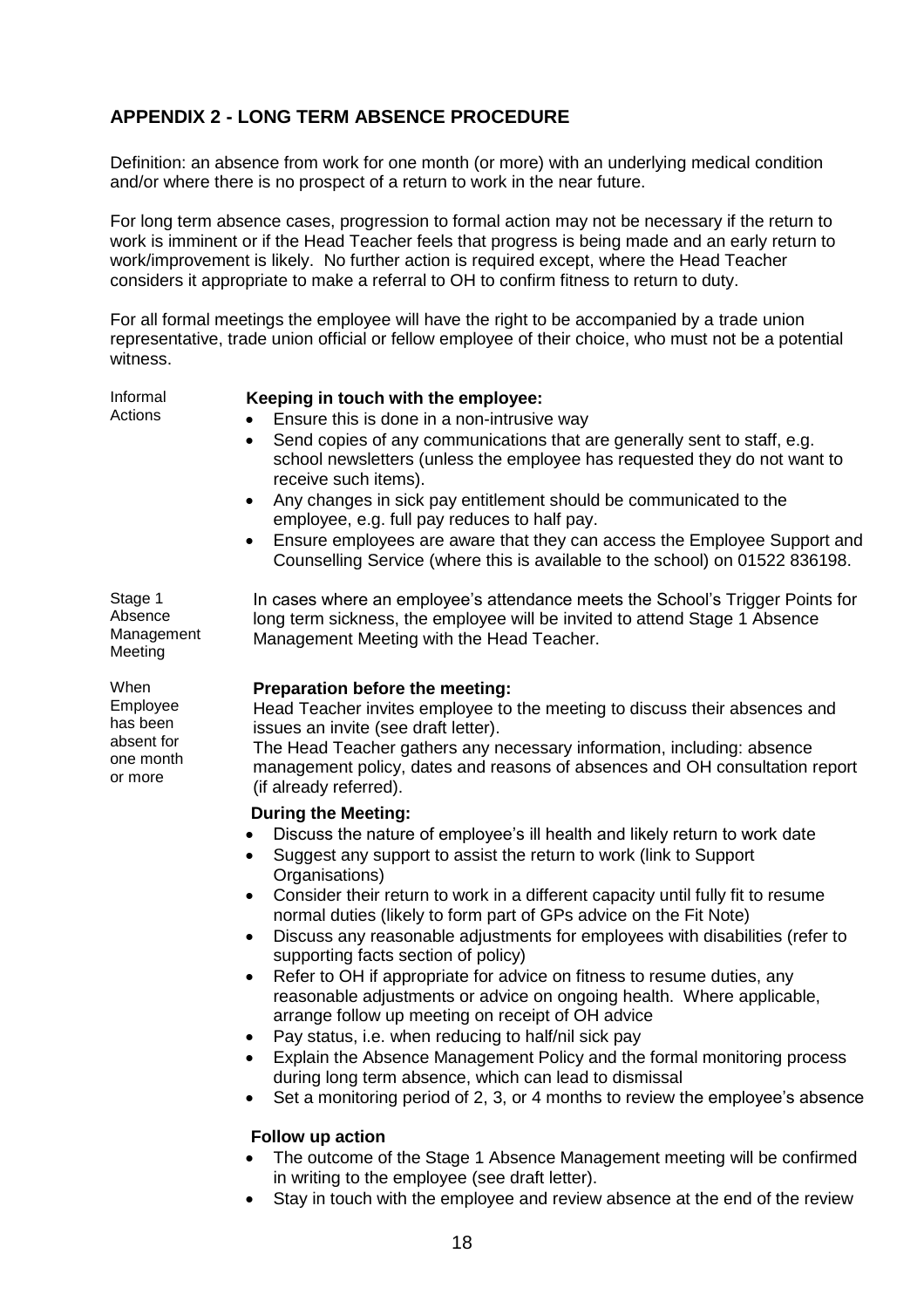#### period

Stage 2 Absence Management

If following the review of the Stage 1 Absence Management Meeting the employee is still absent at the end of the review period, they will be invited in writing to attend a Stage 2 Absence Management Meeting with the Head Teacher to discuss the way forward.

#### **Preparation before the meeting:**

- The Head Teacher invites employee to the meeting to discuss their absences and issues an invite (see draft letter).
- Prior to meeting, give the employee any advice from OH where this has been requested.
- If a referral to OH has not taken place then you are advised to complete a management referral in order to be provided with all appropriate information on the employee's absences.

#### **During the Meeting:**

- Discuss any progress or improvements in the employee's health
- Refer to the OH advice received, particularly in relation to any adjustments, changes in hours or duties, or specialist equipment which have been recommended
- Discuss whether temporary or permanent redeployment should be considered
- If no indication of a return to work date, set timescales
- Make the employee aware that if the employee is a member of the pension scheme that permanent ill health retirement should be considered

#### **Outcome of meeting:**

The Head Teacher will set a further monitoring period of 2, 3, or 4 months in order to review the employee"s absence at which time the employee will be required to attend an Absence Management Hearing and that if at the end of the monitoring period they have been unable to return to work and the prognosis is still unclear or redeployment has not been successful then they will progress to the next stage of the procedure (Absence Management Hearing) which could lead to dismissal on the grounds of "capability" where an underlying medical condition is identified.

If the employee"s Head Teacher is not satisfied that the absences are attributable to long term sickness and/or the line manager has not taken satisfactory action, he/she can consider the following options: the need for further involvement of OH, further extend the review period and agree to meet again should there not be a significant improvement or further consideration of other reasonable adjustments

#### **Follow Up Action:**

- The outcome of the Stage 2 Absence Management meeting will be confirmed in writing to the employee (see draft letter).
- Stay in touch with the employee and review absence at the end of the review period

Stage 3 Absence Management **Hearing** 

When Employee is still absent at

If following the review of Stage 2, the employee is still absent from work or redeployment has not been possible, they will be invited in writing to attend a Stage 3 Absence Management Hearing with the Head Teacher to discuss the way forward, the outcome of which may be dismissal.

#### **Preparation before the meeting:**

 The Head Teacher invites employee to meeting to discuss their absence and issues invite (see draft letter).

Meeting When Employee

still absent at end of review period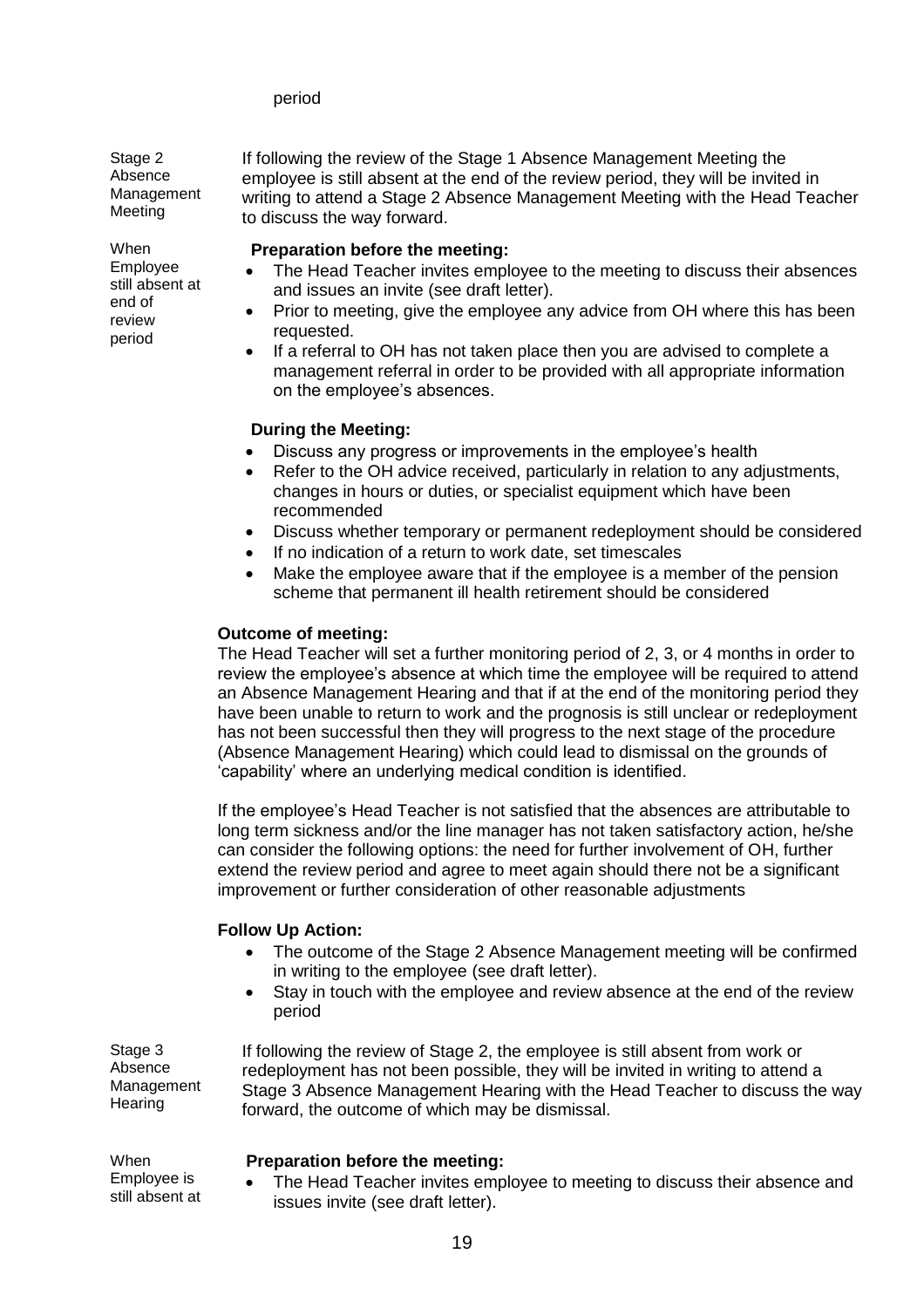the end of the review period

- Prior to the Absence Management Hearing the employee will be given a copy of the written outcome of Stage 1 and Stage 2 meetings, a full list of absences, and the advice from OH (if appropriate)
- The employee will be advised that a possible outcome of the meeting is their dismissal on the grounds of capability
- The Head Teacher must ensure they have obtained recent advice from OH and followed the ill health section of this policy.

NB: HR provider will also be in attendance.

#### **During the Meeting:**

- Employee will be required to give an explanation as to why their attendance has not improved and any mitigating circumstances.
- The Head Teacher will be required to demonstrate what action, adjustments and discussion has taken place with the employee throughout Stage 1 and Stage 2 management of the employee's absence.
- Consideration will be given to dismissing the employee on the grounds of capability (see section within policy on Ill Health).

#### **Outcome of meeting**

- If the Head Teacher is satisfied that the absences are attributable to long term sickness only and everything has been reasonably undertaken he/she will be able to dismiss the employee with notice on grounds of "capability" where an underlying medical condition is identified.
- If the Head Teacher is not satisfied that the absences are attributable to long term sickness and/or that satisfactory action has not been taken, the following options can be considered: the need for further involvement of OH or extend the review period and agree to meet again (with the employee notified of the possibility of dismissal) should there not be a significant improvement.

#### **Follow up action:**

- The outcome of the Absence Management Hearing will be confirmed in writing to the employee (see draft letter).
- Stay in touch with the employee and review absence at the end of the review period.
- Stage 4 Appeal An employee has the right to appeal against their dismissal under this procedure and the School"s Appeal Procedure will be applied. If the employee wishes to appeal they must do so in writing within 10 working days of the date on which the decision is confirmed in writing.

When - Following dismissal Once the decision to dismiss has been made and notice has been issued, the Head Teacher may advertise to recruit to the post, once it has been confirmed by the Clerk to the Governors that the employee has not submitted a written notification of an appeal against the decision.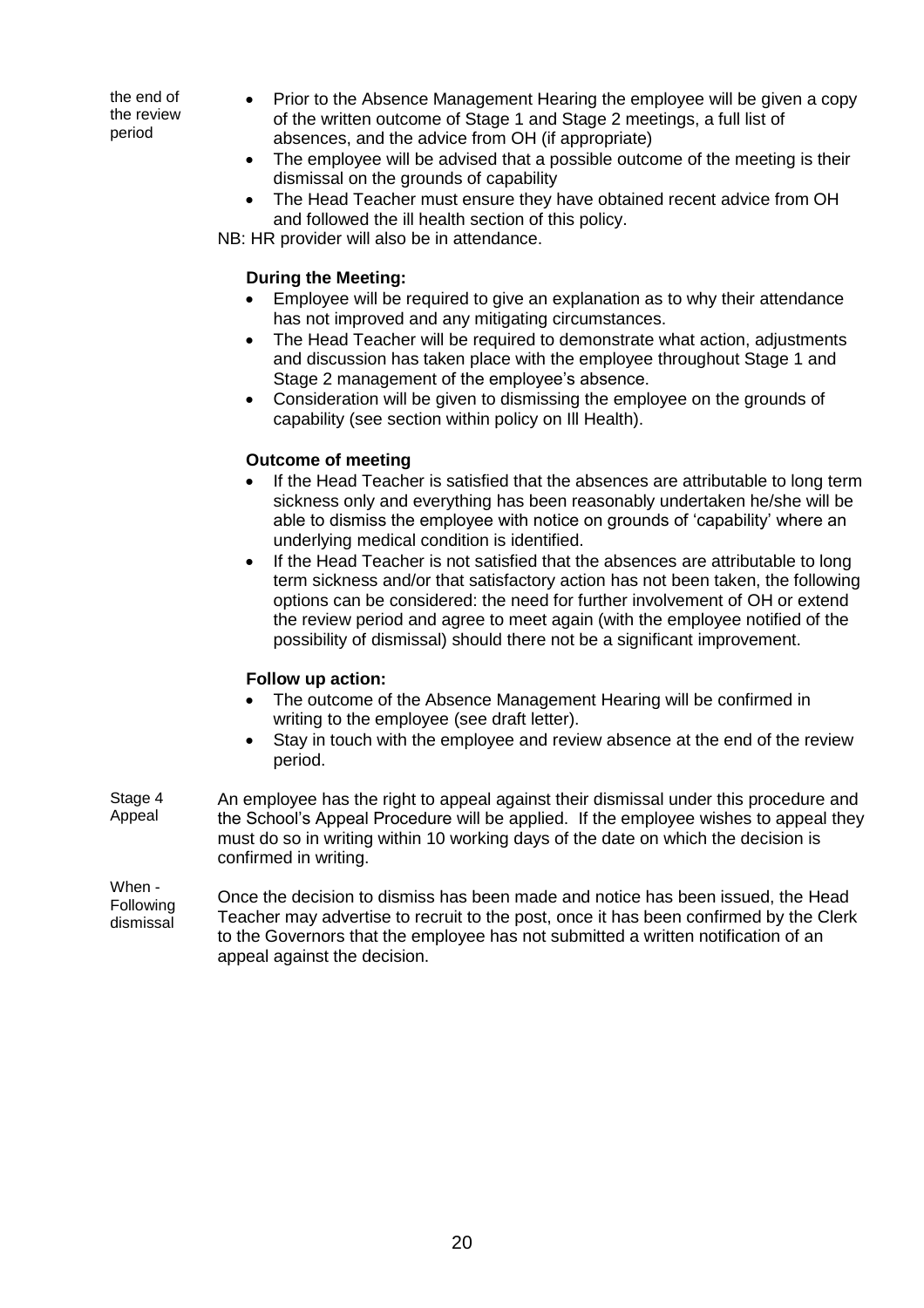## <span id="page-20-0"></span>**APPENDIX 3 – DRAFT LETTERS**

## <span id="page-20-1"></span>**Short Term Stage 1 Absence Management Meeting Invite Letter**

Name Address

Date

Dear NAME

## **STAGE 1 ABSENCE MANAGEMENT MEETING**

Following your return to work interview held on INSERT DATE, where we discussed and reviewed your absences from work, I advised you that you had met the trigger points for short term sickness absence as per the Absence Management Policy.

In accordance with the Absence Management Policy I am writing to invite you to a Stage 1 Absence Management Meeting, to discuss with you how we can work together to help you maintain regular attendance. The meeting has been arranged for INSERT TIME am/pm on INSERT DAY, DATE at LOCATION.

You have the right to be accompanied by a trade union representative, trade union official or fellow employee of your choice, who must not be a potential witness.

Yours sincerely,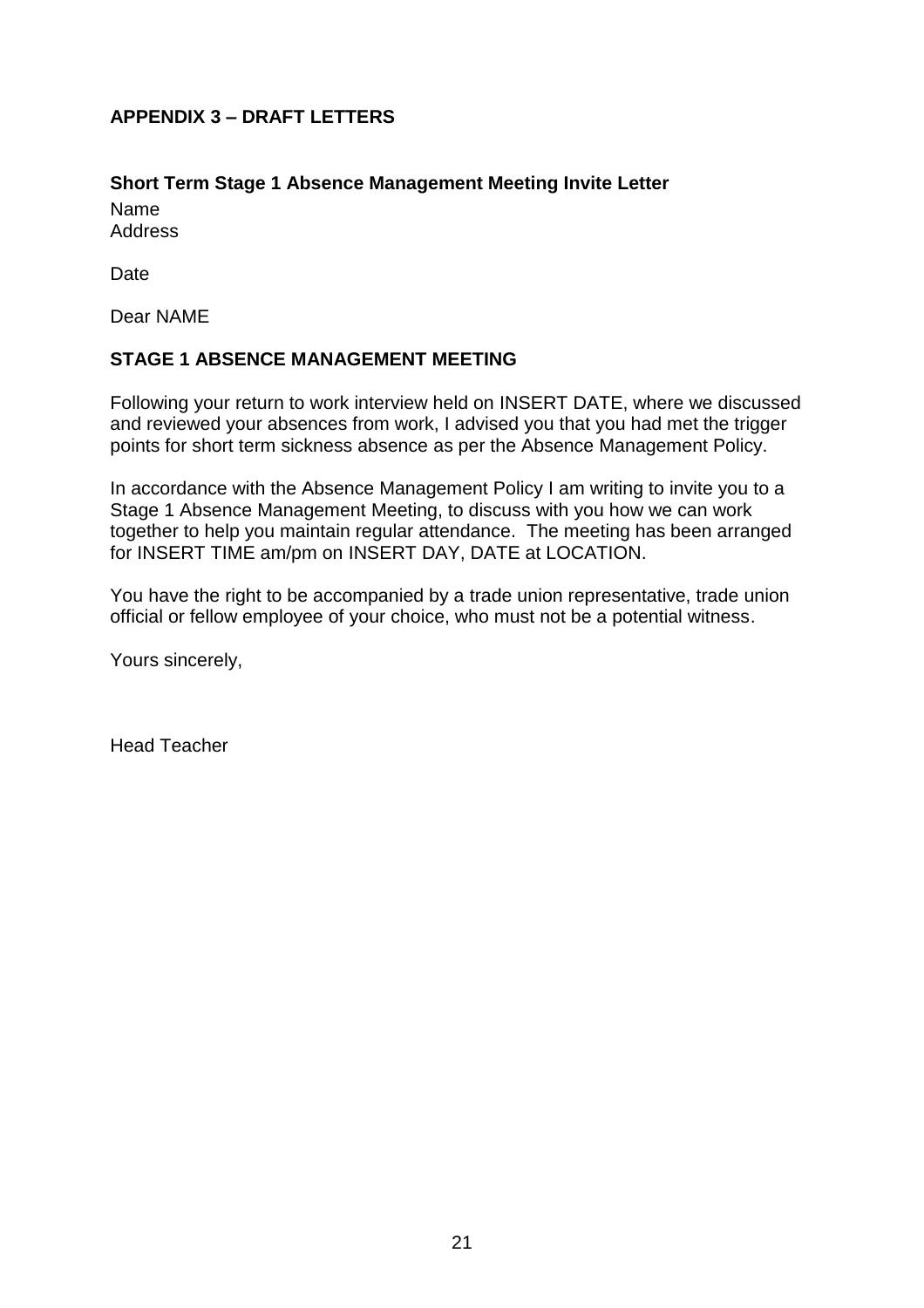## <span id="page-21-0"></span>**Short Term Stage 1 Absence Management Meeting Outcome Letter**

Name Address

Date

Dear NAME

## **STAGE 1 ABSENCE MANAGEMENT MEETING**

I am writing to confirm the outcome of the Stage 1 Absence Management Meeting held on INSERT DATE. *(if applicable*: Also present were INSERT NAME as your representative).

At our meeting we discussed your absences, which have reached the short term absence trigger points. Your absences totalled INSERT NUMBER occasions, INSERT NUMBER days over the last INSERT NUMBER months, and I advised you that this level was not acceptable. I have enclosed details of your absences in this period, copies of the return to work discussions and the Occupational Health report (If applicable).

We discussed the reasons for your non attendance and you advised me that (*outline any reasons given)*

I explained that your attendance is giving cause for concern and I asked if there was anything further we could do to support your attendance at work.

*(outline any steps agreed, eg refer to OH if not already done so)*

You were referred to Occupational Health in INSERT MONTH (if applicable), and following your appointment we received a report, which advised that there is/is not an underlying medical condition. We are therefore managing your absence through the Short Term Absence Procedure.

In line with the procedure, your attendance will be monitored over the next *2, 3, or 4* months during which period I expect to see an immediate and sustained improvement in your levels of sickness absence, i.e. to below the School"s trigger point of 4 occasions or 12 days pro-rata to the monitoring period. Should you fail to improve your sickness absence to an acceptable level during this time, you will be invited to attend a Stage 2 Absence Management Meeting.

I hope that we will now see an improvement in your attendance. However, if there is a further deterioration in your attendance during the review period, this meeting will be brought forward in order to instigate Stage 2 of the procedure and, if after this Stage 2 Absence Management Meeting your absence still remains at an unacceptable level, you will be subject to a Stage 3 Absence Management Hearing the outcome of which may be dismissal.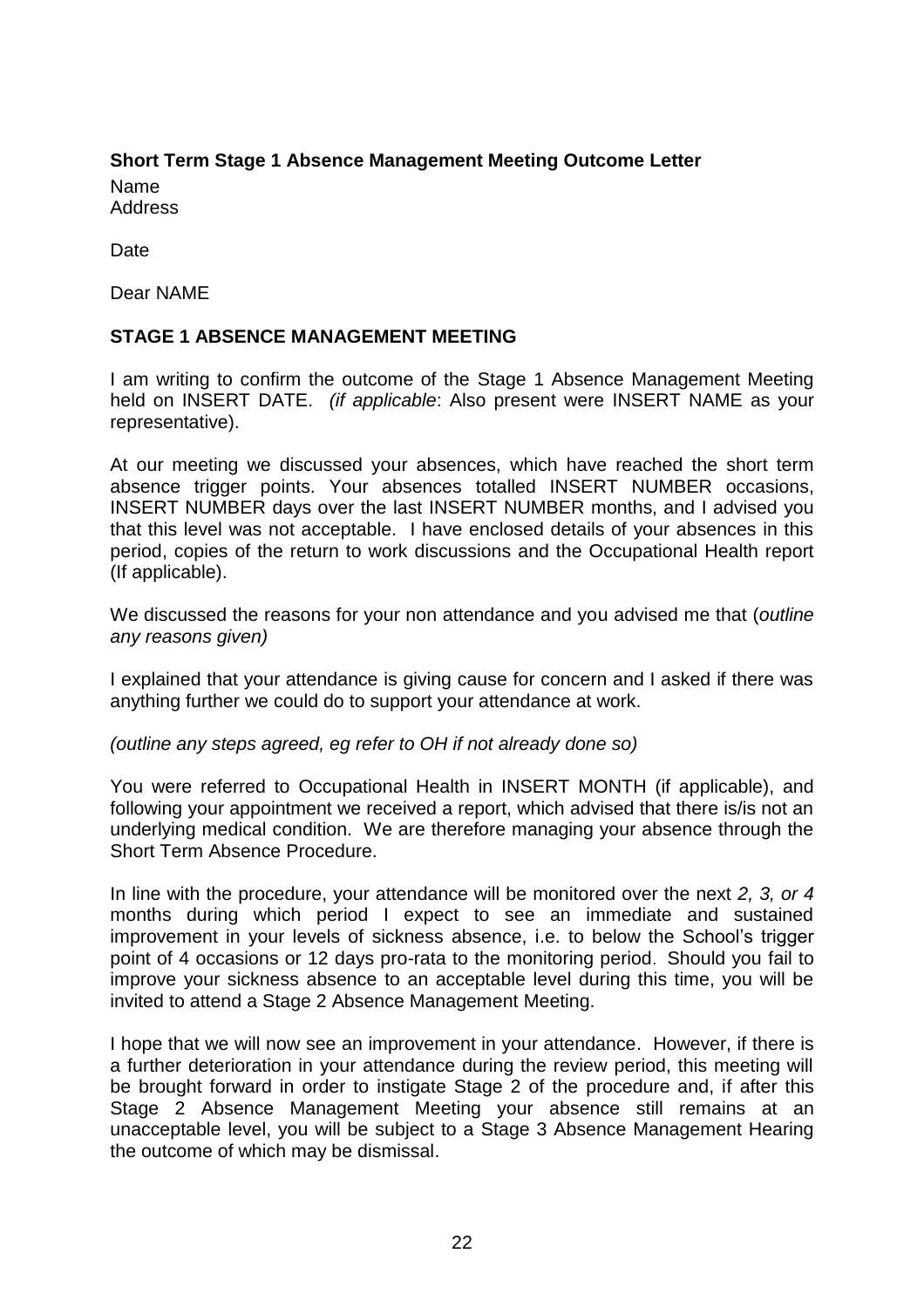Details of the policy and procedures can be found on the School"s Employment Manual. If you do not have access to this please let me know and I will arrange for a copy to be sent to you.

If you have any queries with regard to the content of this letter please do not hesitate to contact me. Employee Support and Counselling service is also available and is a private and confidential service that can be contacted on Phone: 01522 836198 or Email - **[emp.support@mouchel-lincoln.com](mailto:emp.support@mouchel-lincoln.com)**

Yours sincerely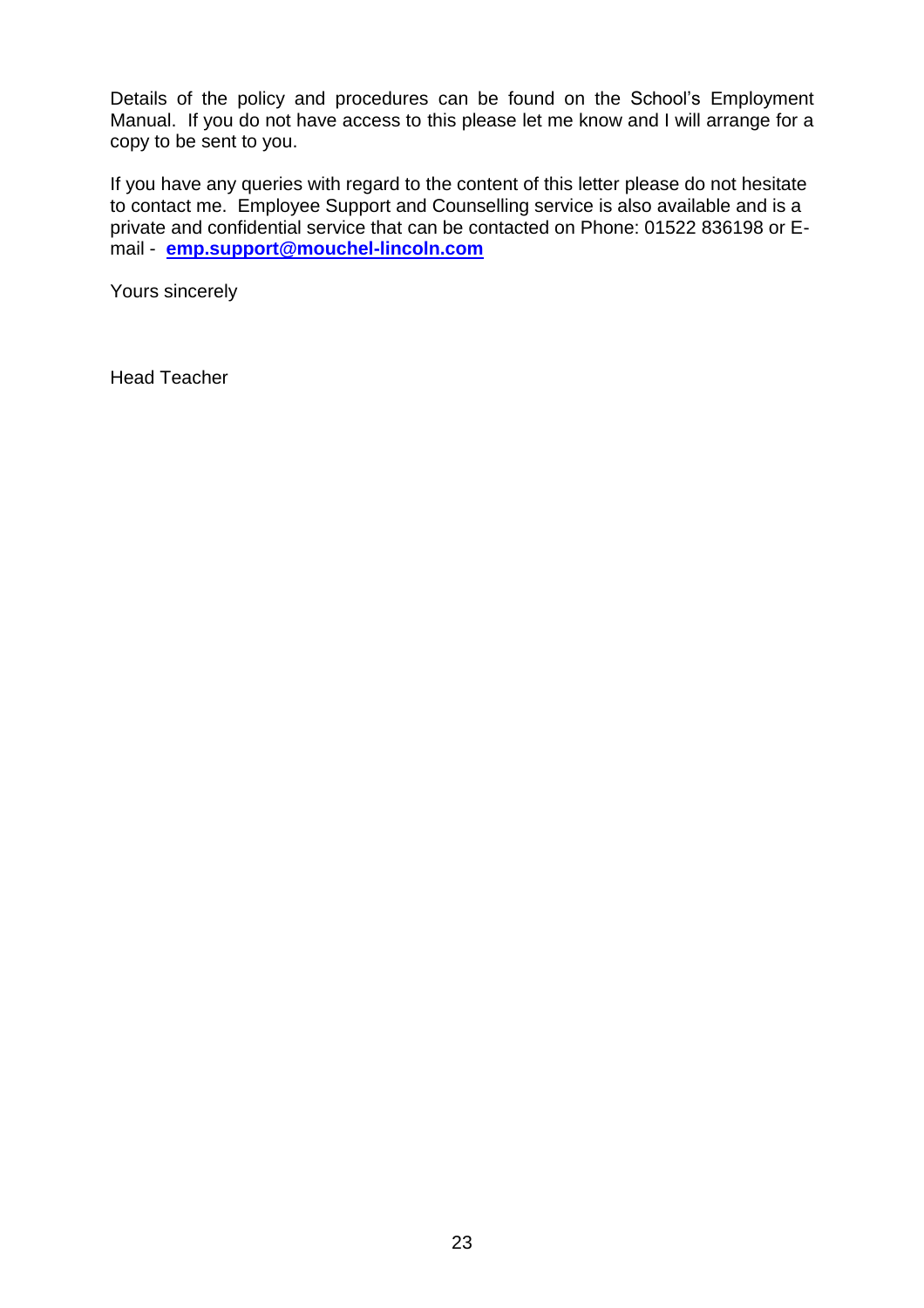# <span id="page-23-0"></span>**Short Term Stage 2 Absence Management Meeting Invite Letter**

Name Address

**Date** 

Dear NAME

## **STAGE 2 Absence Management Meeting**

I am writing to invite you to a Stage 2 Absence Management Meeting under the Absence Management Procedure. This meeting is following the Stage 1 meeting which was held on INSERT DATE.

Your level of short term attendance has not improved to a satisfactory level since the Stage 1 Meeting. I have enclosed details of your absences in this period, copies of the return to work discussions and the Occupational Health Report (if applicable).

The meeting has been arranged for INSERT TIME on DAY, DATE at LOCATION, and will be chaired by me.

You may, if you wish, be supported by a trade union representative, trade union official or fellow employee of your choice, who must not be a potential witness.

This meeting is in accordance with the Absence Management Policy and Procedure, a copy of which can be obtained from the School"s Employment Manual. If you do not have access to the Employment Manual then please request a copy from INSERT NAME (who has access)

Yours sincerely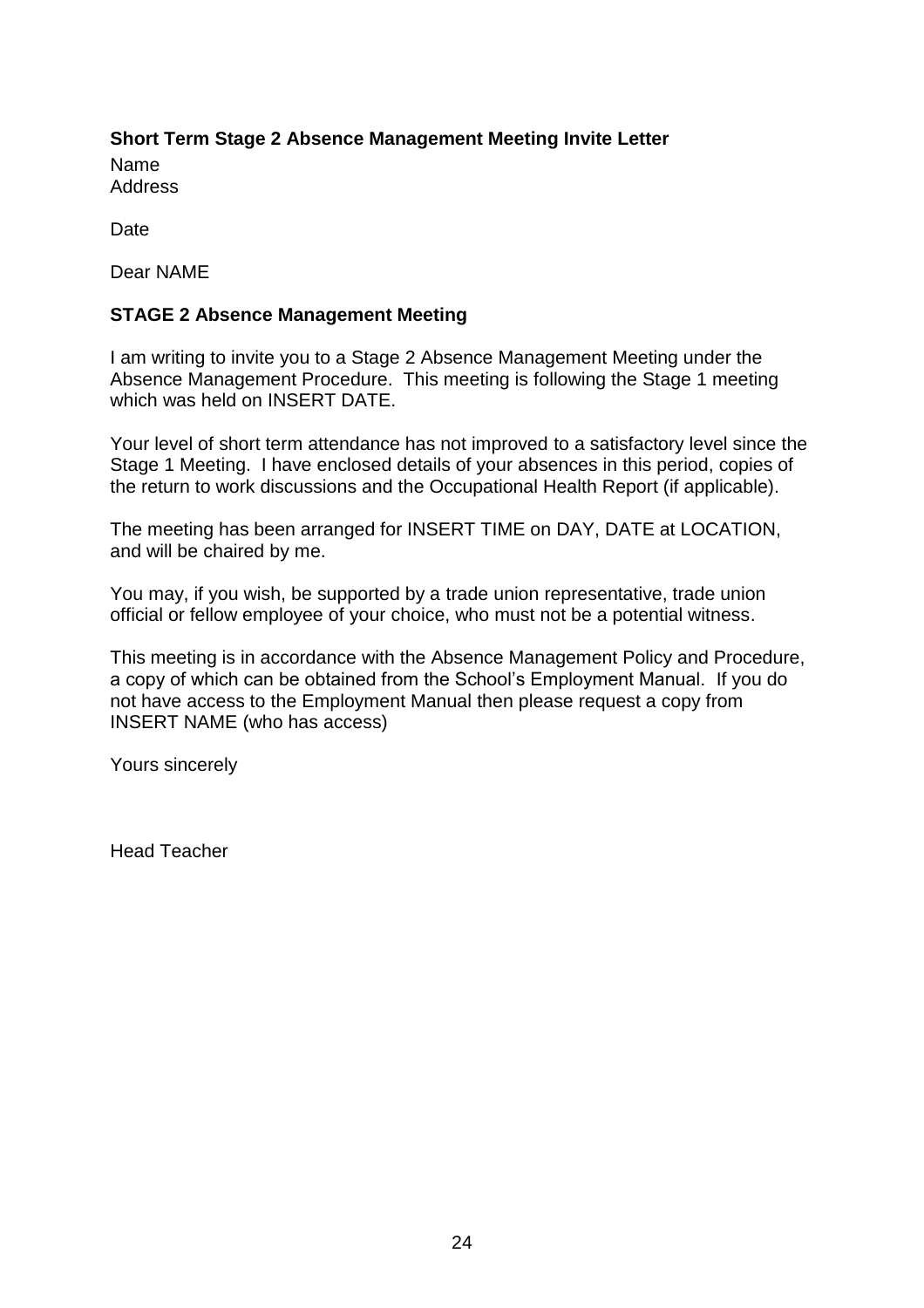#### **Short Term Stage 2 Absence Management Meeting Outcome Letter** Name

Address

Date

Dear NAME

## **STAGE 2 Absence Management Meeting Outcome**

Further to the Stage 2 Absence Management Meeting held on INSERT DATE, I am writing to confirm the details of our discussion. Present at the meeting were INSERT NAMES.

As we discussed you attended a Stage 1 Absence Management Meeting with your Line Manager on DATE. At this meeting a INSERT MONITORING PERIOD month monitoring period was set in order to see an improvement in your attendance.

We discussed your absences, which total INSERT NUMBER occasions, INSERT NUMBER days during INSERT YEAR, and you were advised this was not acceptable because you failed to meet the level of improvement which was set at the Stage 1 meeting. We explained to you the Short Term Absence Procedure and the implications of failing to reach the required level of attendance.

You were referred to Occupational Health and we discussed the outcome of the report dated INSERT DATE which confirmed that ……………………………..

I advised you that I felt your absences were attributable to short term sickness absence. It was agreed at the meeting that:

- In line with the procedure your attendance will be monitored over a further *2, 3, or 4* month period with the objective to reduce the amount of absences by (INSERT AGREED TARGET).
- *OPTIONAL:* you will be required to submit a GPs fit note from the first day of any absences during the monitoring period. Any costs associated with this will be reimbursed.
- OPTIONAL Describe any further reasonable adjustments agreed or support provided.

As discussed should your attendance fail to improve to an acceptable level during this time, you will be invited to attend a Stage 3 Formal Absence Management Hearing, the outcome of which may be dismissal. Details of the policy and procedures can be found in the School"s Employment Manual.

If you have any queries with regard to the content of this letter please do not hesitate to contact me. Employee Support and Counselling service is also available and is a private and confidential service that can be contacted on Phone: 01522 836198 or Email - **[emp.support@mouchel-lincoln.com](mailto:emp.support@mouchel-lincoln.com)**

Yours sincerely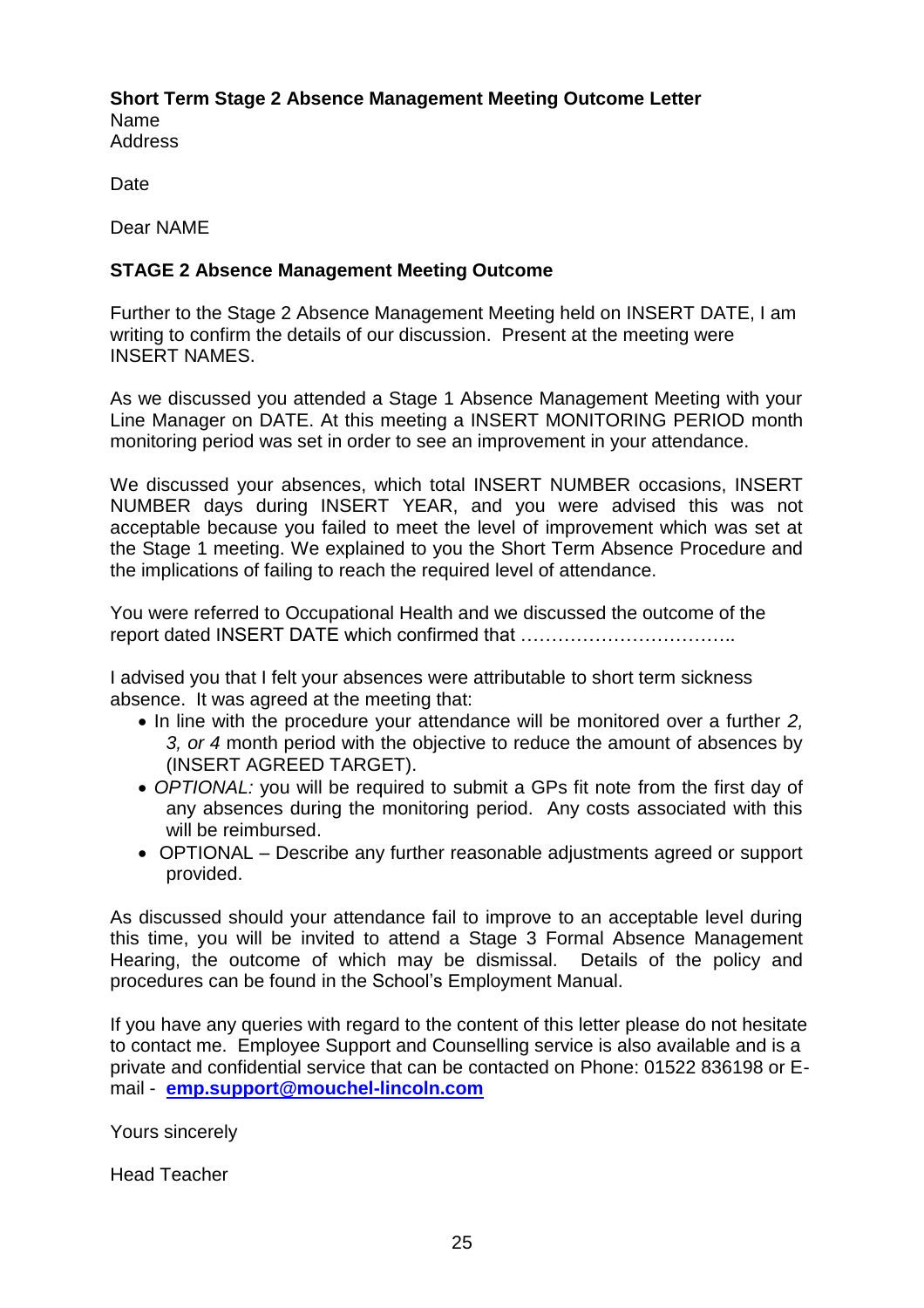## <span id="page-25-0"></span>**Short Term Stage 3 Absence Management Hearing Invite Letter**

Name **Address** 

Date

Dear NAME

#### **STAGE 3: Absence Management Hearing**

As your short term absence has not improved to an acceptable level following the Stage 2 Absence Management Meeting which was held on INSERT DATE, I am writing to invite you to attend a Stage 3 Absence Management Hearing.

I am enclosing details of your absences in this period, copies of the return to work discussions and the Occupational Health report.

The meeting has been arranged for INSERT TIME on DAY DATE at LOCATION, at which time you will be asked for an explanation as to why your attendance has not improved to a satisfactory level. The meeting will be chaired by me. Also in attendance will be INSERT NAME, HR Advisor.

You have the right to be accompanied by a trade union representative, trade union official or fellow employee of your choice, who must not be a potential witness. During the course of the meeting you will have the right to hear and question all evidence presented and the opportunity to present your own statement.

I would remind you that the hearing may proceed in your absence should you or your representative fail to attend without advance notification to me and without good reason.

This meeting is in accordance with the Short Term Absence Management Procedure within the Absence Management Policy. A possible outcome of this meeting is your dismissal on the grounds of "Some Other Substantial Reason" or "Capability" (if underlying medical condition).

I have enclosed all documents which will be presented at the meeting. Please note this does include the Occupational Health reports, as you will be aware you provided your consent to make these reports available to management during the early stages of the medical referral process.

If you wish to provide any documentation which is not included within pack, it must be received by me no less than 5 days prior to the meeting in order to avoid unnecessary delays.

Yours sincerely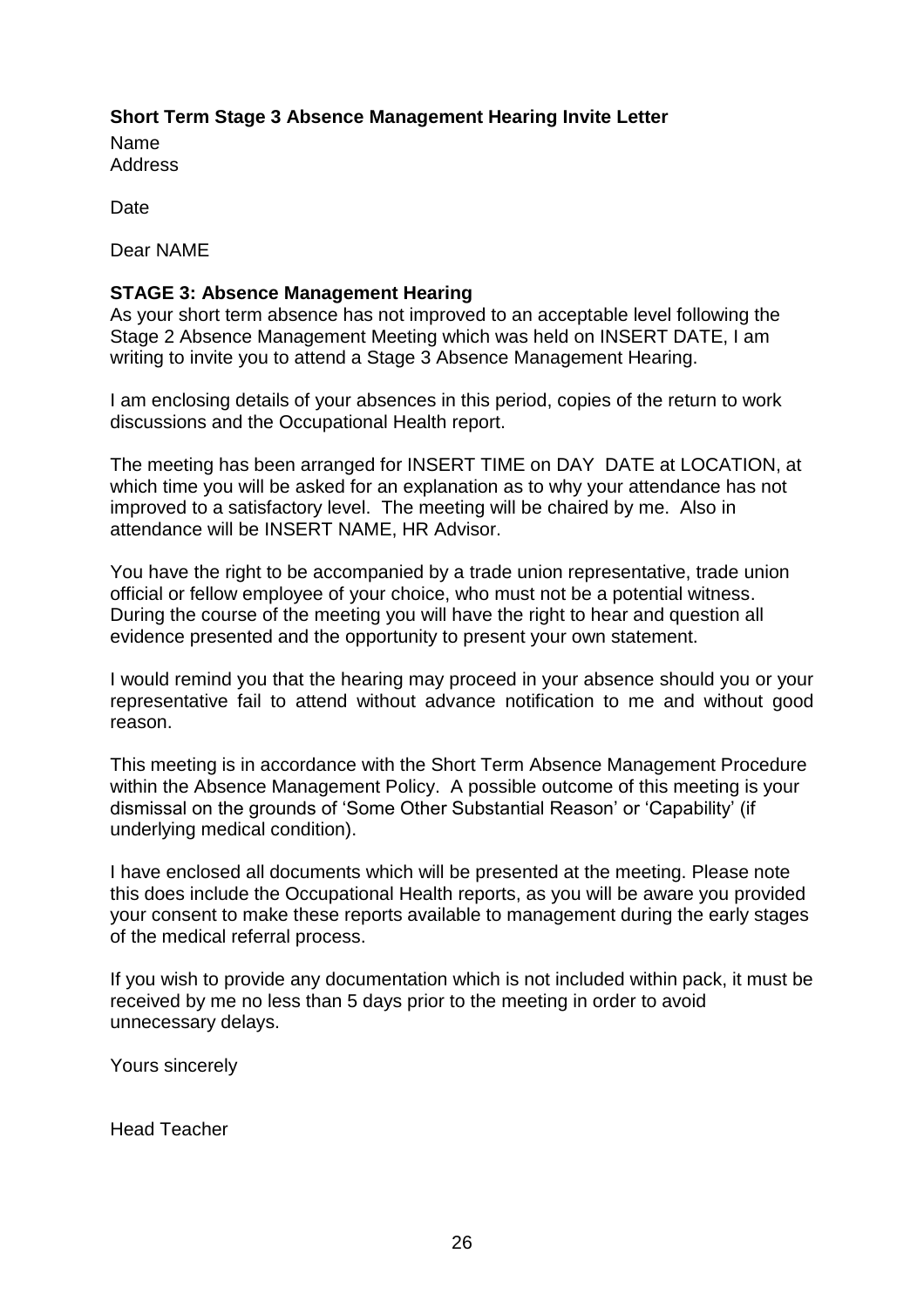## <span id="page-26-0"></span>**Short Term Stage 3 Absence Management Hearing Outcome Letter**

Name **Address** 

Date

Dear NAME

## **STAGE 3: ABSENCE MANAGEMENT HEARING**

I am writing to confirm the outcome of the Stage 3 Absence Management Hearing held on INSERT DATE. The purpose of this meeting was to review your attendance at work following the Stage 2 Absence Management Meeting held on INSERT DATE. Present at the meeting was myself, HR Advisor (if applicable), yourself and Rep.

*Enter evidence and discussions here.*

In coming to our decision, all of the information available has been considered together with the evidence presented at the meeting and the decision in relation to your level of attendance is confirmed as follows:

*DISMISSAL - You are dismissed with notice on grounds of 'some other substantial reason' or 'capability' (if underlying medical condition). as the organisation cannot continue to employ you due to your poor attendance at work.*

*As advised you are entitled to INSERT STATUTORY PERIOD OF NOTICE notice and you will be expected to work your notice period. Any outstanding entitlement to annual leave (if applicable) should be taken during your notice period.* 

*You have the right to appeal against this decision as detailed in the School's Appeals Procedure, a copy of which is enclosed. (for Community Schools there needs to be a reference that the employee will receive notice from the Authority)*

## *FURTHER REVIEW –*

*There is a period of further review, in order to consider the following: The need for further involvement of occupational health. Extend the review period and agree to meet again. The employee has reached the required level of attendance and no further action is required but the decision will remain live for 1 year.*

*The final outcome of this Formal Managing Attendance Hearing will be determined in INSERT NUMBER months time to conclude this process.*

The service of Employee Support and Counselling is of course available by contacting them on 01522 831698 or E-mail - **[emp.support@mouchel](mailto:emp.support@mouchel-lincoln.com)[lincoln.com](mailto:emp.support@mouchel-lincoln.com)**.

*(If dismissing) If you object to the above proposal, I have a duty to advise you of your right to appeal against this decision. If you wish to exercise this right, you should do*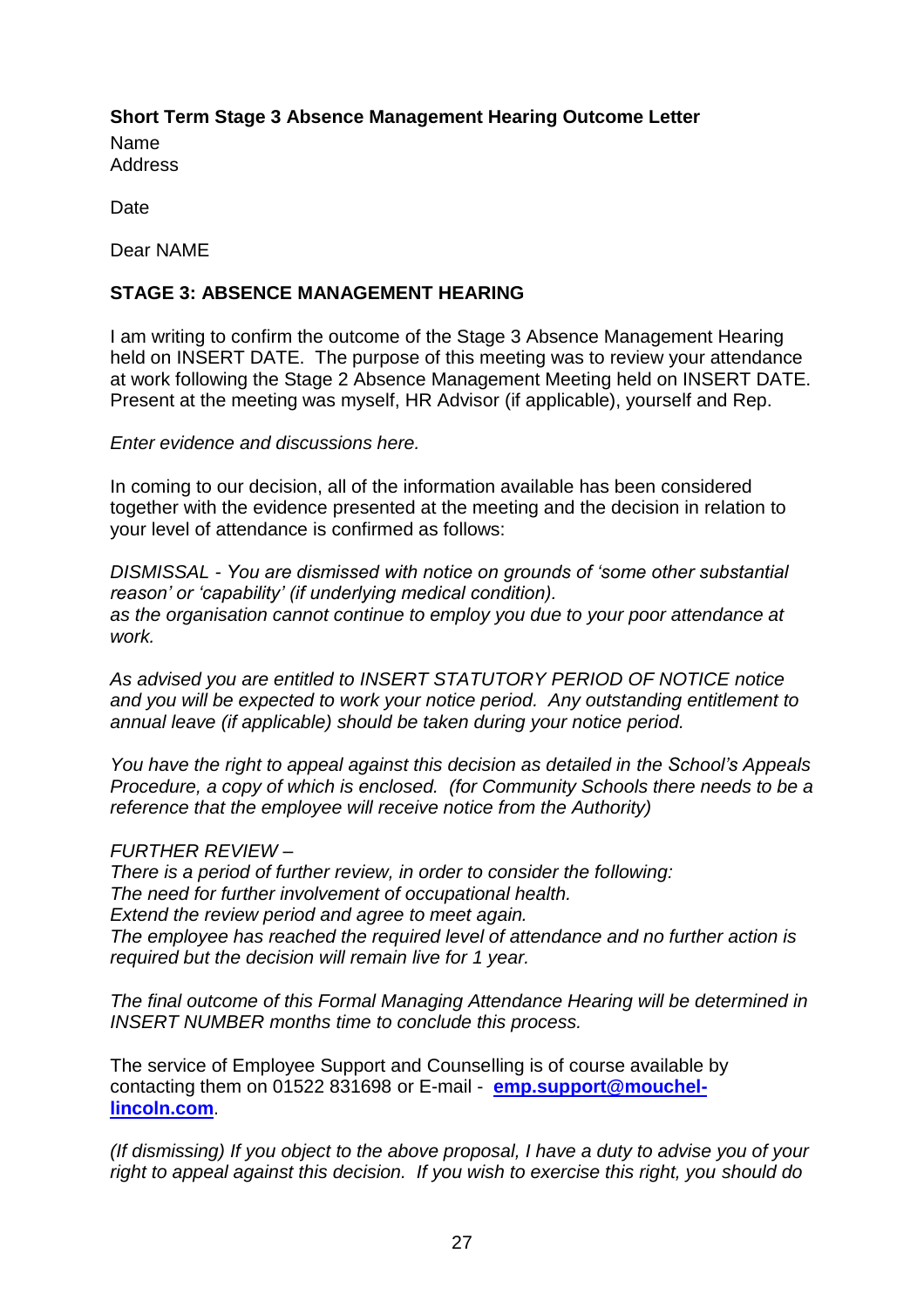*so by writing to me within ten days of receiving this letter, outlining your reasons for your appeal.* 

If you have any queries with regard the content of this letter or the enclosed minutes please do not hesitate to contact me.

Yours sincerely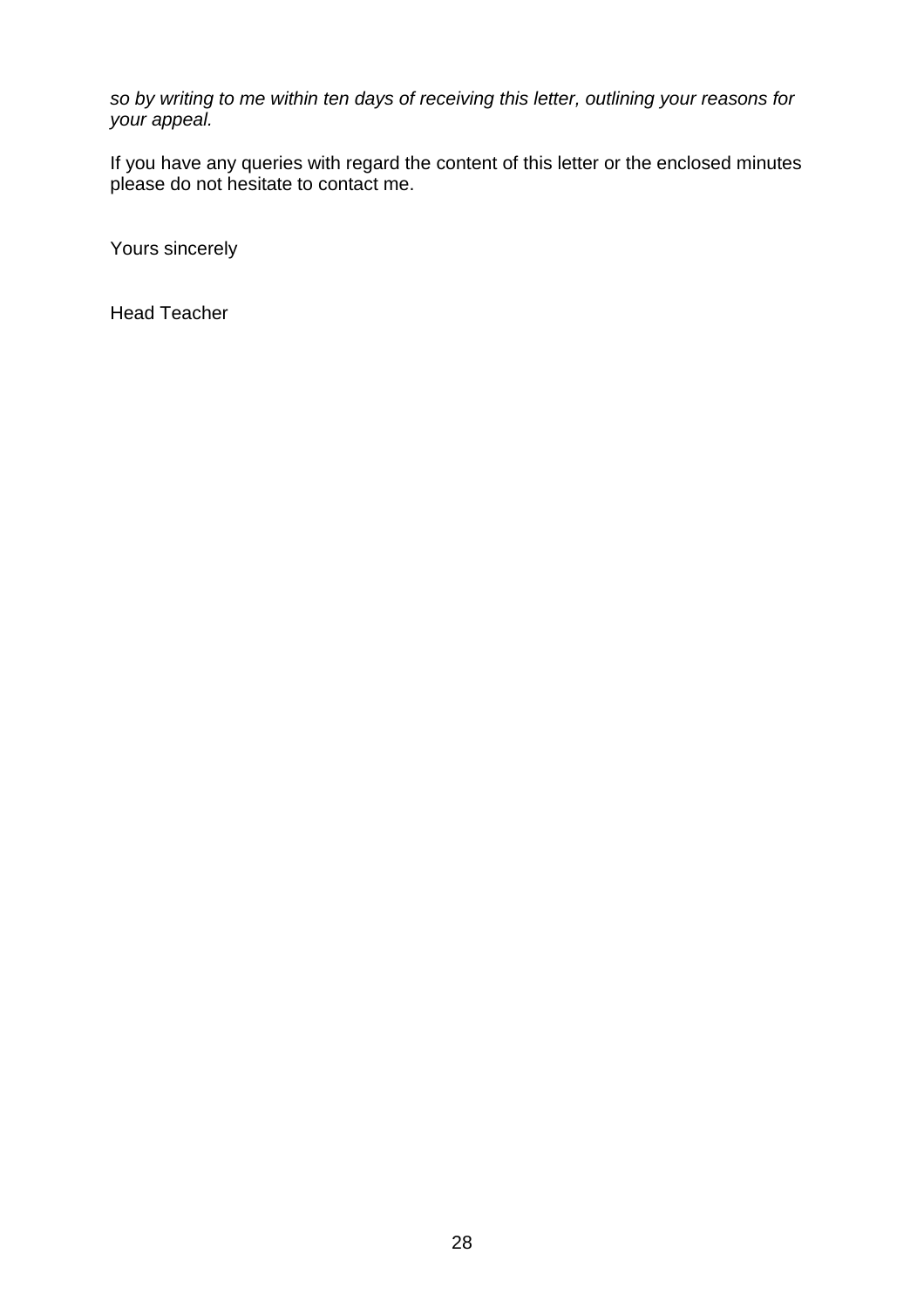## <span id="page-28-0"></span>**Long and Short Term Letter Absence Improved**

Name **Address** 

Date

Dear NAME

## **ABSENCE MANAGEMENT**

I am writing to confirm our discussions held at our Stage INSERT STAGE Absence Management meeting held on INSERT DATE. *(if applicable*: Also present were INSERT NAME as your representative and INSERT NAME, HR Adviser).

At our meeting I congratulated you on your improved attendance at work and explained that I will no longer be managing you under the Absence Management process.

I did however advise you that you will be expected to maintain this level of attendance and this decision will remain "live" for one year from the date of our meeting. If your pattern of non-attendance recommences in the near future, or if you fail to maintain satisfactory attendance for a further 12 months, I have the option to return to the point in the procedure where the case was left.

I do hope that your current level of attendance is maintained.

If you have any queries on the content of this letter please do not hesitate to contact me.

Yours sincerely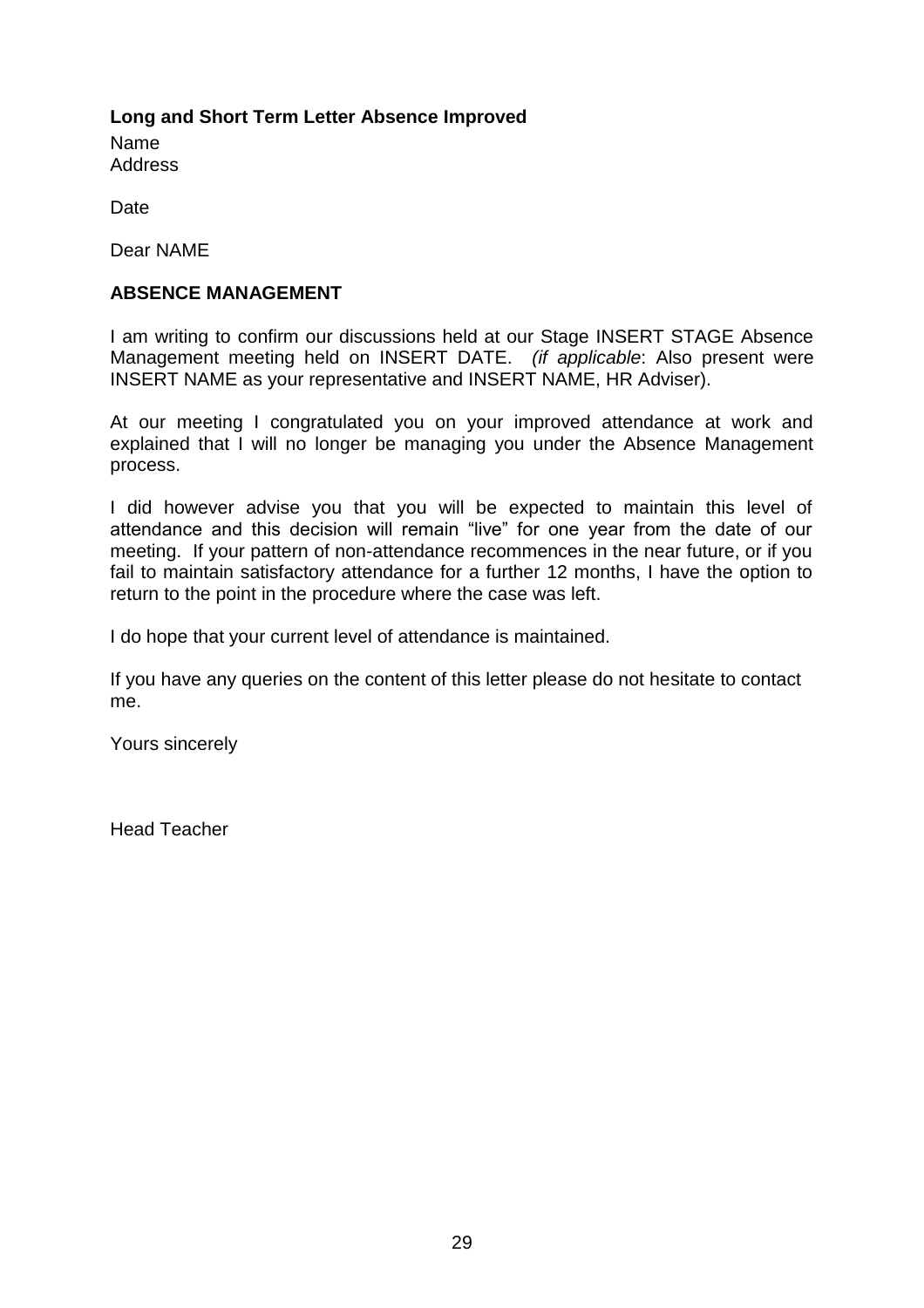<span id="page-29-0"></span>**Long Term Stage 1 Absence Management Meeting Invite Letter** Name **Address** 

**Date** 

Dear NAME

## **STAGE 1: Absence Management Meeting**

Further to our conversation on INSERT DATE where we discussed and reviewed your absence from work, I advised you that you had met the trigger point for long term sickness absence as per the Absence Management Policy. I am therefore, writing to invite you to a Stage 1 Absence Management Meeting to discuss your ongoing sickness absence.

The meeting has been arranged for INSERT TIME am/pm on DAY , DATE at LOCATION.

You have the right to be accompanied by a trade union representative, trade union official or fellow employee of your choice, who must not be a potential witness.

Please do not hesitate to contact if you have any questions in the meantime regarding the meeting. I enclose the copy of the Absence Management Policy and Procedure for your information.

Yours sincerely,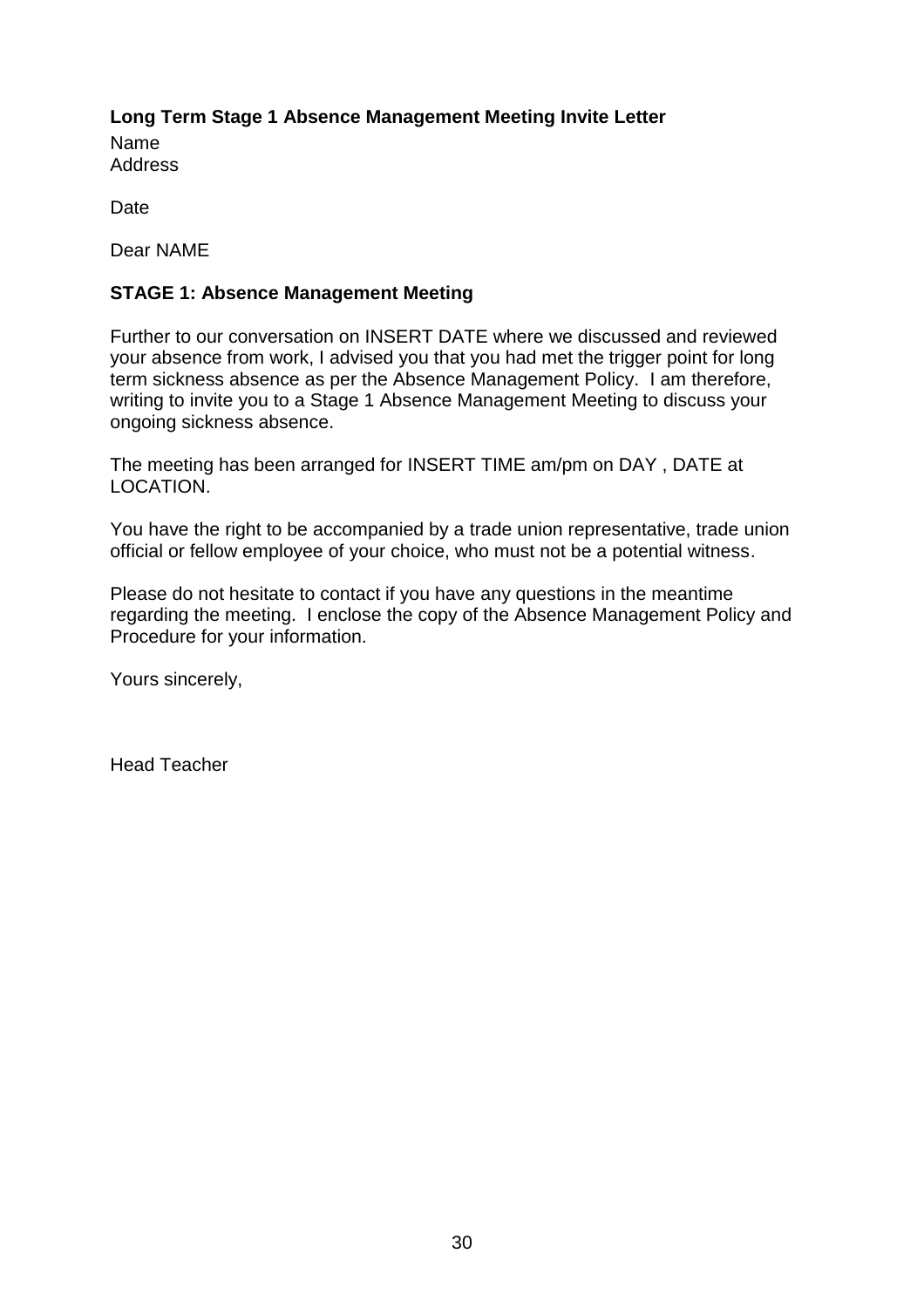## <span id="page-30-0"></span>**Long Term Stage 1 Absence Management Meeting Outcome Letter**

Name **Address** 

Date

Dear NAME

# <span id="page-30-1"></span>**STAGE 1: Absence Management Meeting**

Further to the Stage 1 Absence Management Meeting held on INSERT DATE, I am writing to confirm the details of our discussion. Present at the meeting were INSERT NAMES.

We discussed your absence from work, and your current health situation. INCLUDE DETAIL.

You were referred to Occupational Health in INSERT MONTH (if applicable), and following your appointment in INSERT MONTH, we received a report, which advised that there is/is not an underlying medical condition. We are therefore managing your absence through the Long Term Absence Procedure.

During the meeting we discussed:

*The nature of your ill health Your likely return to work date any support we can offer in order to assist your return to work if we could accommodate your returning to work in a different capacity until you are fully fit to resume normal duties any reasonable adjustments for employees with disabilities Referral to Occupational Health for advice on fitness to resume duties or advice on ongoing health Pay status, i.e. when reduce to half/nil sick pay Formal monitoring will take place during long term absence and this can ultimately lead to dismissal Set a monitoring period of 2-4 months to review the employee's absence Where applicable, arrange follow up meeting on receipt of OH advice*

In line with the long term absence procedure, we agreed a review period of 2, 3, or 4 months to monitor your absence from work. Should you be unable to return back to work during this period of time, you will be invited to attend a Stage 2 Absence Management Meeting. If after this Stage 2 Absence Management Meeting and a further 2, 3, or 4 month monitoring period you remain unfit to return to work, you will be invited to a Stage 3 Absence Management Hearing. Should I be satisfied that your absence is attributable to long term sickness and everything has been reasonably undertaken, then the outcome may be your dismissal on the grounds of capability (where an underlying medical condition is identified).

If you have any queries with regard to the content of this letter, please do not hesitate to contact me. Employee Support and Counselling service is also available and is a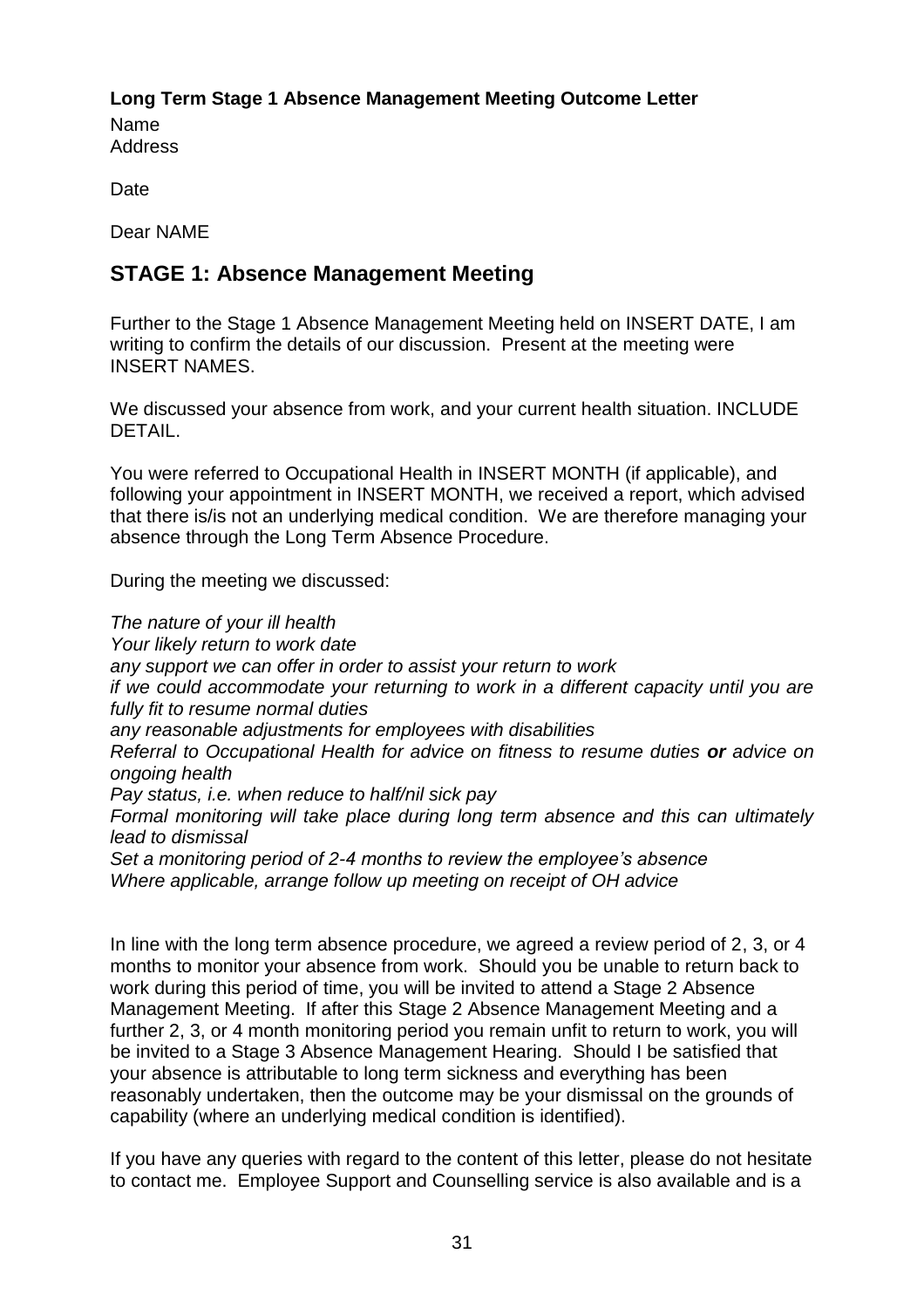private and confidential service that can be contacted on Phone: 01522 836198 or Email - **[emp.support@mouchel-lincoln.com](mailto:emp.support@mouchel-lincoln.com)**

Yours sincerely,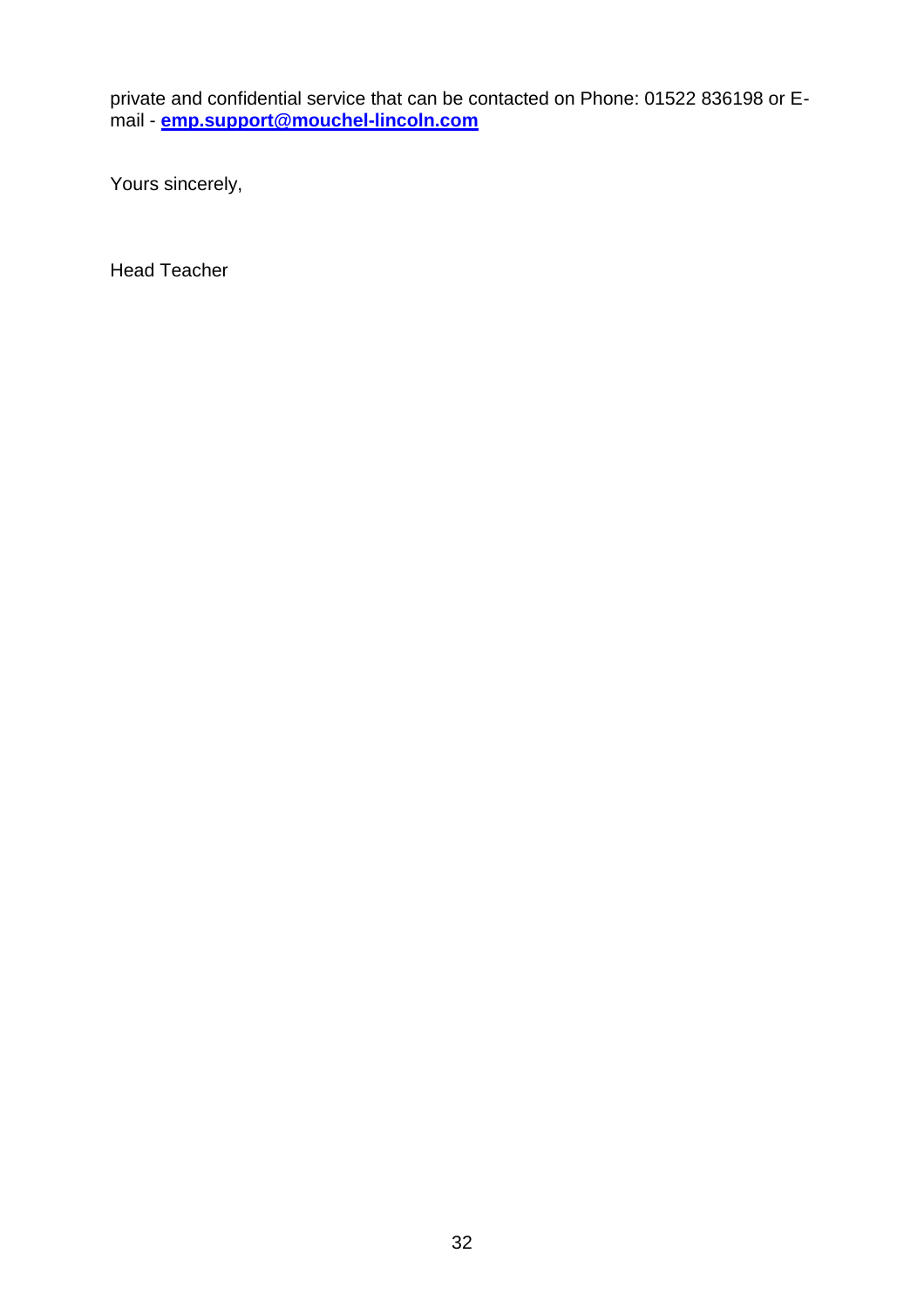<span id="page-32-0"></span>**Long Term Stage 2 Absence Management Meeting Invite Letter** Name **Address** 

**Date** 

Dear NAME

#### **STAGE 2: Absence Management Meeting**

In accordance with the Absence Management Policy and Procedure I am writing to invite you to attend a Stage 2 Absence Management meeting. This meeting is following the Stage 1 meeting which was held on INSERT DATE.

The meeting has been arranged for INSERT TIME on DAY, DATE at LOCATION, and will be chaired by myself.

At the meeting we will discuss your long term absence, why you are unable to return to work, your current health situation, and your continued absence from work and the options that may be considered*.* . *I have enclosed details of your absences in this period* and the Occupational Health Report (if applicable).

You have the right to be accompanied by a trade union representative, trade union official or fellow employee of your choice, who must not be a potential witness.

Please do not hesitate to contact if you have any questions in the meantime regarding the meeting. I enclose a copy of the Absence Management Policy and Procedure for your information.

Yours sincerely,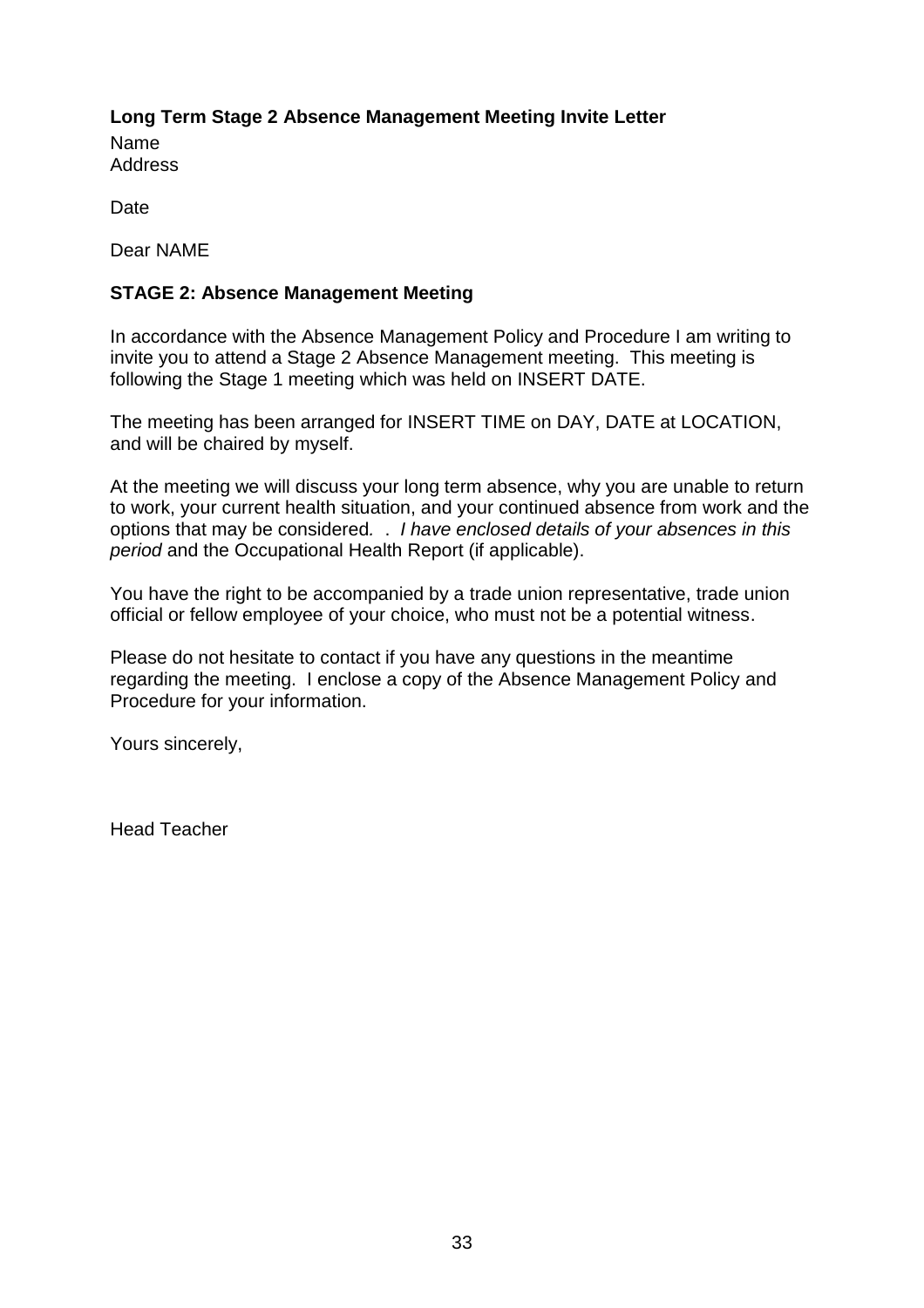## <span id="page-33-0"></span>**Long Term Stage 2 Absence Management Meeting Outcome**

#### **Private & Confidential**

Name **Address** 

**Date** 

Dear NAME

#### **Stage 2: Absence Management Meeting**

Thank you for meeting with me on INSERT DATE, to discuss your continued absence from work. As advised, I am writing to confirm the discussion and the next course of action to be taken.

I advised you that we were following the Absence Management Policy, in line with the Long Term Absence procedure.

As discussed at the Stage 1 Absence Management Meeting held on INSERT DATE, we agreed a period of 2, 3, or 4 months to review your absence from work. As you have been unable to return back to work during this review period, you were invited to attend this Stage 2 Absence Management Meeting.

We discussed the latest report from Occupational Health, DATED. The report stated *that you …….*

During the meeting we also discussed:

*Any progress or improvements in your health A likely return to work date/phase return Any support available – ES & C, Access to work Reasonable adjustments Consideration for Pension scheme and permanent ill health retirement*

I advised that a further review period of 2, 3, or 4 months has been set in order to review your absence from work. I explained that if you are unable to return back to work at the end of this review period then you will be invited to attend a Stage 3 Absence Management Hearing. Should I be satisfied that the absences are attributable to long term sickness and everything has been reasonably undertaken, then the outcome of this meeting may be your dismissal on the grounds of *'capability'*  where an underlying medical condition is identified. In this situation you would be entitled to INSERT STATUTORY PERIOD OF NOTICE weeks full paid notice. We very much hope that this will not be the outcome, but it is important that we advise you what the options are, and what is being considered.

We agreed a timescale of 2, 3, or 4 months for a return to work and therefore discussed the possibility of redeployment with you.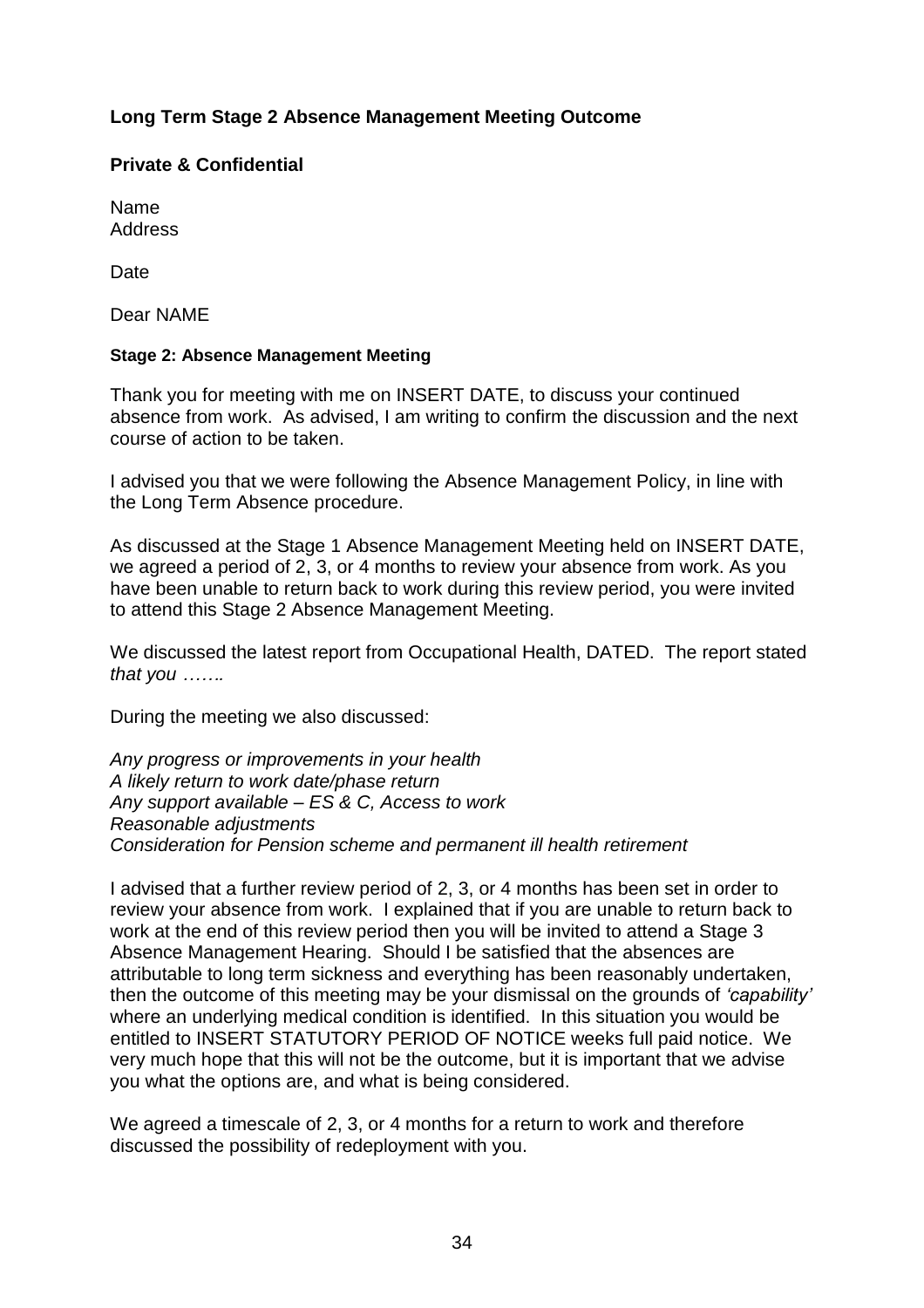We will arrange to meet with you again in 2, 3, or 4 months time to discuss concluding the situation, should you not have returned to work during this time.

If you have any queries about the content of this letter, or our meeting, please do not hesitate to contact me. Employee Support and Counselling service is also available and is a private and confidential service that can be contacted on Phone: 01522 836198 or E-mail - **[emp.support@mouchel-lincoln.com](mailto:emp.support@mouchel-lincoln.com)**

In the meantime I would like to wish you well and hope that there will be an improvement in the state of your health in the near future.

Yours sincerely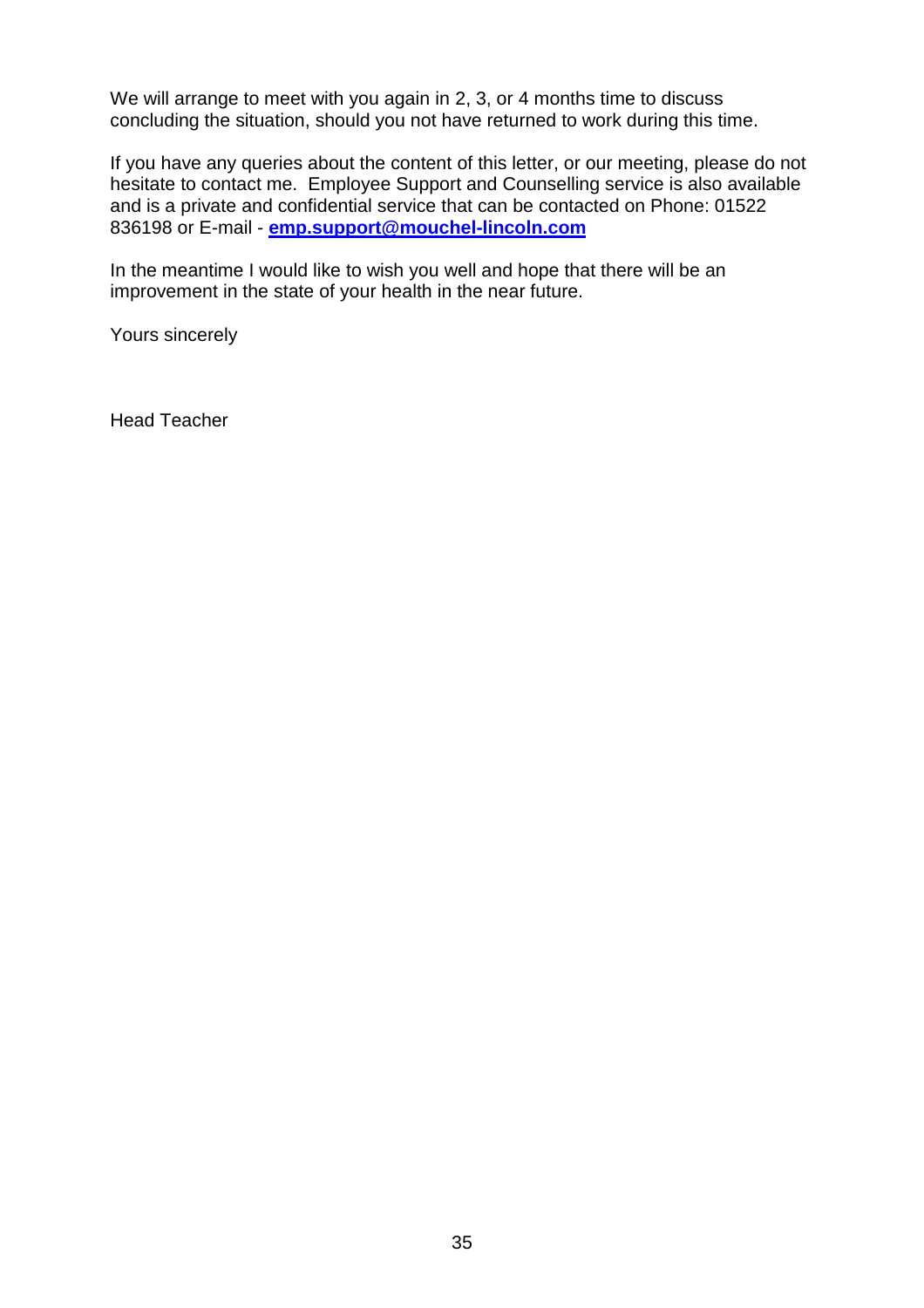## <span id="page-35-0"></span>**Long Term Stage 3 Absence Management Hearing Invite Letter**

Name Address

**Date** 

Dear NAME

## **STAGE 3: Absence Management Hearing**

I am writing to invite you to attend a Stage 3 Absence Management Hearing, under the Absence Management Procedure. This meeting is following the Stage 2 Formal Meeting which was held on INSERT DATE

The meeting is to be held at INSERT TIME on DATE at LOCATION will be chaired by myself. Also in attendance will be INSERT NAME a HR Advisor (if applicable).

The meeting is to discuss your current health situation, your continued absence from work, and the options that may be considered; these include termination of your contract with Lincolnshire County Council, on the grounds of capability *(if underlying medical condition).* During the course of the meeting you will have the right to hear and question all evidence presented. This is inline with the Long Term Absence procedure.

I have enclosed all documents which will be presented at the meeting; this includes all Occupational Health reports, to which you gave your consent to be made available for appropriate meetings at the first stage of the absence management process. If you wish to provide any additional documentation which is not included within this pack, it must be received by me no less than 5 days prior to the meeting in order to avoid unnecessary delays.

You have the right to be accompanied by a trade union representative, trade union official or fellow employee of your choice, who must not be a potential witness.

I would remind you that the hearing may proceed in your absence should you or your representative fail to attend without advance notification to me and without good reason.

Please do not hesitate to contact me if you have any questions in the meantime regarding the meeting. I enclose a copy of the Absence Management Policy and Procedure for your information.

Yours sincerely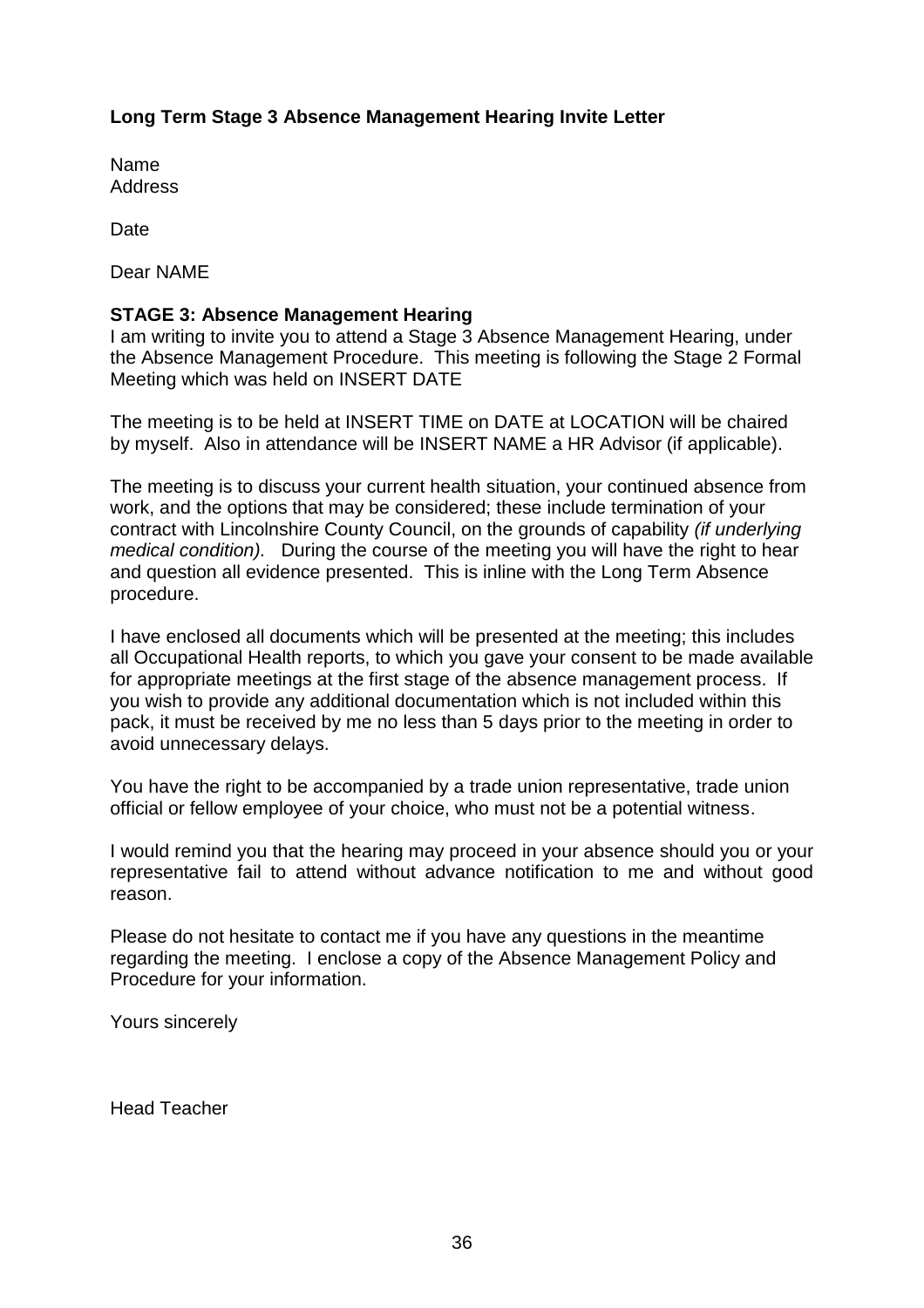## <span id="page-36-0"></span>**Long Term Stage 3 Absence Management Hearing Outcome Letter**

Name Address

**Date** 

Dear NAME

## **STAGE 3: Absence Management Hearing**

I am writing to confirm the outcome of the Stage 3 Absence Management Hearing held on INSERT DATE. Present at this meeting were ……

This meeting follows the Stage 2 Absence Management Meeting which was held on INSERT DATE, at which you were advised that if you were unable to return to work or find redeployment at the end of the 2, 3, or 4 month review period then consideration would be given to terminating your contract on the grounds of capability.

During the meeting we discussed:

*Any progress or improvements in the employee's health A likely return to work date/phase return Any support available – ES & C, Access to work Reasonable adjustments Consideration for Pension scheme and permanent ill health retirement* 

I considered all of the available information and having taken into account all of the evidence presented at the meeting, my decision is as follows:

DISMISSAL – As you remain unfit to return to your substantive post, and have not yet been successful in acquiring an alternative post through redeployment, I am therefore writing to confirm that it is proposed to terminate your appointment with the school on the grounds of capability *(if underlying medical condition). (for Community Schools – the notice that you will receive will come from Lincolnshire County Council)*

As advised you are entitled to INSERT STATUTORY PERIOD OF NOTICE notice to terminate your employment. This will be paid on full pay over the period INSERT DATE to INSERT DATE, as a salary, in line with salary deadlines and pay dates. (Any outstanding entitlement to annual leave will be paid as an additional amount on top of your notice pay – if applicable).

You should send in copies of your medical certificates in the normal way up to the last date of your employment.

#### ILL HEALTH RETIREMENT

As confirmed at the hearing you have been granted ill health retirement under the Teachers/Local Government Pension Scheme at the following level: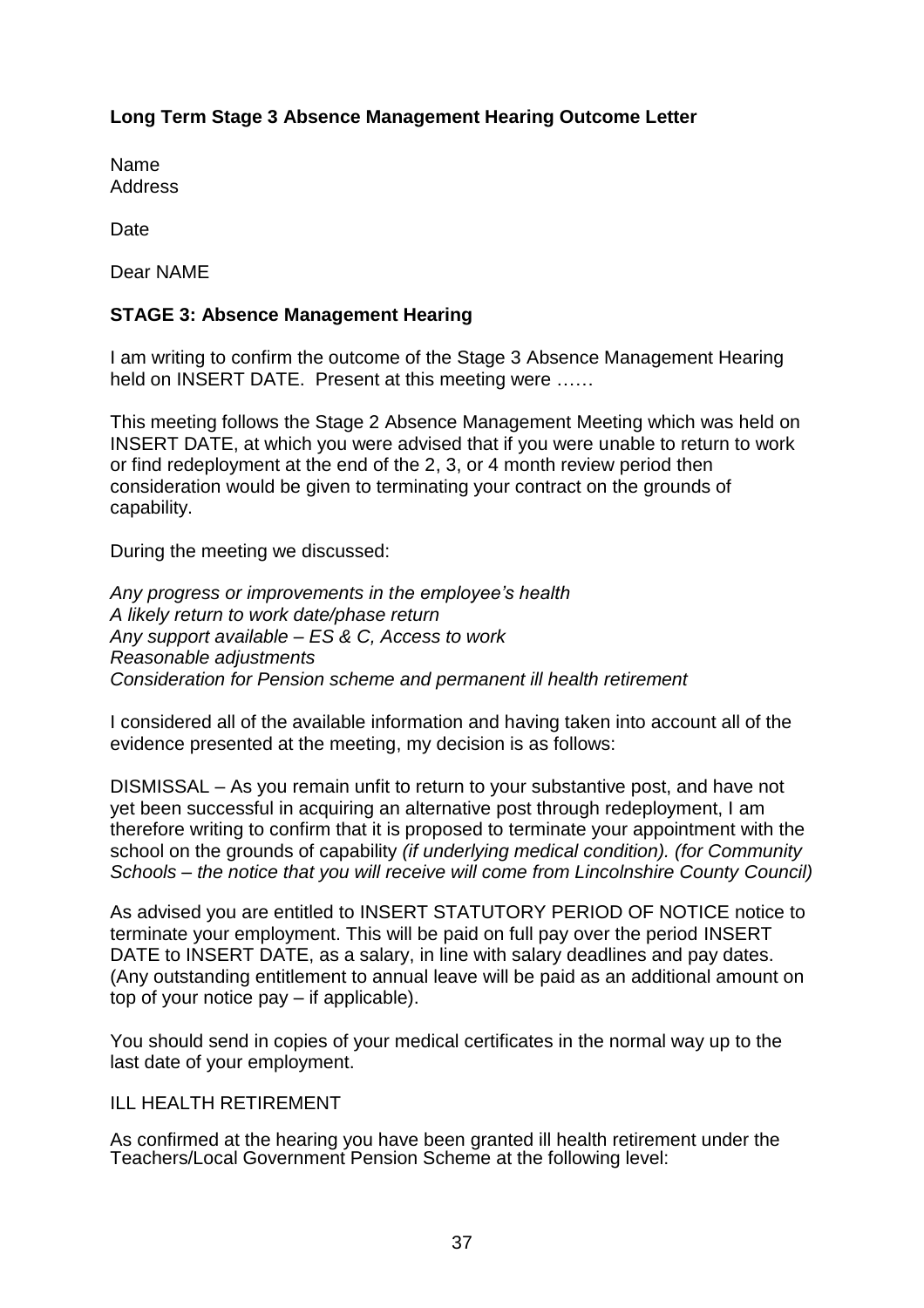(Tiers only relevant for support staff, not teachers)

Tier 1 – unfit for any gainful employment before contractual retirement age (65).

Tier 2 – unfit for gainful employment for 3 years but able to work before 65.

Tier 3 – permanently incapable of current employment but could obtain other gainful employment with a reasonable period of time. A review of this decision will take place in 18 months time in order to assess that this tier still applies.

The Pensions Manager will be writing to you towards the end of your period of employment giving formal notice of the Superannuation benefits to which you are entitled.

As advised you are entitled to INSERT STATUTORY PERIOD OF NOTICE notice to terminate your employment. This will be paid on full pay over the period INSERT DATE to INSERT DATE, as a salary, in line with salary deadlines and pay dates. (Any outstanding entitlement to annual leave will be paid as an additional amount on top of your notice pay – if applicable).

You should send in copies of your medical certificates in the normal way up to the last date of your employment.

#### FURTHER REVIEW –

There is a period of further review of 2, 3, or 4 months during which time you are required to demonstrate a significant improvement in your attendance. Should you fail to improve your attendance during this time we will reconvene this Absence Management Hearing at which point your employment with the School may be terminated.

We need to seek further advice from occupational health. We are therefore extending the review period and we will meet again once this information has been received and reconvene this Absence Management Hearing to conclude this process*.*

#### (Dismissal only)

If you object to the above proposal, I have a duty to advise you of your right to appeal against this decision. If you wish to exercise this right, you should do so by writing to me within ten days of receiving this letter, outlining your reasons for your appeal.

The service of Employee Support and Counselling is of course available by contacting them on 01522 831698.

I would like to express my appreciation for the work you have carried out during your service with the school and hope that there will be an improvement in the state of your health in the near future.

If you have any queries with regard the content of this letter please do not hesitate to contact me.

Yours sincerely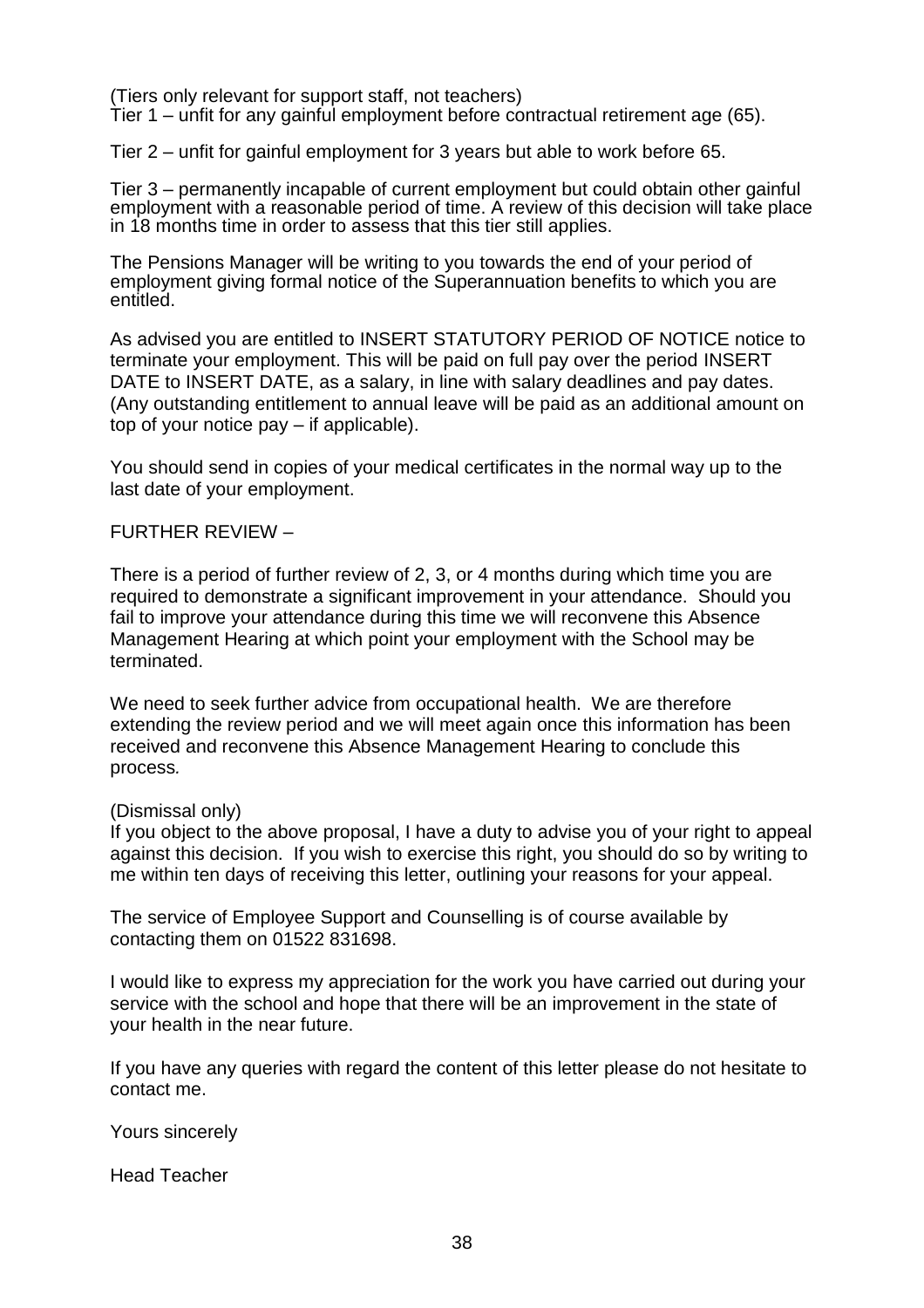#### <span id="page-38-0"></span>**Letter for Manager to Send to Employee re Non Receipt of GP/Consultant Report**

Dear ………….

## **Medical Referral: Difficulty/Delay in obtaining GP/Consultant Report**

As you are aware following your consultation with Occupational Health a report was requested from your GP/Consultant.

It is important to obtain information from your GP/Consultant in order to ensure that the report which Occupational Health provide to us is as complete and thorough as possible. The report will give Occupational Health details about your medical condition, prognosis for recovery and any adaptations or adjustments we may be able to make to assist your return to work. The report is sent to Occupational Health in confidence and they will only advise us of those matters of which we need to be aware in order to act in your best interests.

It has now been 4 weeks since the report was requested and, despite regular chasing by Occupational Health, your GP/Consultant report has not been provided.

You may wish to contact your GP/Consultant to enquire about the delay.

If the report is not received within the next 2 weeks it may be necessary for me to instruct Occupational Health to produce their report based on the information they have. The report will be used to make informed decisions about your employment.

If you have any queries please do not hesitate to contact me.

Yours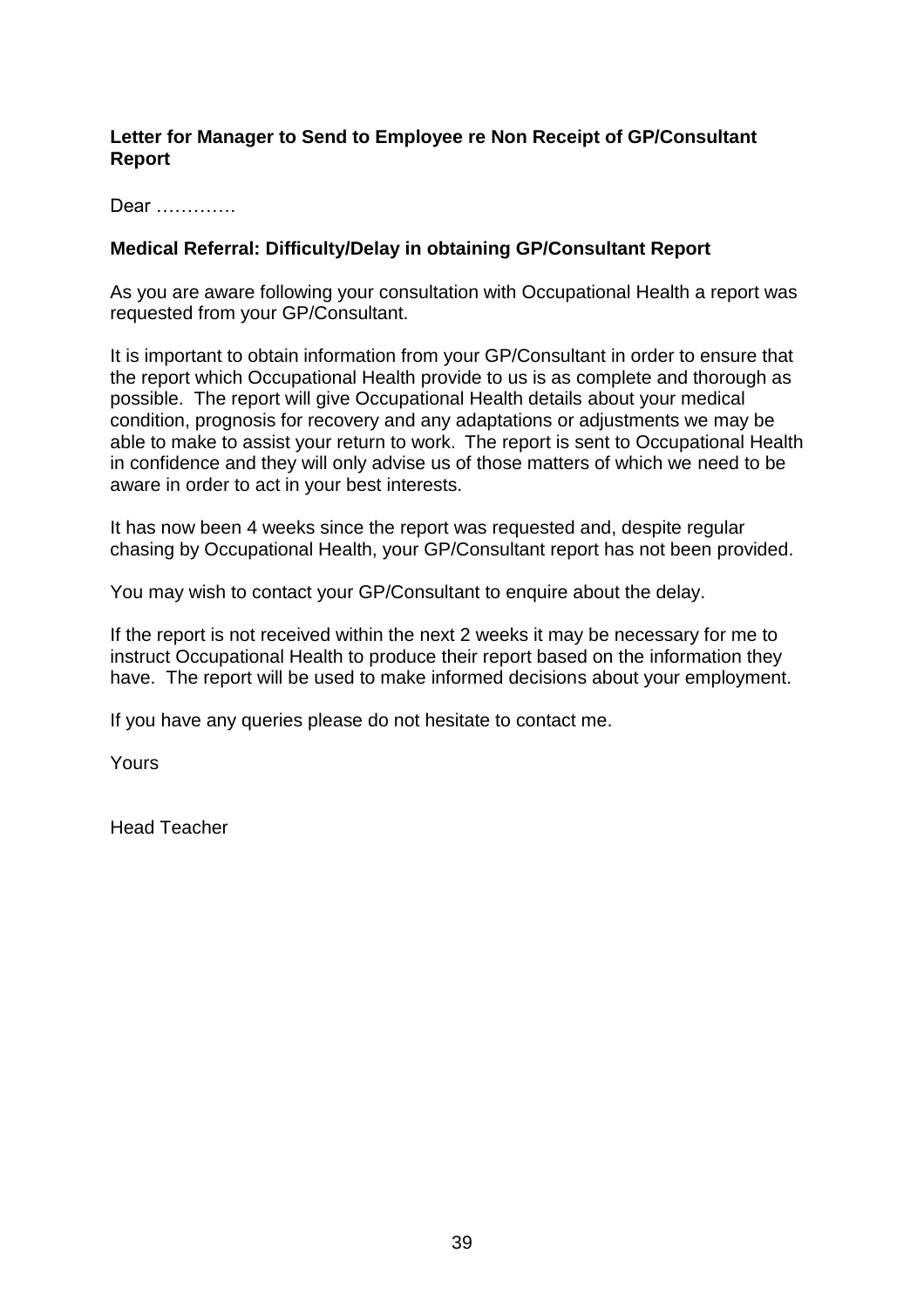#### <span id="page-39-0"></span>**Letter for Head Teacher to Send to Employee re Medical Suspension**

Dear (Name),

#### **RE – Medical Suspension**

I refer to our meeting on INSERT DATE with you, INSERT REPRESENTATIVE if applicable, and myself at INSERT LOCATION.

The meeting was to discuss your fitness to return to work and a risk assessment that had been produced following your recent period of sickness absence. The risk assessment highlighted the significant risk to you, colleagues and children at the INSERT SCHOOL if you were to return to work.

In view of this, I informed you that we could not accept you back at work until you had been seen by our Occupational Health Provider. You were advised that you would not be able to attend work until the outcome of this appointment with Occupational Health is known.

The purpose of this letter is to advise you formally of your medical suspension from duty, which will be on full pay, pending the outcome of your appointment with Occupational Health. The effective date of this suspension is INSERT DATE. In suspending you, your employers are doing so in the interests of Health & Safety and exercising responsibilities in terms of their "duty of care" to both yourself and your colleagues. If, following this medical referral to Occupational Health, it is found that you are fit to resume your duties the medical suspension will be lifted.

Once I have received Occupational Health advice as to your fitness to work, I will contact you again and a meeting will be arranged to discuss the way forward. You should not return to your work duties until you have been formally advised in writing to do so.

If you feel you would like to speak to an independent person in respect of this or other matters the County Council offers a confidential Employee Support and Counselling Service, who can be contacted on (01522) 836198.

In the meantime, should you require any further information and/or clarification please do not hesitate to contact me INSERT CONTACT NUMBER.

Yours Sincerely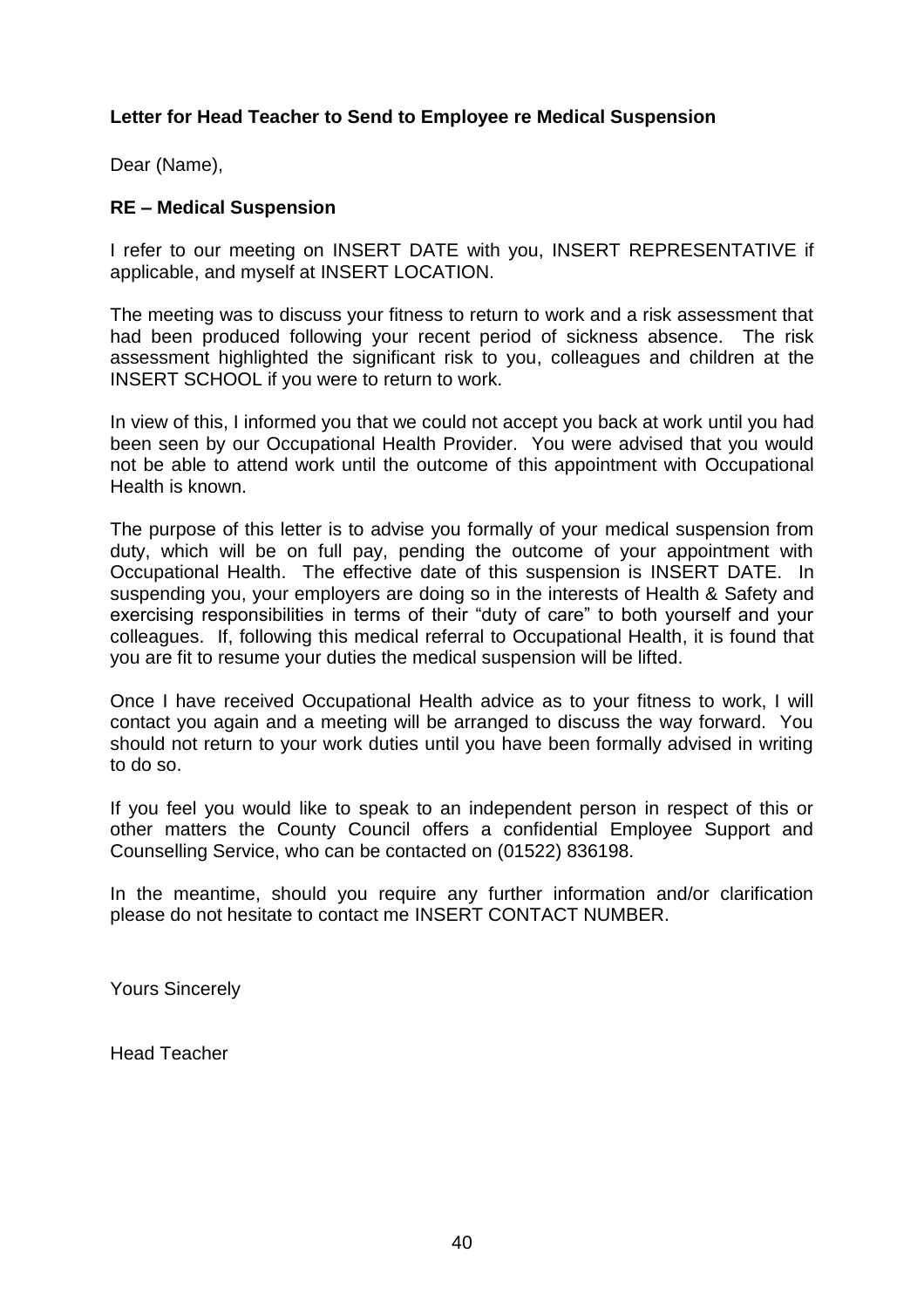# **APPENDIX 4 – Disability Leave**

## <span id="page-40-0"></span>**Introduction**

The School"s aim is to promote equality of opportunity for all employees and remove or make adjustments to policies which could disadvantage disabled employees.

## <span id="page-40-1"></span>**What is Disability Leave?**

Disability Leave is intended to provide disabled employees with reasonable paid time off work for reasons related to their impairment. It can usually be planned in advance and is for a fixed period of time.

It is recognised that some disabled employees may need time off for a reason relating to their disability to attend appointments or undergo treatment or rehabilitation. Previously this type of absence may have been classed as sick leave or the employee has had to use their annual leave to accommodate such absences. The intention is to avoid people being put in this situation and potentially ending up with a poor attendance record or no annual leave.

The Disability Discrimination Act 1995 required employers to remove any disadvantage that disabled staff may face. Disability Leave is a "reasonable adjustment" under the Disability Discrimination Act (DDA). The DDA has been superseded by the Equality Act 2010.

# <span id="page-40-2"></span>**Examples of Disability Leave**

- Hospital, doctors or complementary medicine practitioners appointments
- Hospital appointments as an outpatient
- Hearing aid tests
- Training with a guide or hearing dog
- Counselling/therapeutic treatment
- Recovery time after a blood transfusion or dialysis treatment
- Physiotherapy
- This list is not exhaustive.

Disability Leave is a reasonable adjustment and should be agreed for a specified reason. This should not be used to extend sick pay and should not be used for Disability Related Sickness absence (see below).

## <span id="page-40-3"></span>**Who can request Disability Leave?**

Any employee who considers themselves disabled under the definition contained in the Equality Act 2010 can apply to their Head Teacher for Disability Leave when they need it.

**Definition of Disability:** 'a person has a disability if they have a mental or physical impairment that has a substantial and long-term adverse effect on the person"s ability to carry out normal day-to-day activities."

For the purposes of the Equality Act 2010:

- "**substantial**" means neither minor nor trivial
- **"long-term**" means that the effect of the impairment has lasted or is likely to last for at least 12 months
- **"normal day-to-day activities"**  include everyday things like eating, washing, walking and going shopping.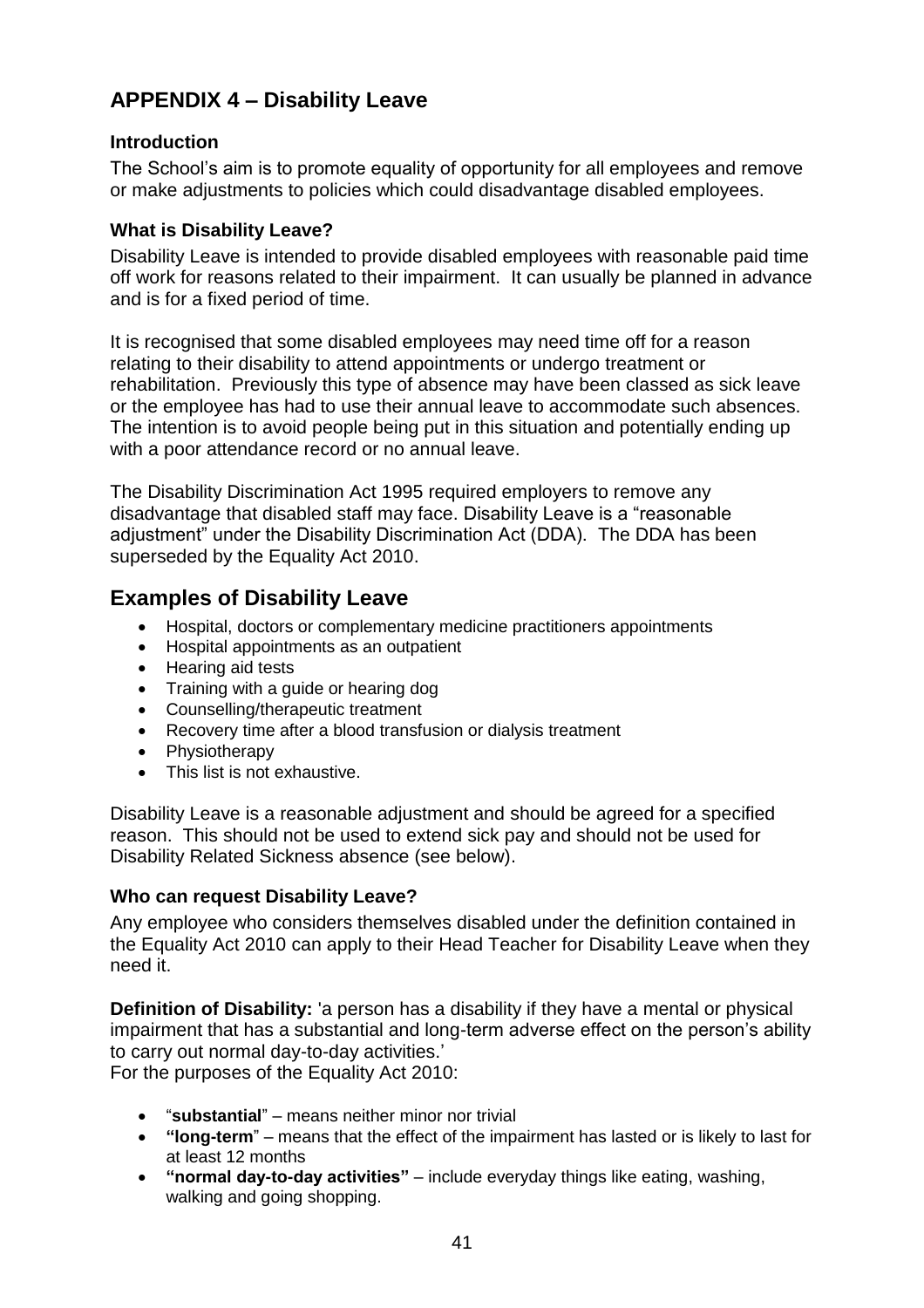A disability can arise from a wide range of impairments which can be:

- Sensory impairments such as those affecting sight or hearing
- Impairments with fluctuating or recurring effects such as rheumatoid arthritis, ME, chronic fatigue syndrome, fibromyalgia, depression and epilepsy
- Progressive, such as motor neurone disease, muscular dystrophy, forms of dementia and lupus
- Organ specific, including respiratory conditions, such as asthma, and cardiovascular diseases including thrombosis, stroke and heart disease
- Learning difficulties
- Mental health conditions and mental illnesses, such as depression, schizophrenia, eating disorders, bipolar affective disorders, obsessive compulsive disorders, as well as personality disorders and self-harming behaviour
- Produced by injury to the body or brain

#### <span id="page-41-0"></span>**How much disability leave can an employee request?**

Head Teachers may grant **a reasonable amount** of paid time off for disabled employees (as defined by the Equality Act 2010 see above) who need to be away from work for reasons connected with his or her disability.

This may be granted for reasons connected with rehabilitation, assessment, treatment or servicing of necessary equipment or disability aids; or other practical or environmental factors that render attendance at work impossible.

Disability Leave may be taken in a "block" or as individual day(s).

#### <span id="page-41-1"></span>**What is reasonable?**

It is impossible to give hard and fast guidelines for the amount of Disability Leave an employee may need because individuals' disabilities, personal management strategies and circumstances are so different.

People may have the same disability but different coping mechanisms. These individual personal coping and management factors need to be considered in assisting the individual. It may not be clear if the person's absence is related to their disability or not. This can especially be the case with people with mental health issues. Useful, practical advice is readily available from Occupational Health and your HR provider. What is vital is a positive, pragmatic approach.

The individual's needs are a practical management issue to be resolved without the disabled individual feeling vulnerable or being disadvantaged. Employees with disabilities need to feel confident and supported when they approach managers with such issues. Employees should be fully consulted about any decision made or advice received.

Head Teachers are urged to adopt a flexible approach and refer to your HR provider for further advice.

#### <span id="page-41-2"></span>**Recording Disability Leave**

Disability Leave should be recorded by Head Teachers using the same method they use to record other types of leave i.e. the electronic absence recording system available on George under Corporate and E-Forms using the specific data entry fields created to record Disability Leave.